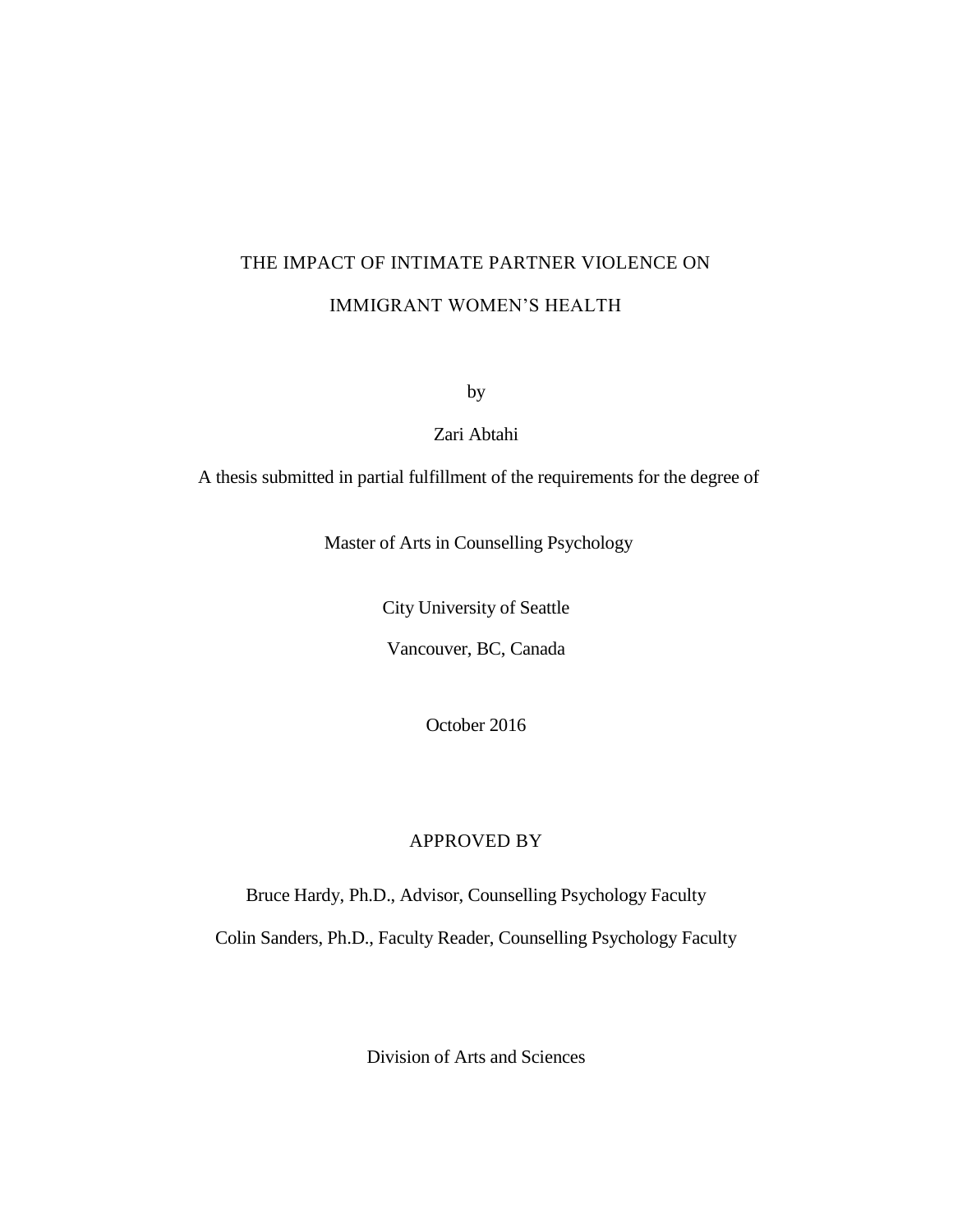# **Abstract**

This study is aimed at exploring the literature regarding the incidence, nature, and impact of intimate partner violence (IPV) on women's health. I will explore the incidence, nature, and impact of IPV (IPV and violence against women (VAW) are used in this thesis as interchangeable) on women in countries around the world. I focus on IPV against women in general and on IPV against immigrant women in particular. Based on findings, I draw recommendations for clinicians working with (immigrant) women who are experiencing domestic violence and are victimized by IPV.

*Keywords*: Intimate partner violence, violence against women, domestic violence, immigrant, women's health.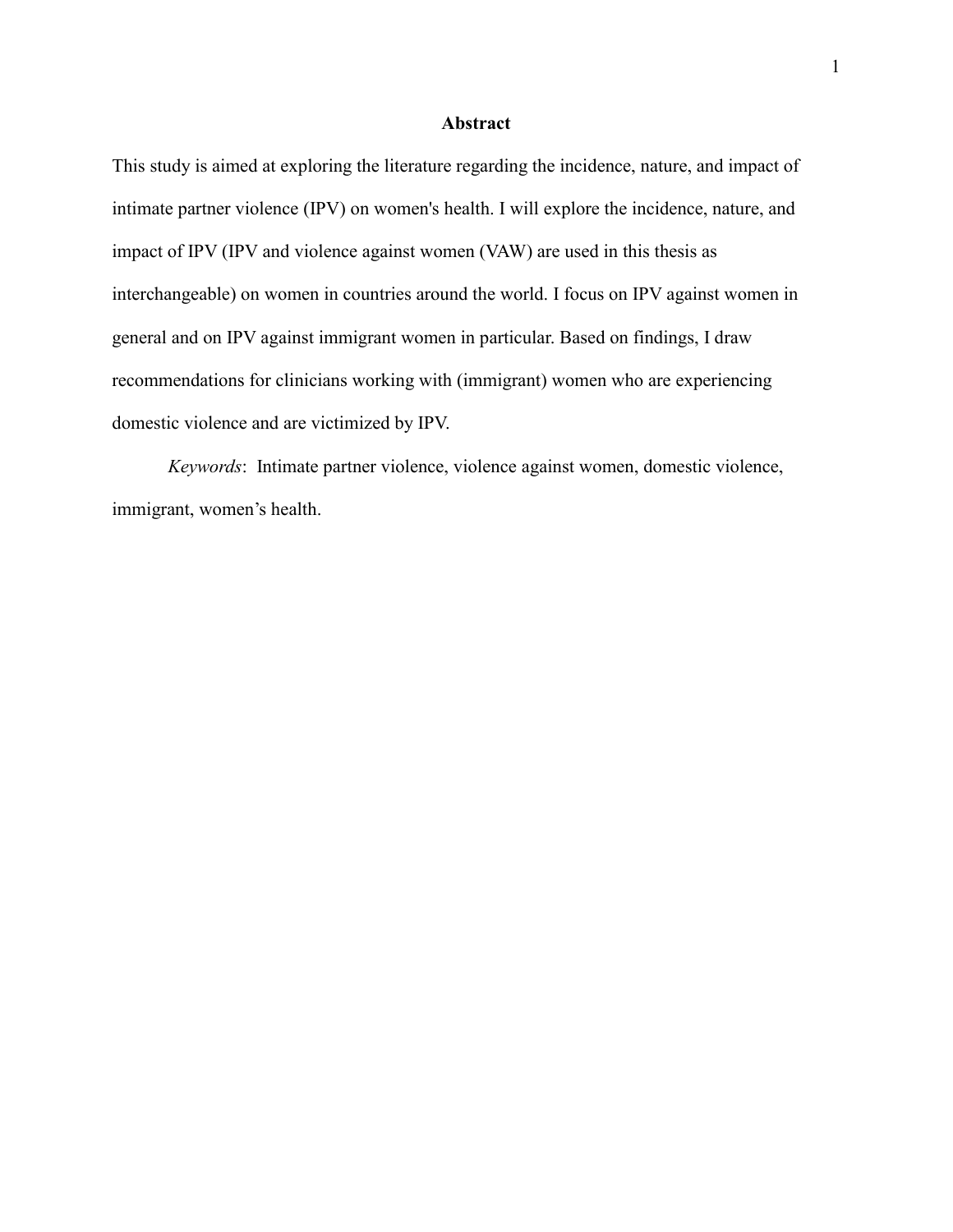#### **Acknowledgment**

I have great appreciation for my dearest sons, Masoud and Behnoud, for being my constant source of love, encouragement, and inspiration. Special thanks to Masoud, who has been my source of motivation and strength, and has supported me to pave each path on the road to success throughout my study. I would like to extend much gratitude to Gary Thandi, my practicum site supervisor, who have referred me so many clients whom were either the victims and/or perpetrators of intimate partner violence. Thanks to the clients who have shared their personal stories and inspired me to learn more about the nature of intimate partner violence. I am grateful and many thanks to Dr. Bruce Hardy, my thesis advisor, for his valuable feedback, comments and encouragement. Thanks to Dr. Colin Sanders, my second reader for support and encouragement in my journey to complete this thesis. Thanks to Dr. Gerda Wever, my editor for her support, feedback, and guidance in writing my thesis. Thanks to my dear friends for encouraging me to just finish this thesis. Special thanks to Ken Lewis for spending hours reading my writing and allowing me to bounce the ideas. Although this study has been only a literature review, I remain completely thankful for the opportunity to grow both personally and professionally.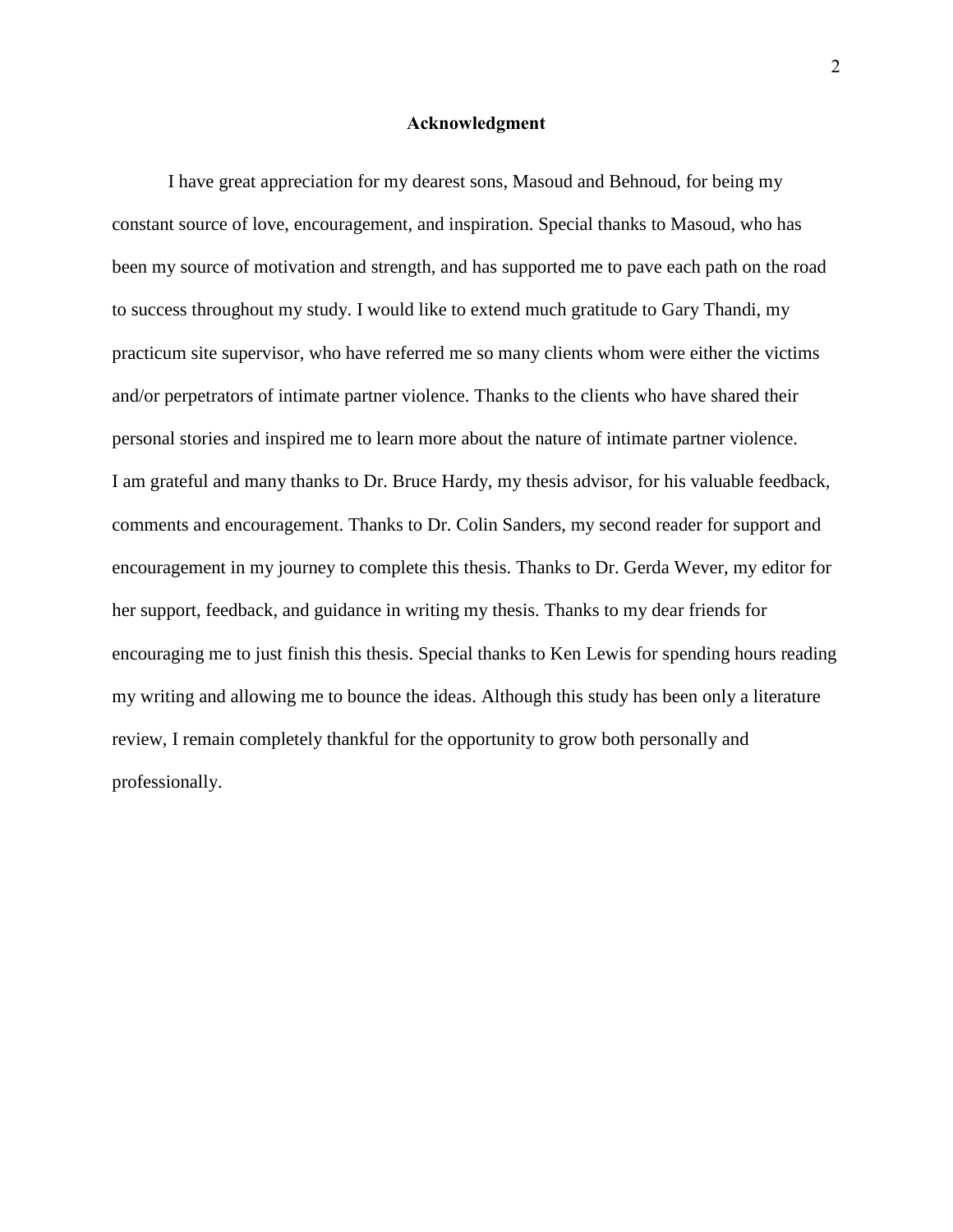# **Dedication**

I dedicate this thesis to my dear late father, Sadegh Abtahi, who believed and knew the importance of education and dreamed that his children and grandchildren would endeavor for excellence through education.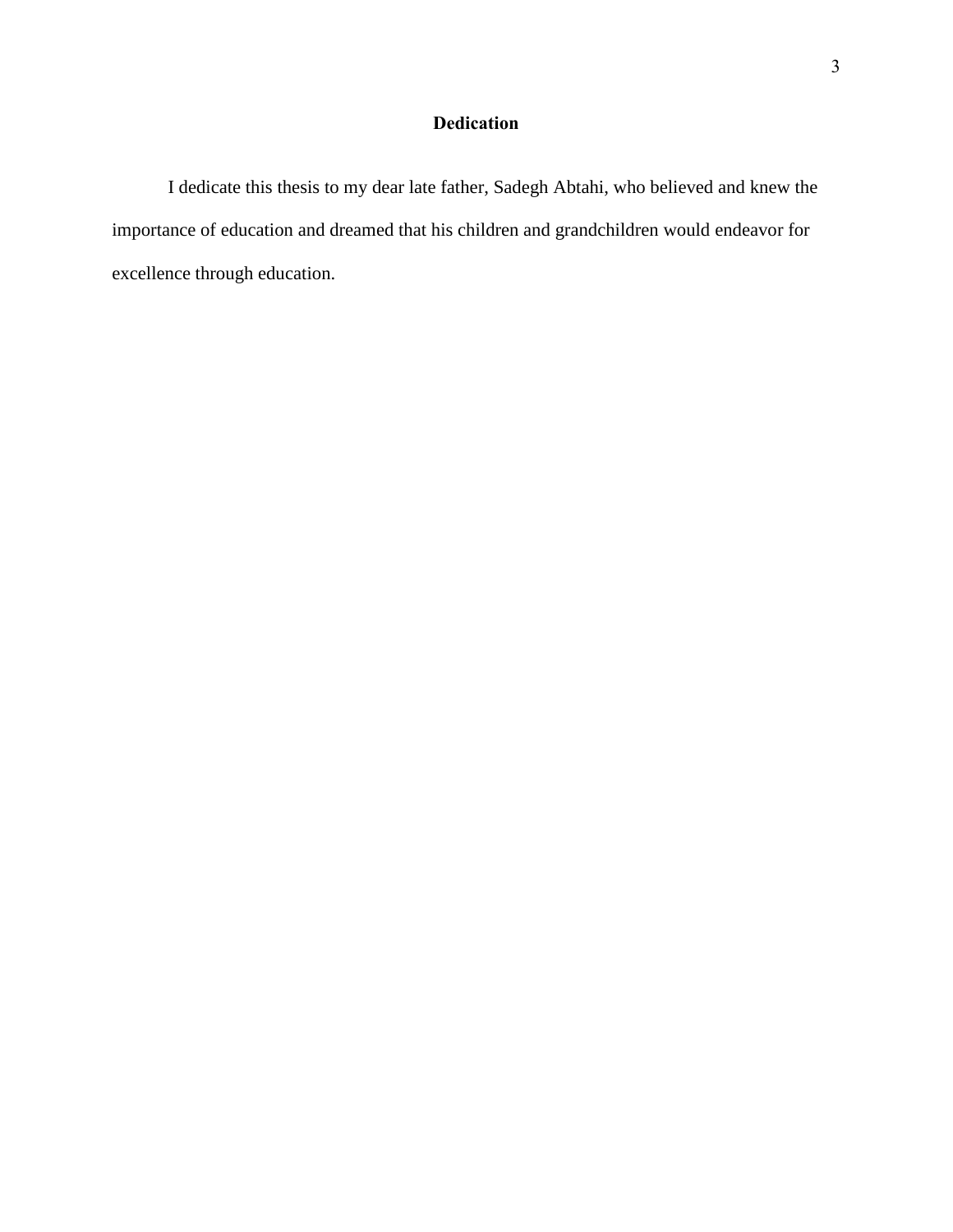# **Table of Contents**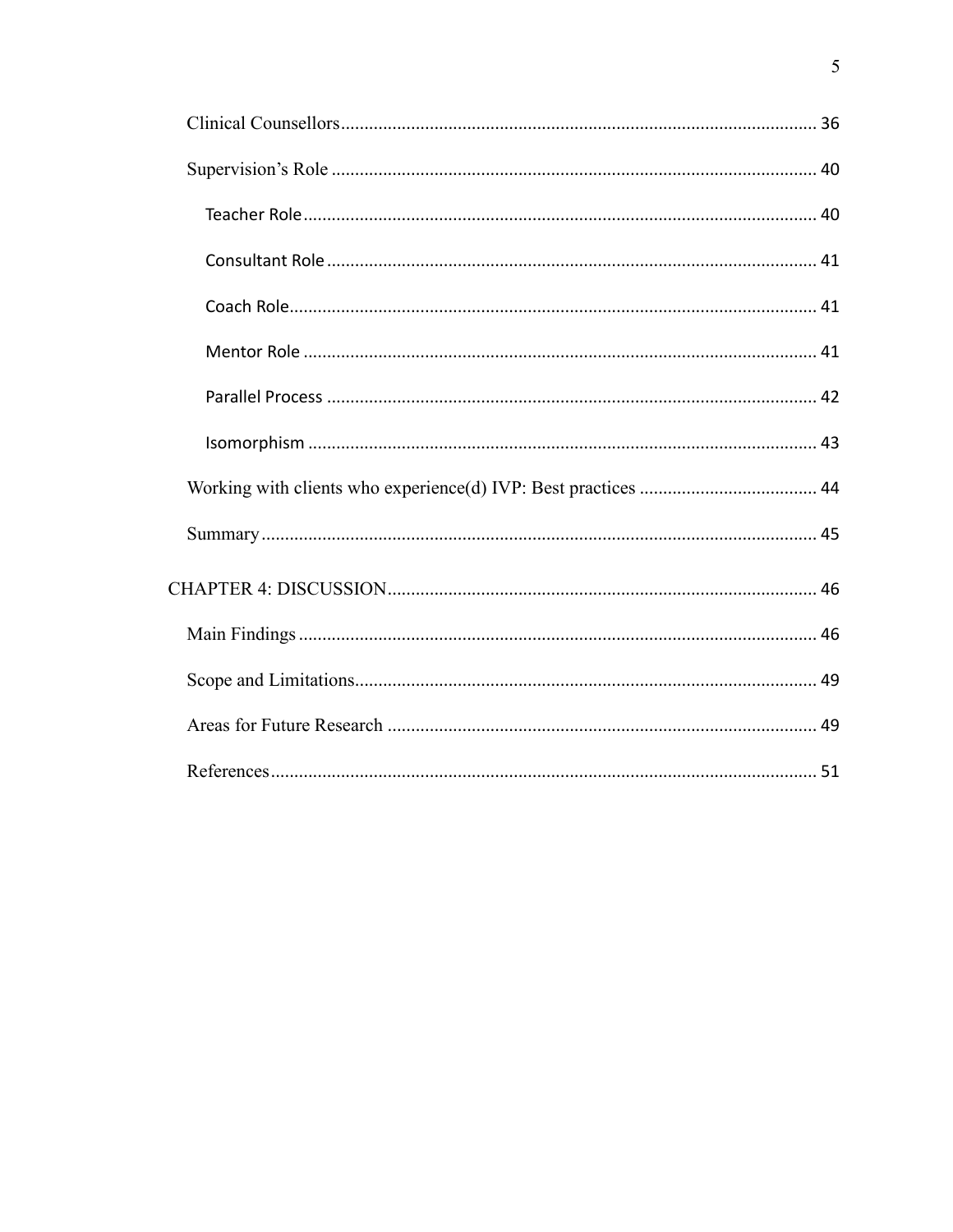#### CHAPTER 1: INTRODUCTION

This study developed out of my personal interest and professional curiosity. I began my internship in a counselling agency, where most of my clients were referred either by local probation officers or social workers. Cases differed in terms of prior experience, cultural values, traditions, and many other aspects of day-to-day living. However, despite these differences, there were many similarities in the issues they were facing. Many male clients carried the intimate partner's perpetrator label, while the females struggled with shame, guilt, pain, threat, and frustration with intimate partner victimization. Before migrating to Canada, I had experienced working as a school counsellor with students and as a family counsellor with both families and children who had been victims of domestic violence. Moreover, I had been exposed to women suffering from domestic abuse and IPV in women shelters in Vancouver, Canada. Finding similarities and differences between such diverse cases has been a major influence for this study.

# **Purpose of the Study**

The focus of this study is to explore literature regarding incidence, nature and impact of intimate partner violence on women's health. I will explain incidence, nature, and impact of IPV (IPV and VAW are used in this thesis as interchangeable) on women in countries around the world. Based on findings, I draw recommendations for clinicians working with (immigrant) women who are experiencing domestic violence and are victimized by IPV.

# **IPV: Statement of the Problem**

Violence against women is a staggering global epidemic, deeply rooted in gender inequality and discrimination (UN, n.d.). Violence against women and girls is a global pandemic of alarming proportions, deeply rooted in gender inequality and discrimination (UN, n.d.).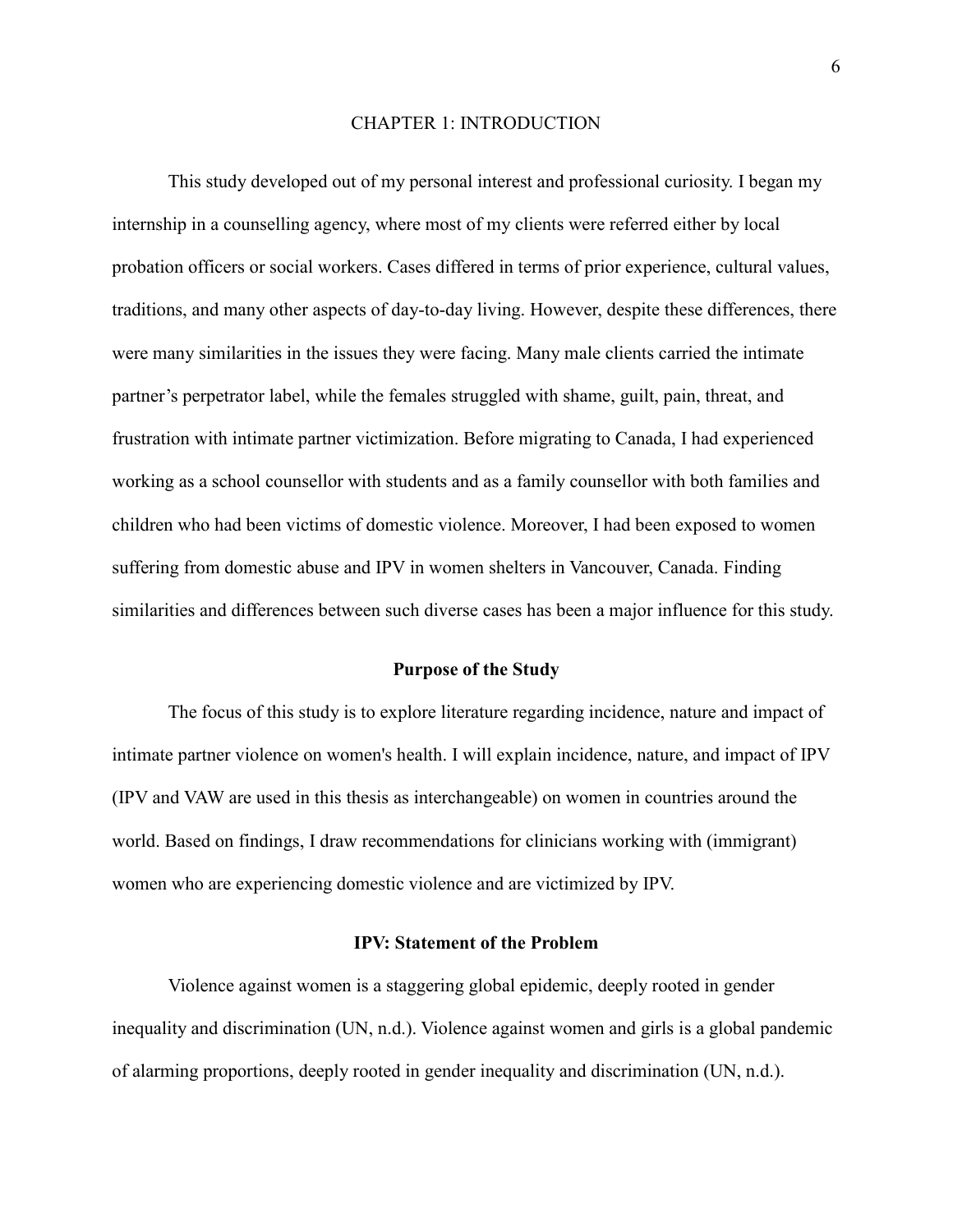No woman or girl is entirely free of its risks or reach. It takes many forms and occurs in many places— domestic violence in the home; sexual abuse of girls in schools; sexual harassment at work and in public spaces; abuse during pregnancy; and rape in cities and in rural areas, in refugee camps and as a tactic of war. It includes harmful practices such as female genital mutilation/cutting, child and forced marriage, so-called 'honour' killings, acid attacks and dowry-related abuse; as well as newer forms, such as cyberbullying and e-stalking via the internet and mobile phones (UN, n.d., p. 1).

A UN fact sheet (n.d.) documents the scale of the pandemic.

# **Global Stats**

Between 15 and 76 percent of women are subject to physical and/or sexual violence in their lifetime, and most of this violence takes place within intimate relationships, with many women (ranging from 9 to 70 percent) reporting their husbands or partners as the perpetrator (UN, n.d.).In Guatemala, two women are murdered, on average, each day, and in India, 8,093 cases of dowry-related death were reported in 2007; an unknown number of murders of women and young girls were falsely labeled 'suicides' or 'accidents' (UN, n.d.). In Australia, Canada, Israel, South Africa and the United States, between 40 and 70 percent of female murder victims were killed by their intimate partners (UN, n.d.). Worldwide, up to 50 percent of sexual assaults are committed against girls under 16. An estimated 150 million girls under the age of 18 suffered some form of sexual violence in 2002 alone. The first sexual experience of some 30 percent of women was forced. The percentage is even higher among those who were under 15 at the time of their sexual initiation, with up to 45 percent reporting that the experience was forced.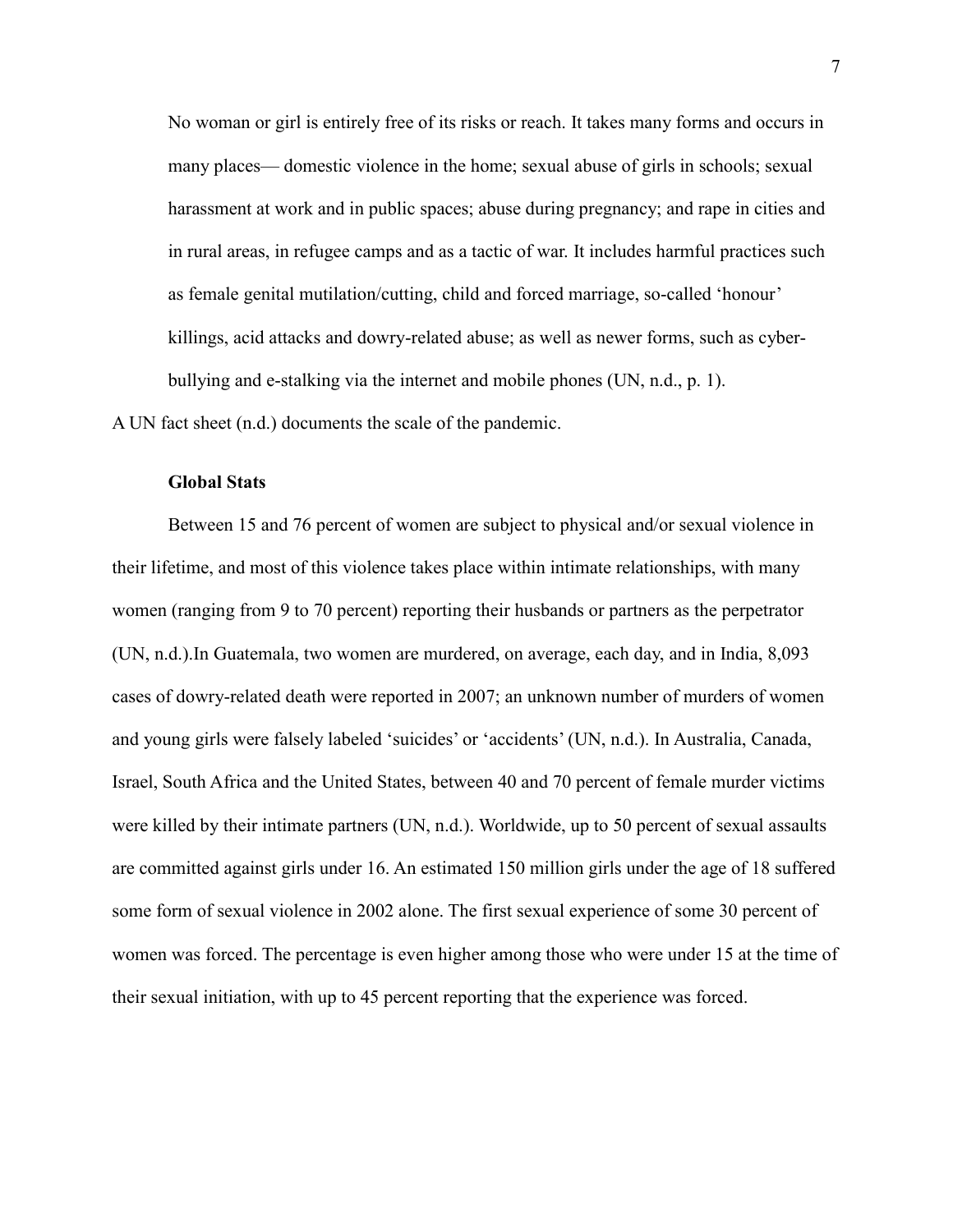Approximately 100 to 140 million girls and women in the world have experienced female genital mutilation/cutting, with more than 3 million girls in Africa annually at risk of the practice.

Over 60 million girls worldwide are child brides, married before the age of 18, primarily in South Asia (31.3 million) and sub-Saharan Africa (14.1 million). Violence and abuse characterize married life for many of these girls. Women who marry early are more likely to be beaten or threatened, and more likely to believe that a husband might sometimes be justified in beating his wife.

Trafficking ensnares millions of women and girls in modern-day slavery. Women and girls are 80 percent of the estimated 800,000 people trafficked across national borders annually, with the majority (79 percent) trafficked for sexual exploitation. Within countries, many more women and girls are trafficked, often for purposes of sexual exploitation or domestic servitude. One study in Europe found that 60 percent of trafficked women had experienced physical and/or sexual violence before being trafficked, pointing to gender-based violence as a push factor in the trafficking of women.

Across Asia, studies in Japan, Malaysia, the Philippines and South Korea show that 30 to 40 percent of women suffer workplace sexual harassment. In the United States, 83 percent of girls aged 12 to 16 experienced some form of sexual harassment in public schools.

Rape as a tactic of warfare is rampant—Conservative estimates suggest that 20,000 to 50,000 women were raped during the 1992-1995 war in Bosnia and Herzegovina, while approximately 250,000 to 500,000 women and girls were targeted for rape in the 1994 Rwandan genocide. Between 50,000 and 64,000 women in camps for internally displaced people in Sierra Leone were sexually assaulted by combatants between 1991 and 2001. In eastern Democratic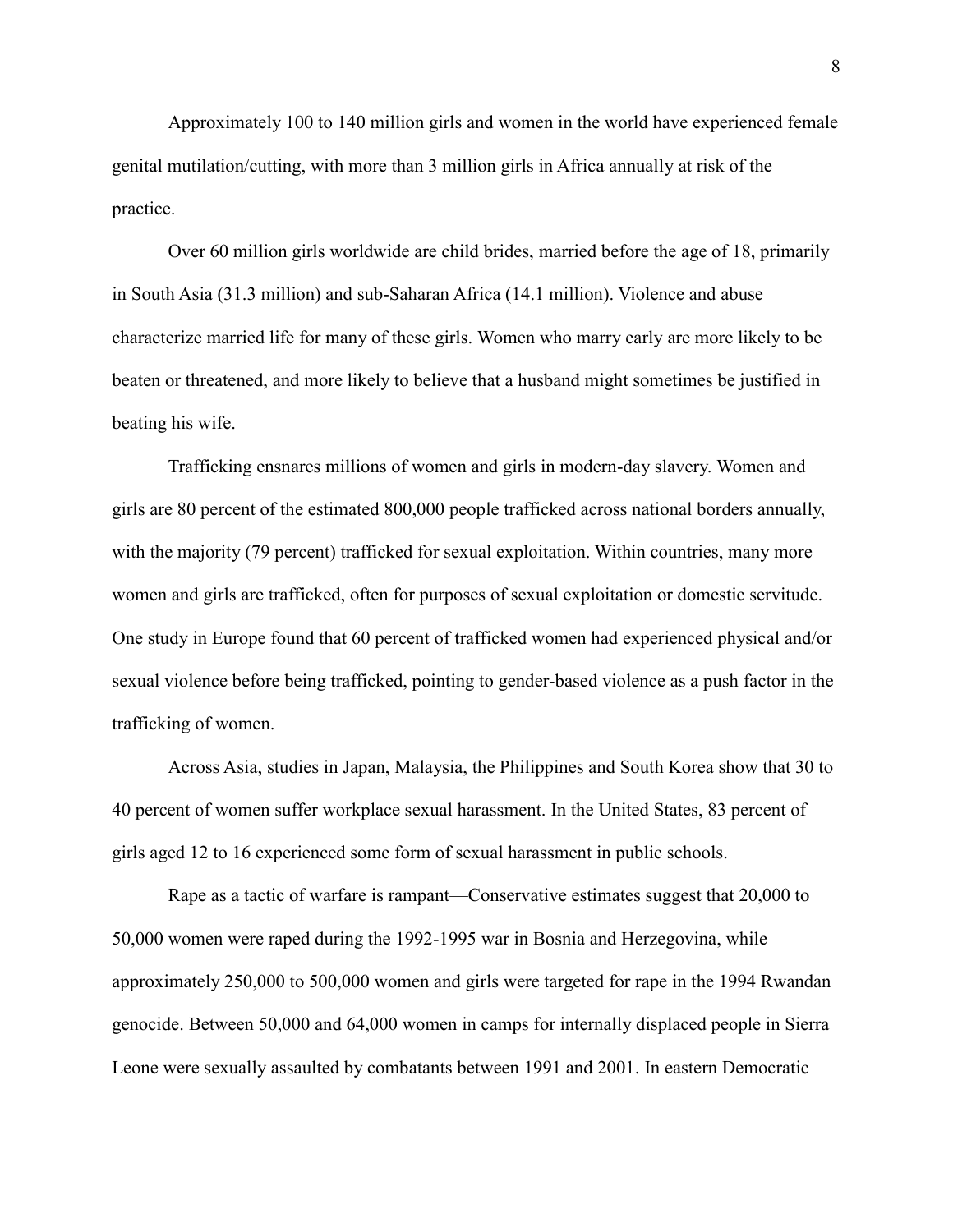Republic of Congo, at least 200,000 cases of sexual violence, mostly involving women and girls, have been documented since 1996: the actual numbers are believed to be far higher.

#### **Canadian Stats**

According to Statistics Canada (2013, p. 4),

more than 90,300 victims of IPV were reported to the police, including spousal and dating violence (representing 47% spousal violence and 53% dating partners violence). Police also reported 87,820 victims of family violence, which represents a rate of 252.9 victims of family violence for every 100,000 individuals in the population, in which females accounted for greater than two-thirds (68%) of all family violence; spousal violence stood for the most common type of family violence at 48% by a current or former spouse either married or common law. Although adults in their twenties and thirties experienced the greatest risk of IPV victimization, IPV was highest among the ages of 20 to 24. The homicide rate against a female intimate partner was 3.74 per million populations. In fact, the rate of intimate partner homicide for female victims was 4.5 times higher than for male victims.

In 2013, about 336,000 persons between 5 to 89 were victims of a police-reported violent crime (Stats Canada, 2013). A quarter of these victims (27%) had been victimized by an intimate partner, 53% by dating partners, and 47% by spouses.

One third (33%) of victims of intimate partner violence were victimized by a former spouse or dating partner (Stats Canada, 2013). Two thirds (nearly 61,000) of victims of intimate partner violence were victimized by a current intimate partner (Stats Canada, 2013). The majority of victims of police-reported intimate partner violence are female (Stats Canada, 2013). In 2013, women accounted for nearly 80% of victims of police-reported intimate partner violence (Stats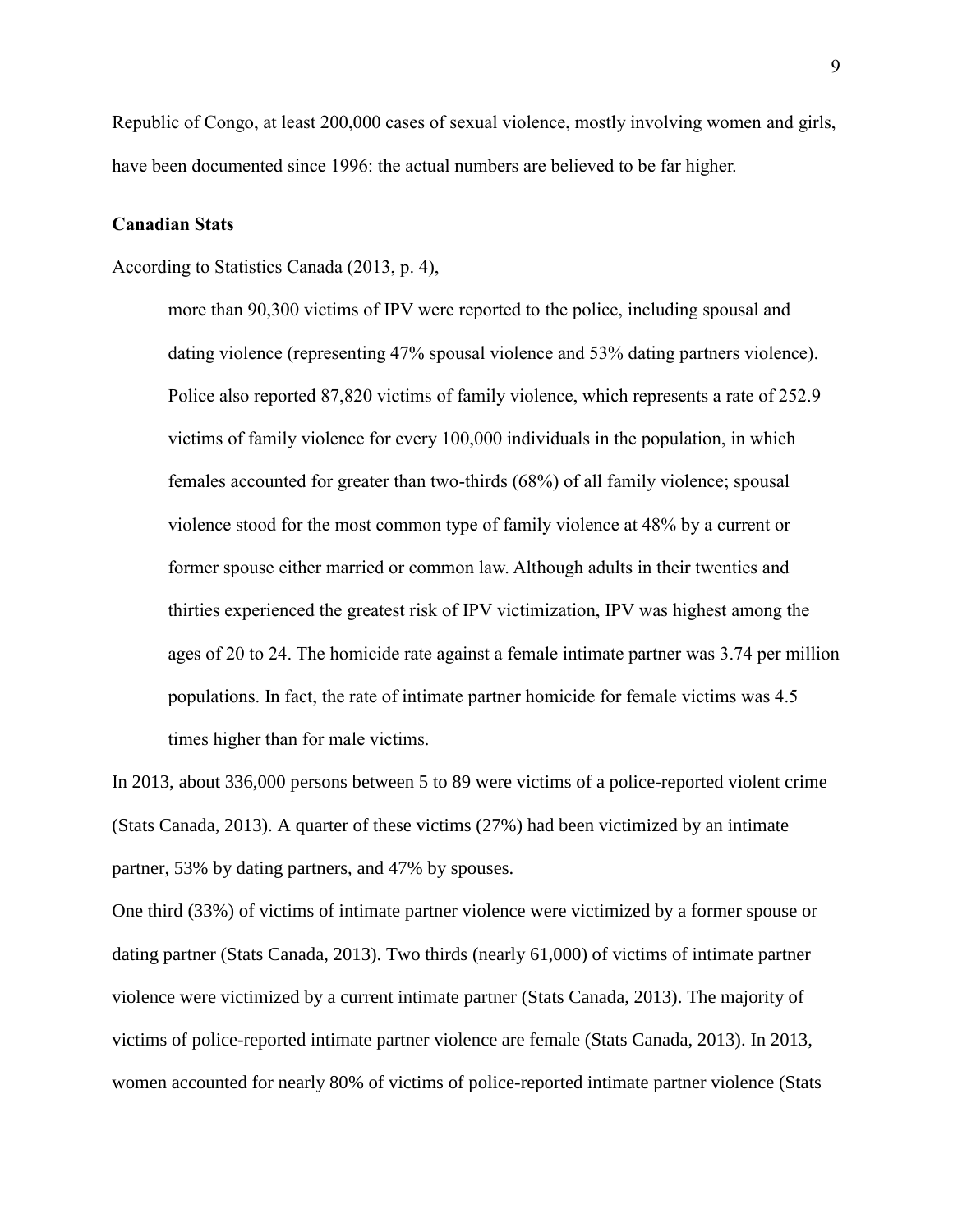Canada, 2013), when 175,000 women were victims of police-reported violent crime. Women, accounted for more than half (52%) of all victims of violent crime.

About four in ten female victims (41%) were victimized by an intimate partner, which was 3.5 times higher than for men (12%) (Stats Canada, 2013). In contrast, men were more frequently victimized by a friend or acquaintance (40%), or a stranger (36%) (Stats Canada, 2013).

#### **Stats on IPV against immigrant women in Canada**

While Aboriginal women differed from non-Aboriginal women in their risk of victimization, the likelihood of reporting victimization to police did not (Stats Canada, 2013). Approximately four in 10 Aboriginal women victimized by their spouse indicated that police were contacted, which is not significantly different from the proportion for non-Aboriginal women (Stats Canada, 2013). Likewise, among non-spousal violent incidents involving Aboriginal women, about one-quarter were reported to the police, similar to the proportion for non-Aboriginal women (Stats Canada, 2013).

Reporting spousal violence incidents to police did not vary between visible minority and non-visibility minority women (Stats Canada, 2013). Rates of reporting spousal violence against women were also similar between immigrant and non-immigrant women (Stats Canada, 2013). Overall reporting rates to police were similar between visible and non-visible minorities, and between immigrants and non-immigrants (Stats Canada, 2013).

#### **The Cost of IPV**

Violence against women has enormous direct and indirect costs for survivors, employers and the public sector in terms of health, police, legal and related expenditures as well as lost wages and productivity (Stats Canada, 2013). Annual costs of intimate partner violence were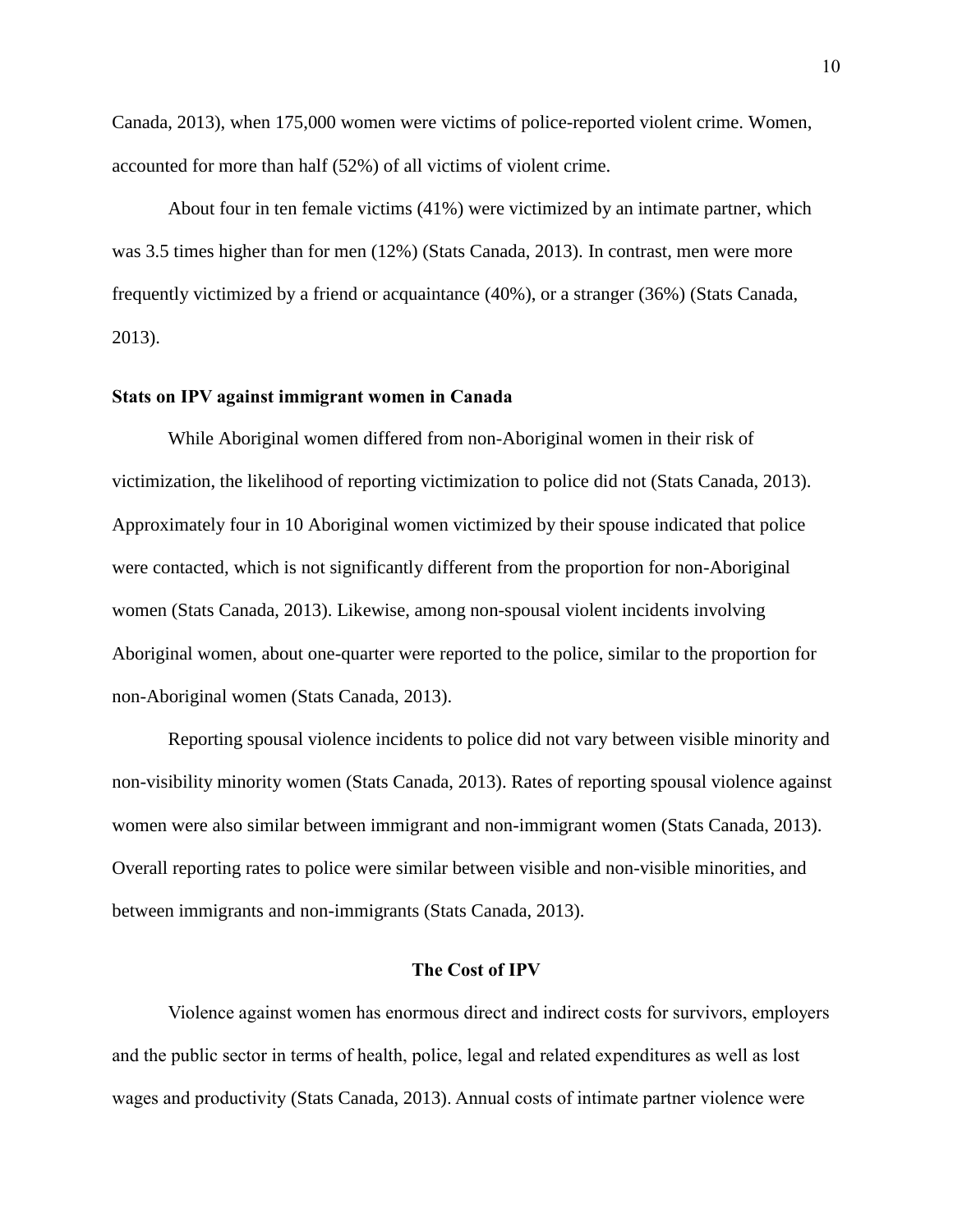calculated at US\$5.8 billion in the United States and US\$1.16 billion in Canada (Stats Canada, 2013). In Australia, violence against women and children costs an estimated US\$11.38 billion per year. In Fiji, the annual estimated cost was US\$135.8 million or 7 percent of the Gross Domestic Product in 2002 (Stats Canada, 2013). Domestic violence alone cost approximately US\$32.9 billion In England and Wales.

A recent Justice Canada study estimated the cost of one type of intimate partner violence, spousal violence, on Canadian society at \$7.4 billion in 2009 (Zhang, Hoddenbagh, McDonald, & Scrim, 2013, as cited by Stats Canada, 2013). Most of these costs were related to victim costs, such as pain and suffering, counselling expenses, and legal fees for divorce, while the next highest costs were those of third parties (e.g., families, employers, and social services) and the criminal and civil justice systems (e.g., police, courts, corrections).

In addition, children who witness domestic violence are at increased risk of anxiety, depression, low self-esteem and poor school performance, among other problems that harm their well-being and personal development UN Fact sheet. In Nicaragua, 63 percent of children of abused women had to repeat a school year and they left school on average four years earlier than other children.

Children, both girls and boys, who have witnessed or suffered from gender-based violence, are more likely to become victims and abusers later in life. For example, surveys in Costa Rica, Czech Republic, Philippines, Poland and Switzerland revealed that boys who witnessed their father using violence against their mother were three times more likely to use violence against their partners later in life.

In 2006, United Nations Universal Declaration of Human Rights and the Declaration on the Elimination of Violence, as well as many international agreements against women have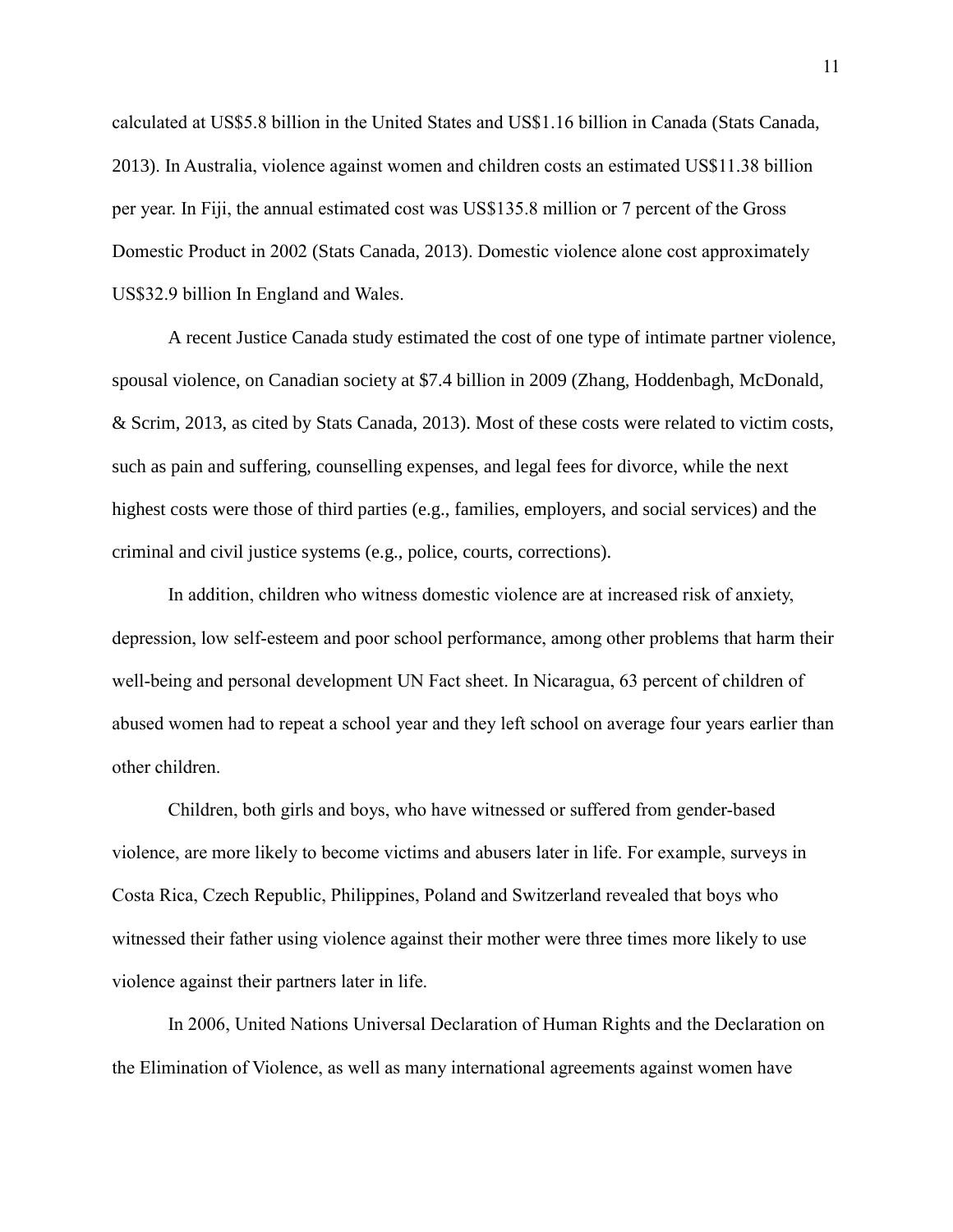recognized women's fundamental human right to live free from violence (United Nations General Assembly, 2006).

#### **Theoretical Framework: Feminist Theory**

This section briefly explains the philosophical framework for the study, which is feminist theory. The core of feminist theory lies in the fact that men and women should have equal rights politically, culturally, legally, economically, and socially (Humm, 1995). Most feminist theorists enquire how ethnicity, culture, sexuality, nationality, and age interact with gender. Feminism is a broad category comprising various sociological theories and philosophies concerned with matters of gender difference (Frye, 1983). It is concerned with uplifting women and bringing to light the different ways women have played a role in the society (Giddens, 1991).

The theory is suitable for this research because it explains the different ways in which women experience gender-based violence. From a psychoanalytic feminist point of view, power struggles between men and women arise from Freud's explanation of the three levels of awareness, emotions, and lifespan development (Harding, 2004). Feminists' fundamental point is that patriarchy and gender-based violence create inequality.

This theoretical foundation is also useful in its application. Samaphorn Theinkaw and Somporn Rungreangkulkij (2013) did a qualitative research aimed to explore the perspectives of Thai abused women regarding the effectiveness of postmodern feminist empowering counseling (PFEC) for them. Their findings showed that the abused women who received PFEC based counseling achieved changes in three areas of their lives:

*Thought changes*: men and women are equal. Participants showed that their lives were improved. They thought that they had the same rights as their husbands because they were both human and that their husbands were not the owners of their lives. For example, one abused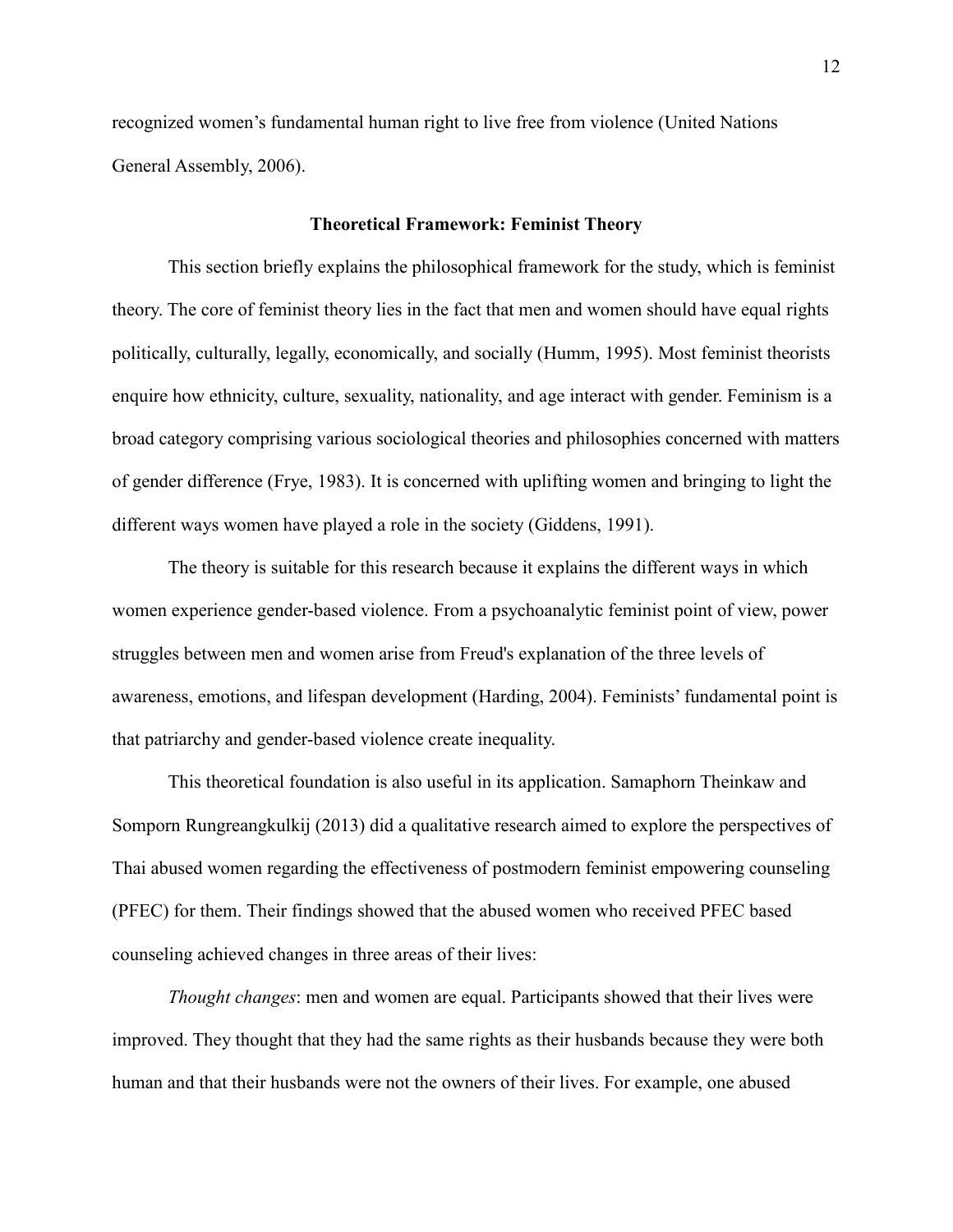woman said: "I want to change him so that he can know that men and women are the same. He is not the owner of my life. However, I myself have to start changing first, not to be his disadvantage. I think I have the same rights as him. I am also a human." (P4, as cited in Theinkaw and Rungreangkulkij, 2013, p. 40)

*Belief changes*: being abused is not fate. Participants showed that their lives were improved because they had changed their beliefs about abuse being fate. They felt independent and gained self-confidence. For example, one abused woman said: "It is not about fate. I can choose to respond... (ha ha ha). I think I can choose. No one can force me. I am not under any power. I can do myself." (P2, as cited in Theinkaw and Rungreangkulkij, 2013, p. 40))

*Emotional changes*: feeling powerful. Participants showed that their lives were improved because they had better feelings. They were more relieved, had encouragement and suffered less. For example, one abused woman said: "The indicators of my better life are deeply feeling that I am happier. It is inner. I am relieved. It starts in my mind. It is powerful. The encouragement helps me to be better. My behavior is also changed so much. I am calmer. I learn to avoid and have consciousness." (P5 as cited in Theinkaw and Rungreangkulkij, 2013, p. 40)

Theinkaw and Rungreangkulkij (2013) concluded, in line with findings and conclusions by Sharma (as cited in Theinkaw and Rungreangkulkij, 2013) that PFEC is helpful in term of healing psychological wounds of abused women.

#### **Definition of Terms**

#### **Immigrants**

In this study immigrants are defined as women who were born outside of Canada, who have the right to work and live in the new country (Statistics Canada, 2015).

#### **Intimate Partner (IP)**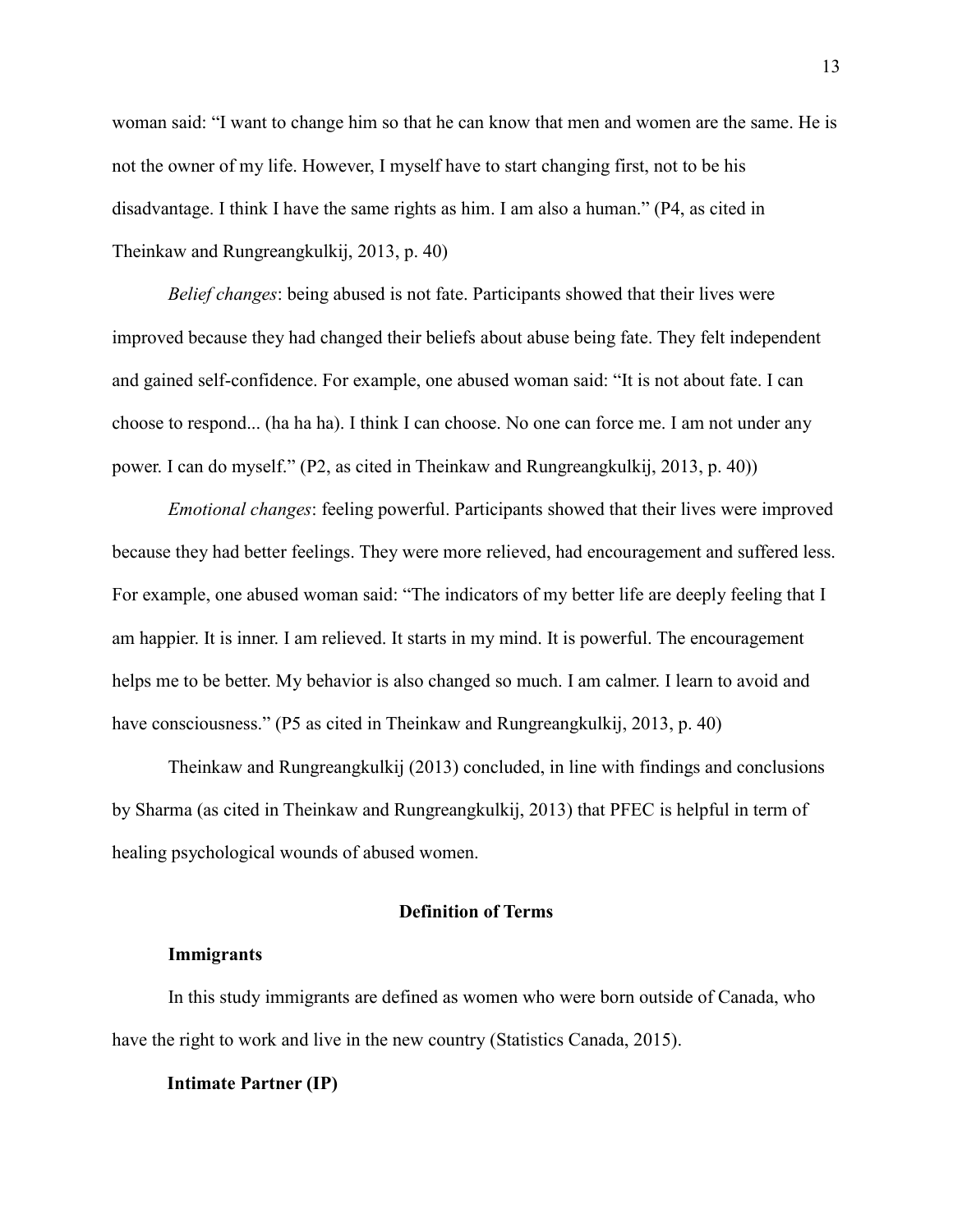Intimate partners are spouses (marriage or common-law) and dating partners.

# **Intimate Partner Violence (IPV)**

IPV is any kind of abusive behaviour happening within a couple relationship (marriage or cohabitation; they do not have to live together) that causes physical, psychological, and sexual harm. This includes psychological abuse, physical abuse, sexual coercion, and controlling behaviour between partners in the relationship. Intimate partner violence is "a pattern of assaultive and coercive behaviors designed to establish control by a person who is, was, or wishes to be involved in an intimate or dating relationship with an adult or adolescent" (UN as cited in Runner, Yoshihama, & Novick, 2009, p. 10).In this study, the terms IPV and domestic violence (DV) are used interchangeably.

# **Violence**

Violence as the intentional use of physical force or power, threatened or actual, against oneself, another person, or against a group or community, that either results in or has a high likelihood of resulting in injury, death, psychological harm, mal-development or deprivation (WHO, 2002, p. 5). Violence includes interpersonal violence (occurring between individuals), and self-directed violence (suicide and other forms of self-harm) (WHO, 2002).

#### **Domestic Violence (DV)**

Domestic violence (DV) is a wide-ranging term because it includes all kinds of violence against men, women, and children in a home setting. Domestic violence refers to any kind of threat or use of physical, psychological, and /or emotional abuse happening by any family member intending harm or forcing power and control. This includes partner violence and child abuse (Heise, Ellsberg, & Gottemoeller, 1999).

#### **Physical Violence (PV)**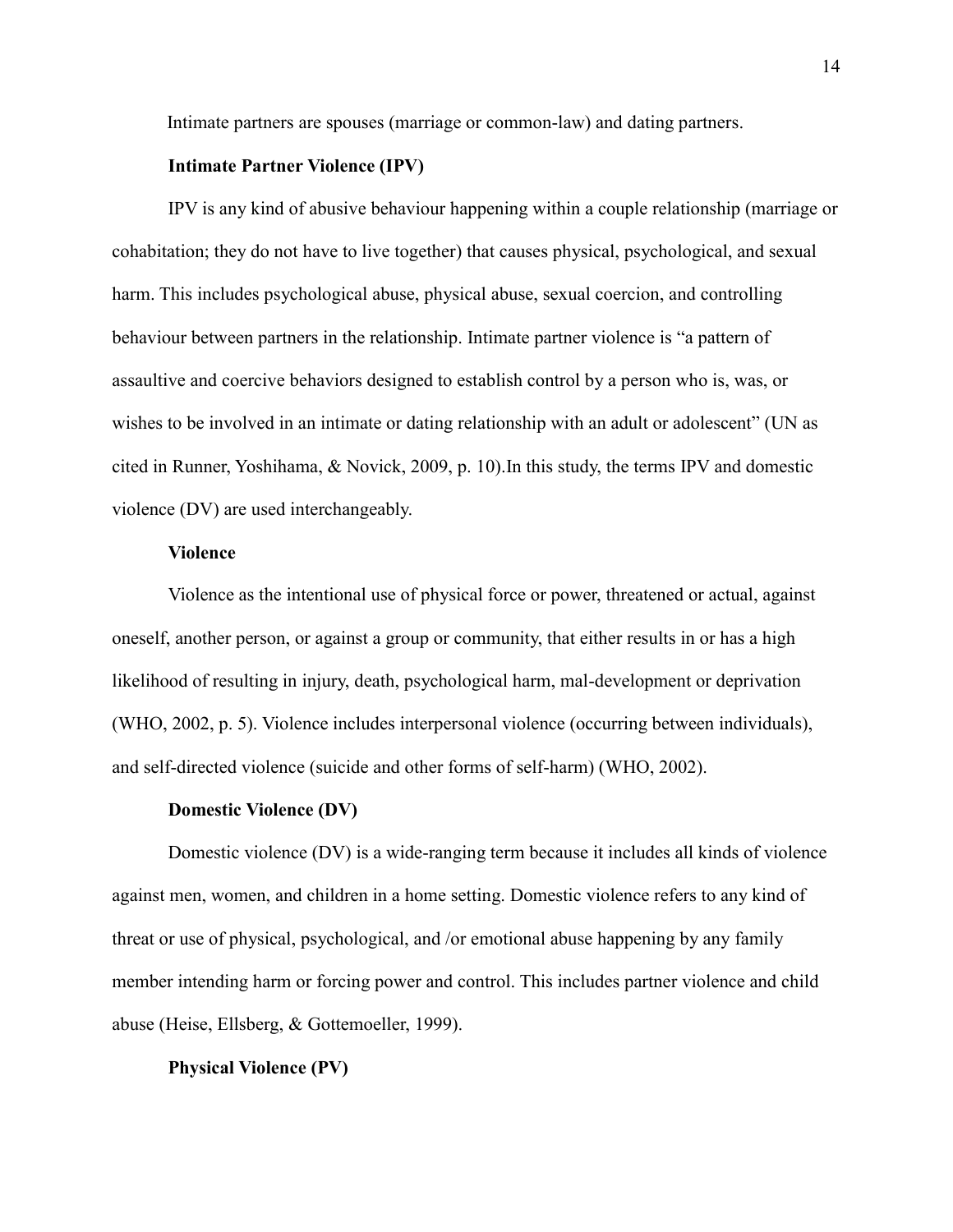Physical violence is the intentional use of physical behaviour with potential for causing harm, injury, disability, or death (Saltzman, Fanslow, McMahon, & Shelley, 2002; Heise, Garcia, & Moreno, 2008). Physical violence includes but is not limited to hitting, scratching, slapping, kicking, punching or shoving, pulling hair, choking or suffocating, beating, burning, and using a weapon against a person.

#### **Psychological/Emotional Violence**

Psychological / emotional violence is defined as behaviours, acts, threats, or coercive tactics that cause trauma in the victim, or may be perceived as emotional abuse by the victim (Saltzman et al., 2002). Psychological violence includes controlling victim's behaviour or isolating the victim, humiliating or embarrassing the victim, and withholding information from the victim or disclosing the victim's information with intent to harm (Saltzman, et al. 2002).

# **Sexual Violence (SV)**

Sexual violence includes coerced sex in marriage and dating relationships, rape, sexual harassment (including demands for sexual favours in return for jobs or school grades), childhood sexual abuse, forced prostitution, child marriage, and violent acts against the sexual integrity of women. This includes female genital mutilation and obligatory inspections for virginity (WHO, 2002, p.18). Attempting or performing sex acts with a woman/girl who is ill, disabled, under pressure, or under the influence of alcohol or other drugs are also forms of sexual violence (Saltzman et al., 2002).

# **Perpetrator**

A perpetrator is an individual who causes violence or who subjects a person to violence (Saltzman, et al. 2002).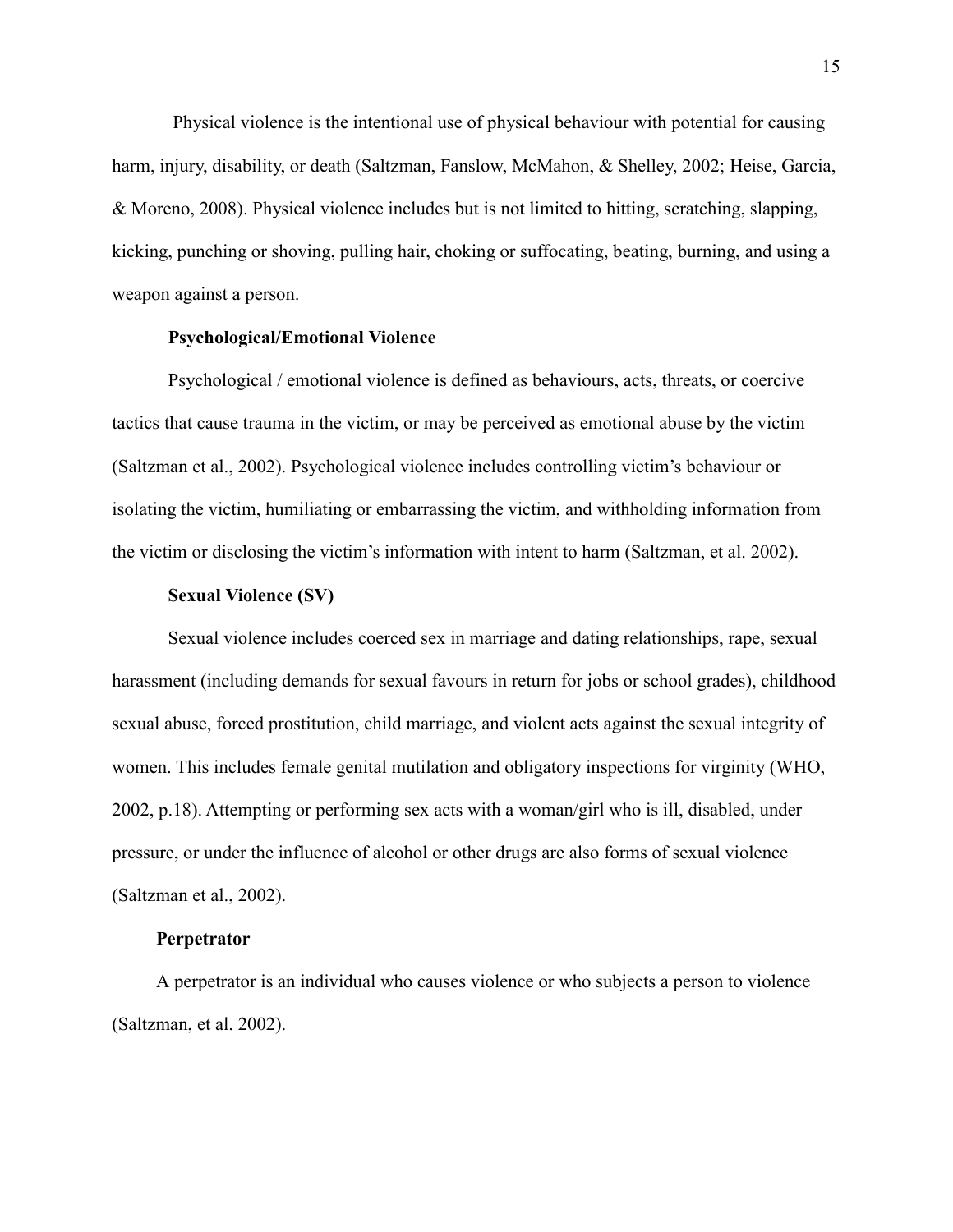# **Closing Thoughts**

While IPV is indeed a global endemic, most types of offences committed by intimate partners in Canada have been relatively stable since 2009. According to police-reported data, the number of common assaults, the most frequently occurring type of offence against intimate partners, has declined in recent years (Stats Canada, 2013). The rate of intimate partner common assault fell by 11% between 2009 and 2013, driven by the drop in the rate of assaults against female intimate partners (Stats Canada, 2013). The rate declined from 344.2 female victims per 100,000 population in 2009 to 298.2 female victims per 100,000 population five years later (Stats Canada, 2013). Rates of common assault against male intimate partners decreased slightly throughout this period (-3 %) (Stats Canada, 2013). The decrease in common assaults may reflect changes in the incidence of this type of intimate partner violence or a change in the willingness of victims to report these crimes to the police (Stats Canada, 2013). For both men and women, rates of major assaults against intimate partners, including aggravated assault, and assault with a weapon or causing bodily harm, decreased 6% between 2009 and 2013 (Stats Canada, 2013). Rates of police-reported sexual assaults against female intimate partners rose 17% between 2009 and 2013. While these numbers are promising for the Canadian context, worldwide the violence against women is, as I hope to have shown in this chapter, staggering and endemic.

The following chapter focuses on the risk factors of IPV and the impact of domestic violence on immigrant women's health.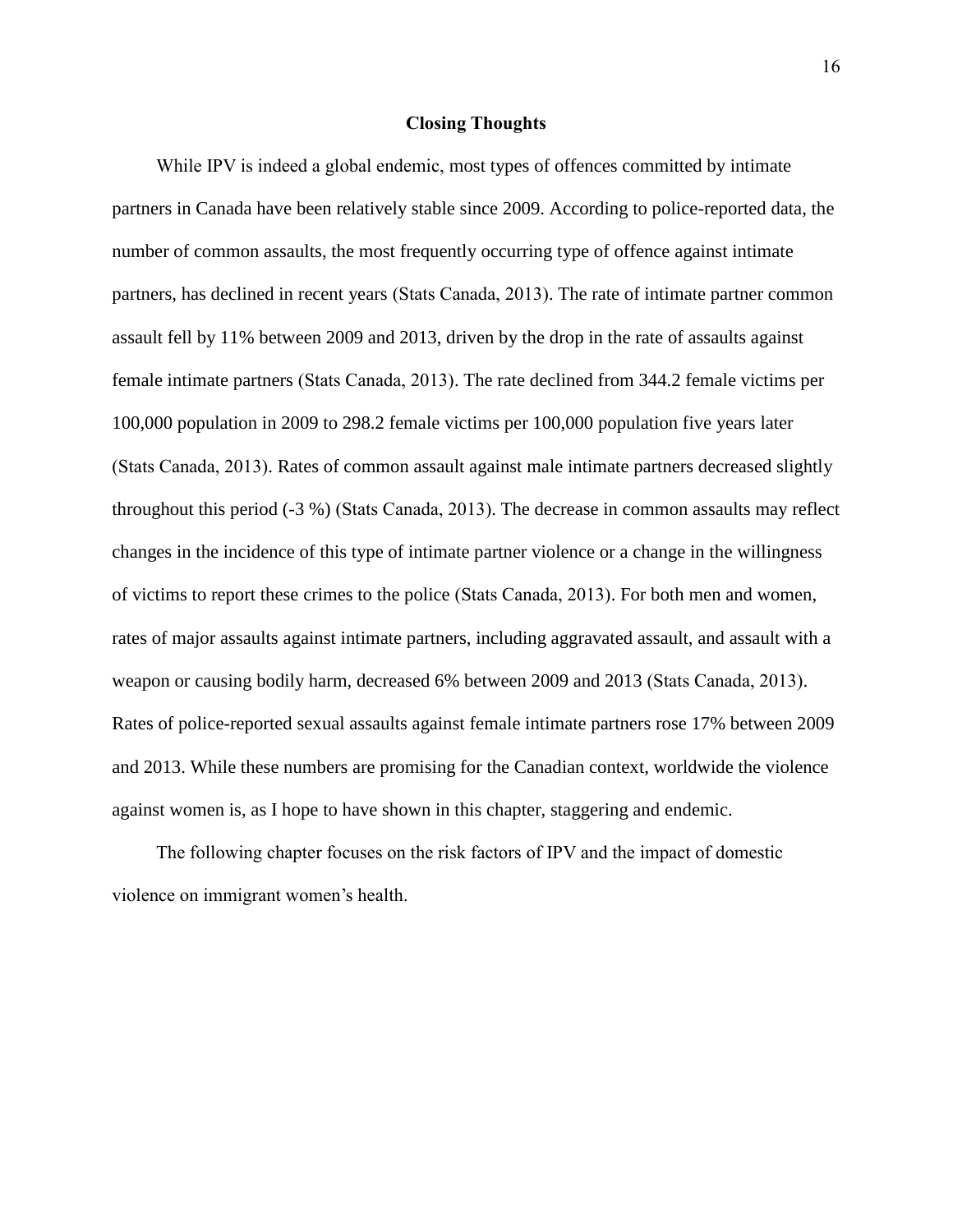# CHAPTER 2: LITERATURE REVIEW

According to the WHO (2013), IPV has serious physical, emotional and socioeconomic effects not only for the victims, their family, and society, but also creates major problems for public health. WHO (2013) also highlight the criminal component of IPV, including assault, threats, harassment, and homicide. Saltzman, Fanslow, McMahon, & Shelley (2002) describe IPV as physical, sexual, psychological/emotional violence, and threats of physical or sexual violence against women by a current spouse or former partner with whom they have or previously had an intimate or sexual relationship with. Donnelly and Burgess (2008) find similarities between intimate partner/spousal violence and dating violence, including emotional attachment between partners. Furthermore, Cui, Gordon, Ueno, and Fincham (2013) also found significant correlation between victimization in romantic relationships in adolescence and in young adulthood romantic relationships (p. 309), and such associations "existed beyond the effects of parent-child violence and general aggression tendencies, suggesting the continuation of relationship-specific violence." This finding is consistent with Spriggs, Halpern, & Martin (2009) findings that "violence relationships victimization" is a continuing process from adolescence to young adulthood (as cited in Cui et al., 2013, p. 309).

In this chapter, I will briefly discuss the prevalence of IPV, I will discuss health consequences and risk factors, and discuss IPV in immigrant women. I will conclude the chapter with a discussion of turning points for women who have experienced IPV—in other words, the most motivating factors for women to change their situation.

# **IPV: Prevalence of IPV**

The prevalence of IPV is difficult to gage due to a number of factors, including underreporting, inconsistent definitions used in surveys and studies, and the source of the data (e.g.,

17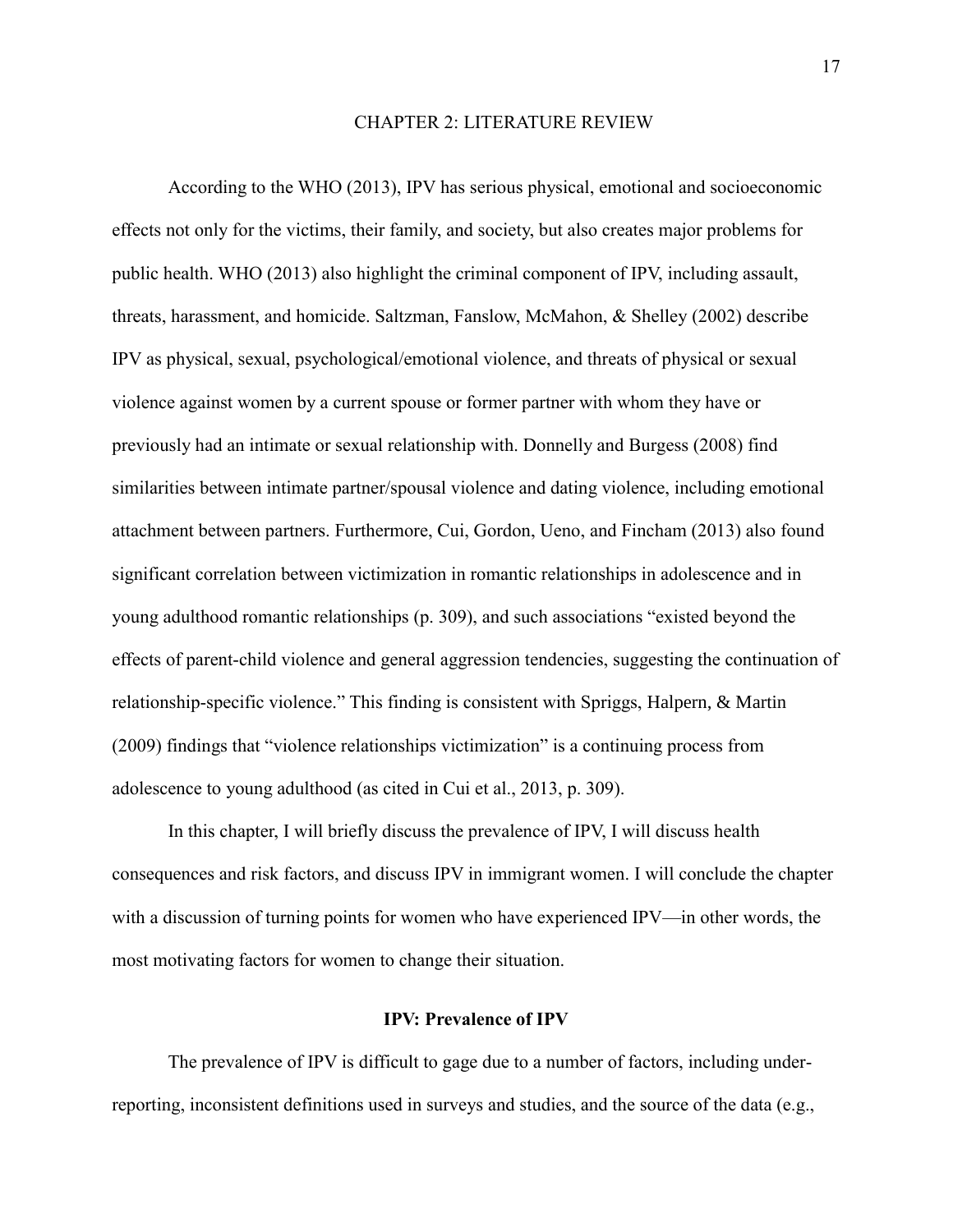from a community crime victim survey or from clinical and community samples) (Wong  $\&$ Mellor, 2014). In 48 WHO population based surveys from around the world, between 10 and 69% of women reported being physically abused by an intimate partner at some point in their lives (Krug, Dahlberg, Mercy, Zwi, & Lozano, 2002). In Hegarty and Bush's (2002) general practice survey in Australia, of the 37% of women who had experienced IPV, 1 in 4 (8.6%) reported experiencing physical abuse, 1 in 3 (12.5%) emotional abuse, and 1 in 10 (4%) sexual abuse.

# **Prevalence of IPV in USA**

Goldman (1999) noticed that in the United States, up to 95 percent of all domestic violence cases are violence against women. According to the National Violence Against Women Survey (NVAWS), in the United States, violence against women is the most common form of IPV which affects almost 1.3 million American, about 22 million American women experience physical assault and almost 7.8 million are raped by an intimate partner during their life every year (Tjaden & Thoennes, 2000). Furthermore, The States National Crime Victimization Survey (NCVS) also points out that 876,340 women experience IPV in the United States every year (Rennison & Welchans, 2000). And also, the Council on Scientific Affairs highlights that in the United States 22 to 35 percent of women referring to urban emergency rooms show symptoms associated to ongoing abuse (1992), and a survey results in Texas show that 24 percent of women who had been abused required medical treatment (Teske & Parker, 1983).

# **Prevalence of IVP in Canada**

Research on violence against women in Canada indicates the severity of the IPV problem. According to Canadian Women Study, half of all women in Canada have been victims of physical or sexual violence since the age of 16 (Statistics Canada, 1993). In 2010, the rate of IPV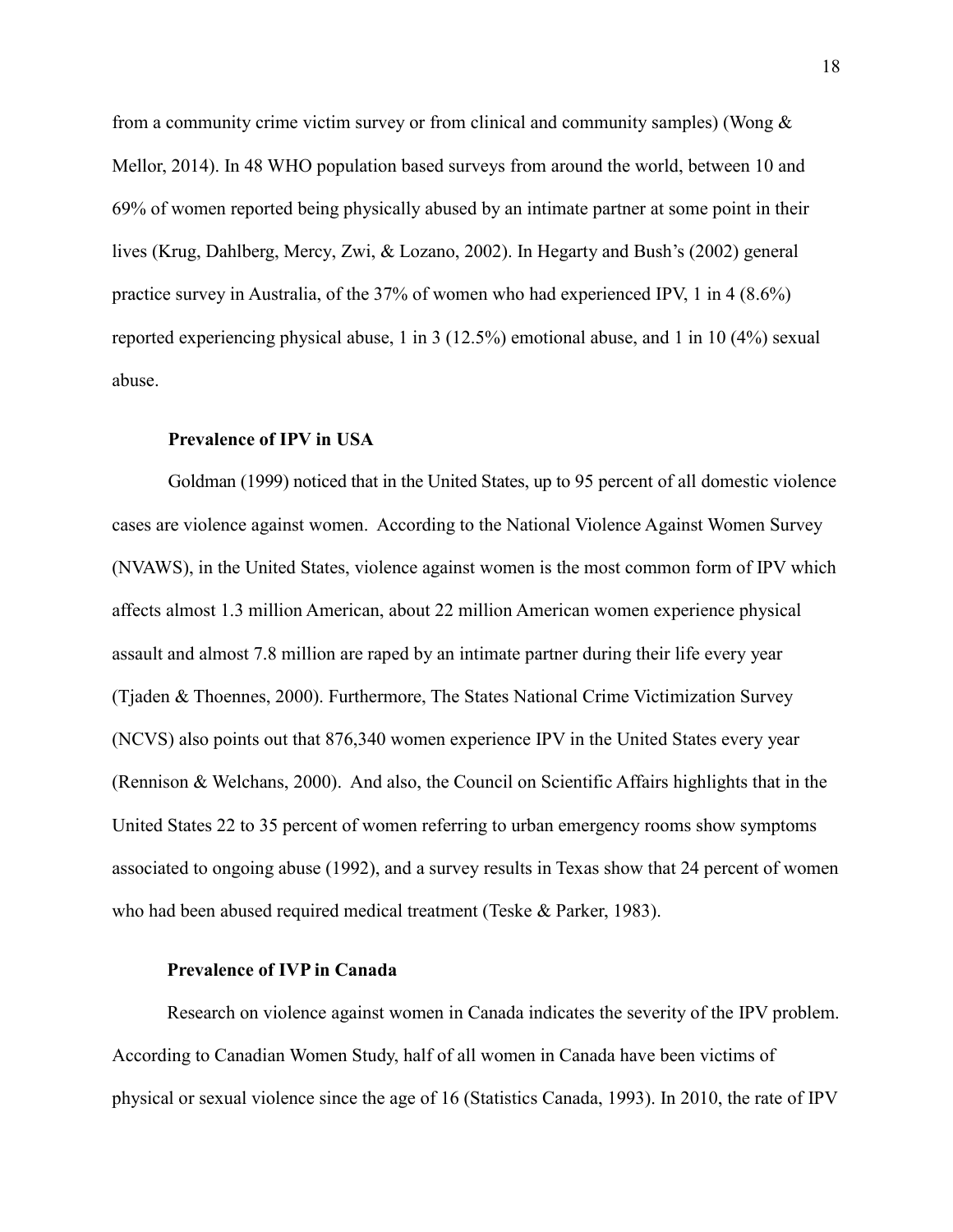increased by 19%, while the rate for male victims decreased in half (Statistics Canada, 2010). According to Statistics Canada (2010, p. 5), over 40,000 arrests are due to domestic violence which was about 12% of violent crime in Canada, but only 22% of all incidents are reported to the police and the real number is much higher. Every six days a woman in Canada is killed by her intimate partner and in 2011 the police reported 76 women (over 85%) were killed out of 89 spousal homicides. Burczycka, & Cotter (2010) find that in Canada, more than 3,300 women (with their children) escape from violence and sleep in emergency shelters every day, and about 80% of sex trafficking victims are girls and women . Also, 67% of Canadians have known a woman who has been abused physically or sexually (Angus Reid Omnibus Survey, 2012). Nevertheless, IPV often remains a major problem across Canada.

However, it is not uncommon for women who have been abused to experience all three types of abuse in their lifetime. For example, a Japanese study found that 57% of women who reported experiencing IPV had suffered all three types of abuse (Yoshihama & Sorenson, 1994).

# **Health consequences of intimate partner violence**

Epidemiological and clinical research shows that IPV is consistently associated with a broad range of negative health outcomes (Ellsberg, Janse, Heise, Watts, & Garcia-Moreno, as cited in Wong & Mellor, 2014). The relationship between IPV and physical health is complex, but IPV may be immediate and direct (such as death and injury), longer term and direct (such as disability and chronic illness), indirect (such as self-perceived health and health behaviors), or all three (Wong & Mellor, 2014).

The most obvious and severe health consequence of IPV is homicide, with for example, IPV accounting for just under half (49%) of the homicides of women in Australia each year (Mouzos, 2005; Wong & Mellor, 2014). Another obvious and direct physical health impact of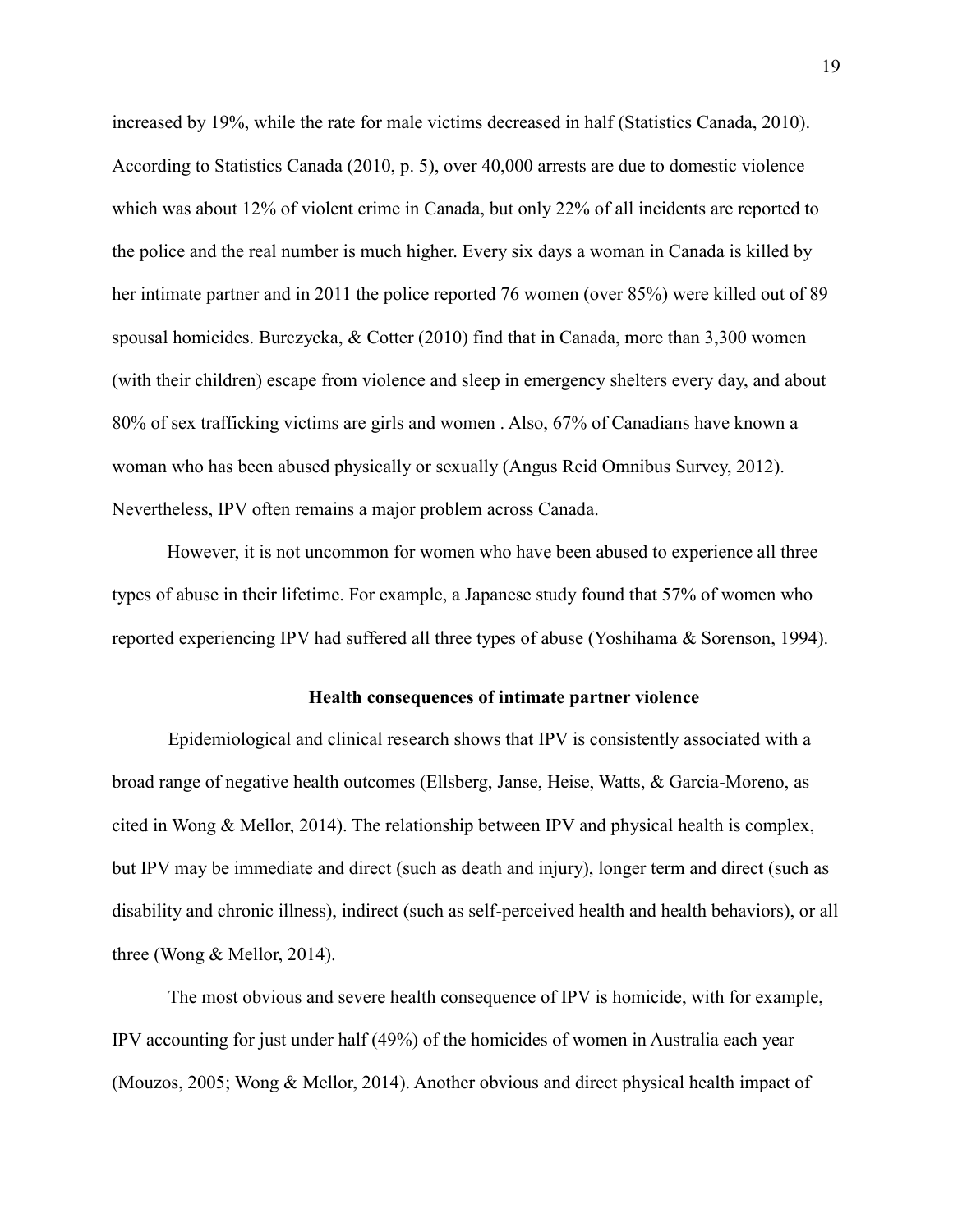IPV is physical injury, with fractures, lacerations, contusions, damage to the face, upper torso, breast and abdomen being the most common (Wong & Mellor, 2014).

Although the short-term physical impacts of IPV are the most obvious and have a significant impact on women's health, there are a number of long-term physical health sequelae that are strongly associated with IPV, including traumatic brain injury (TBI), memory loss, seizures, gynecological disorders, adverse pregnancy outcomes, irritable bowel syndrome, arthritis, gastrointestinal disorders, sexually-transmitted disease, and chronic pain syndromes (Wong & Mellor, 2014, p. 3).

So, the physical health consequences of IPV often continue long after the abuse has ended. These consequences can manifest as poor health status and poor quality of life (Wong & Mellor, 2014).

It should be noted however, that the research findings are often variable, and that in many cases they are based on correlational data or simply an investigation of different health statuses of those with a history of IPV and those without such a history (Wong & Mellor, 2014). Clearly, it is not possible to do experimental research, and it may not be feasible to conduct longitudinal studies that include sufficient breadth to record the experience, level, and type of IPV a woman may experience in the future, and then follow up on a large range of health conditions (Wong  $\&$ Mellor, 2014).

#### **IPV: Risk Factors**

There are underlying conditions and factors that make the occurrence of intimate partner violence more probable, which can be categorized into those at the individual level, the community level, and the societal level (Lee & Hadeed, 2009). Indeed, Lee and Hadeed (2009) go on to elaborate their assertion by observing that prior exposure to child abuse, indulgence in alcohol and drugs, witnessing parental violence and adhering to patriarchal values contributed to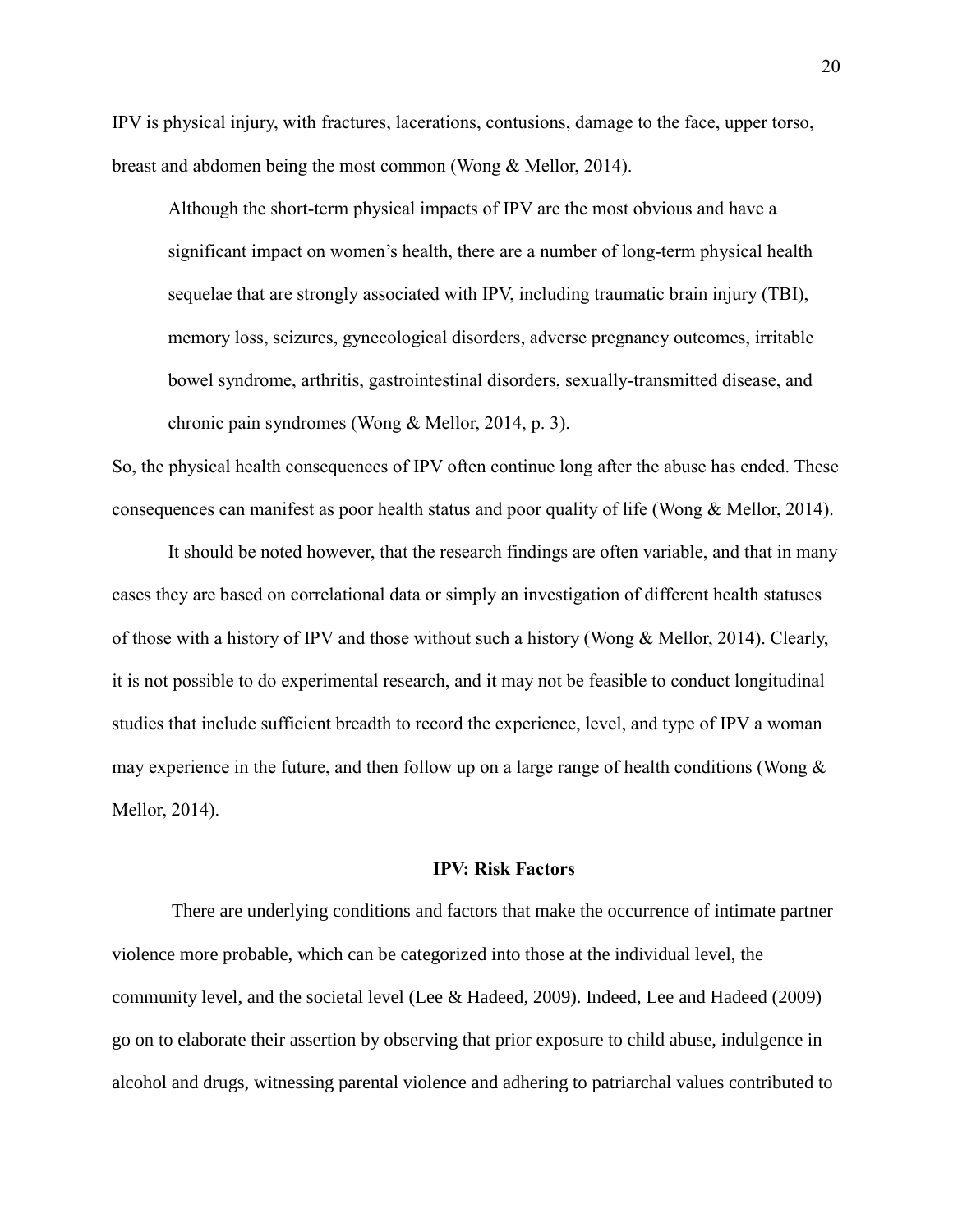intimate partner violence at the individual level. At the community level, wife-beating behaviour, exposure to violent crime, isolation and lack of social support systems were contributory factors.

Based on a large amount of historical document, women have always been the victims of IPV (Tomes, 1978; Dobash & Dobash, 1979; Clarke, 1992). According to Shetty & Kaguyutan (2002), cultures around the world approach IPV differently, and those cultures that fostered rigidity in gender roles, and ascribed to male dominance and poverty contributed towards intimate partner violence at the societal level (Lee *&* Hadeed, 2009). The World Health Organization (2000a) reports that women fill multiple roles in across socioeconomic levels in the society and bear responsibilities of being mothers, educators, wives and caregivers. In addition to women's demanding responsibilities and their conflicting roles, they experience considerable domestic violence, sexual abuse, and sex discrimination (WHO, 2000a).

Risk factors such as poverty, alcohol, and substance abuse and family dynamics (power and control issues) also increase the prevalence of IPV directly or indirectly. According to the World Health Report (2001), there was a high correlation between poverty and related conditions such as "unemployment, lack of social resources, low education, deprivation and homelessness" (p.13), and mental and behavioural disorders, including substance misuses. Jewkes (2002) indicated that poverty can increase the risk of violence through conflicts, male identity, and a women's effort to strive for more economic independence as well as higher education. In relationships where there are financial concerns, jealousy issues, heavy alcohol consumption or substance abuse, the risk for violence is higher. In Jewkes' (2002) discussion on the risk factors of domestic violence, he argued that women with higher education and socioeconomic status are more empowered and protected from abuse in general. Male perpetrators often use violence to deal with a "crisis of identity" caused by poverty, or "to control women" (p.1423).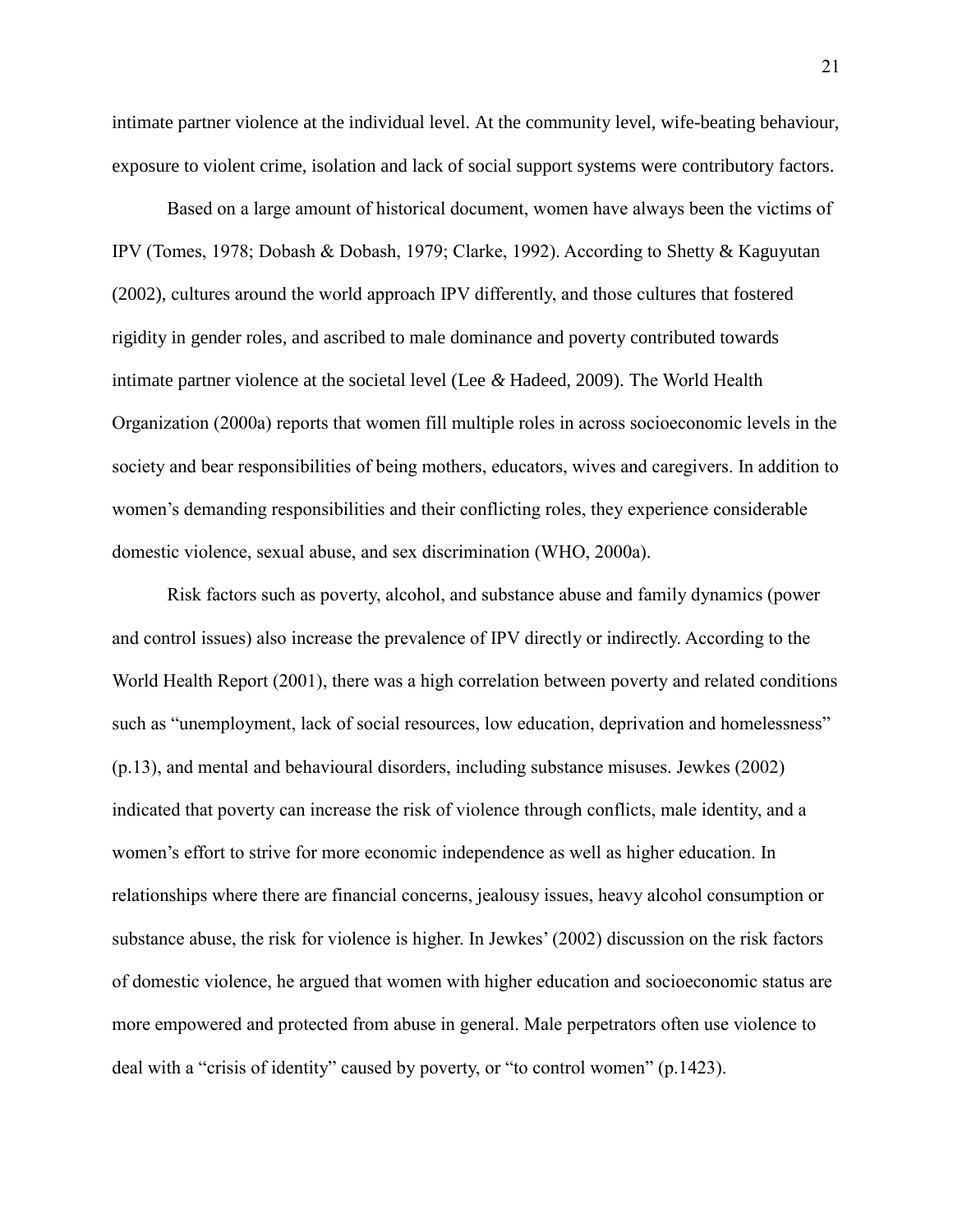Immigrant women are especially vulnerable to abuse by their intimate partners due to a myriad of reasons, which include lower immigration status compared to that of their spouses, deep-seated "cultural beliefs, and socio-political marginalization" (Ahmed, Driver, McNally, & Stewart, 2009, p. 614). Ogunsiji, Wilkes, Jackson, and Peters (2012, p. 1660) summarized the causes of increased vulnerability of immigrant women towards intimate partner violence as being lack of financial independence, which made the women dependent on their male partners or spouses, fear of deportation back to their home countries, language barriers and lack of awareness of the availability of services in the new country. In turn, Ahmed and his colleagues (2009) observe that socio-cultural norms of familism, collectivism, and patriarchy are responsible to the perpetuation of intimate partner violence among immigrant women. Ayyub (2000) also reports, "men who are familiar to a patriarchal family system often have a more difficult time in sharing power with their wives" (p. 244), though, they unsuccessfully try to minimize the effects of the host society/country on their wives and families.

Dobash et al. (1992) indicate that gender-based violence works to diminish women's economic and emotional dependency. According to Naved and Persson (2008), the risk factors that engendered violence on female partners particularly in Bangladesh for instance included gender role perceptions, Islamic religion, low social economic status, low education level, and dowry demands. In the United States, studies indicated that the country of origin of the immigrants, their socioeconomic status, and their acculturation level influenced intimate partner violence incidences (Fedovskiy, Higgins, *&* Paranjape, 2008). Notably, according to Du Mont and Forte (2014), the vulnerability of women, including immigrant women increased further when they had serious or chronic mental illness.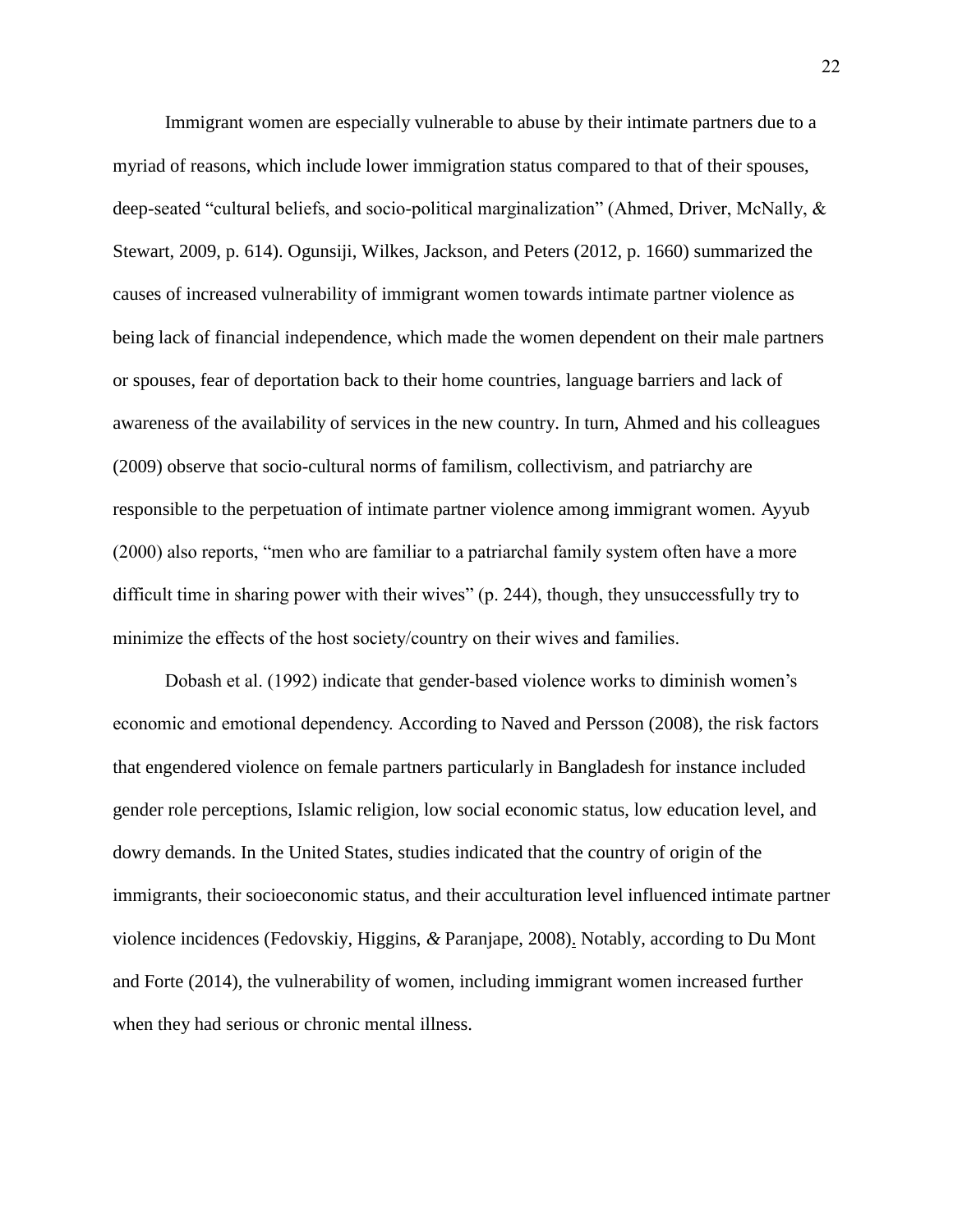#### **Intimate Partner Violence and Immigrant Women**

Information regarding violence against immigrant women is often difficult to access and is inaccurate most of the time due to the presence of many unrecorded cases, deep-seated cultural beliefs that discourage publicizing of intimate partner violence, and even inability to identify violent acts as transgressions that require external interventions outside the home or family.

However, there have been major developments and research activity, particularly in the last two decade, that have brought about increased awareness of intimate partner violence as a specific kind of gender and domestic violence, reforms in criminal justice systems by availing channels for legal redress for victims, and involvement of social workers in identifying it and offering interventions. Indeed. Goodman, Smyth, Borges, and Singer (2009, p.2) observed that in the early days, focus was on domestic violence, which was portrayed as a problem afflicting all women as a case of gender oppression and was classless as well. This emphasis has had the benefit of raising public awareness regarding violence against women that was prevalent in society and increased the attention the employment sector, religious institutions, healthcare systems, and criminal justice systems accorded to intimate partner violence (Goodman, et al., 2009). Indeed, according to Dillon, Hussain, loxton, and Rahman (2013, p.1), the Convention on the Elimination of All Forms of Discrimination against Women (CEDAW), a United Nations General Assembly resolution increased the acceptance of intimate partner violence as a human rights issue that cut across cultures, which in turn had led to research being funded by international agencies for the first time. As such, with increased evidence from research, the public has been increasingly able to recognize intimate partner violence, and its prevalence and impact, which has elicited increased response from the public as well (Goodman, Banyard, Woulfe, Ash, & Mattem, 2015, p.2).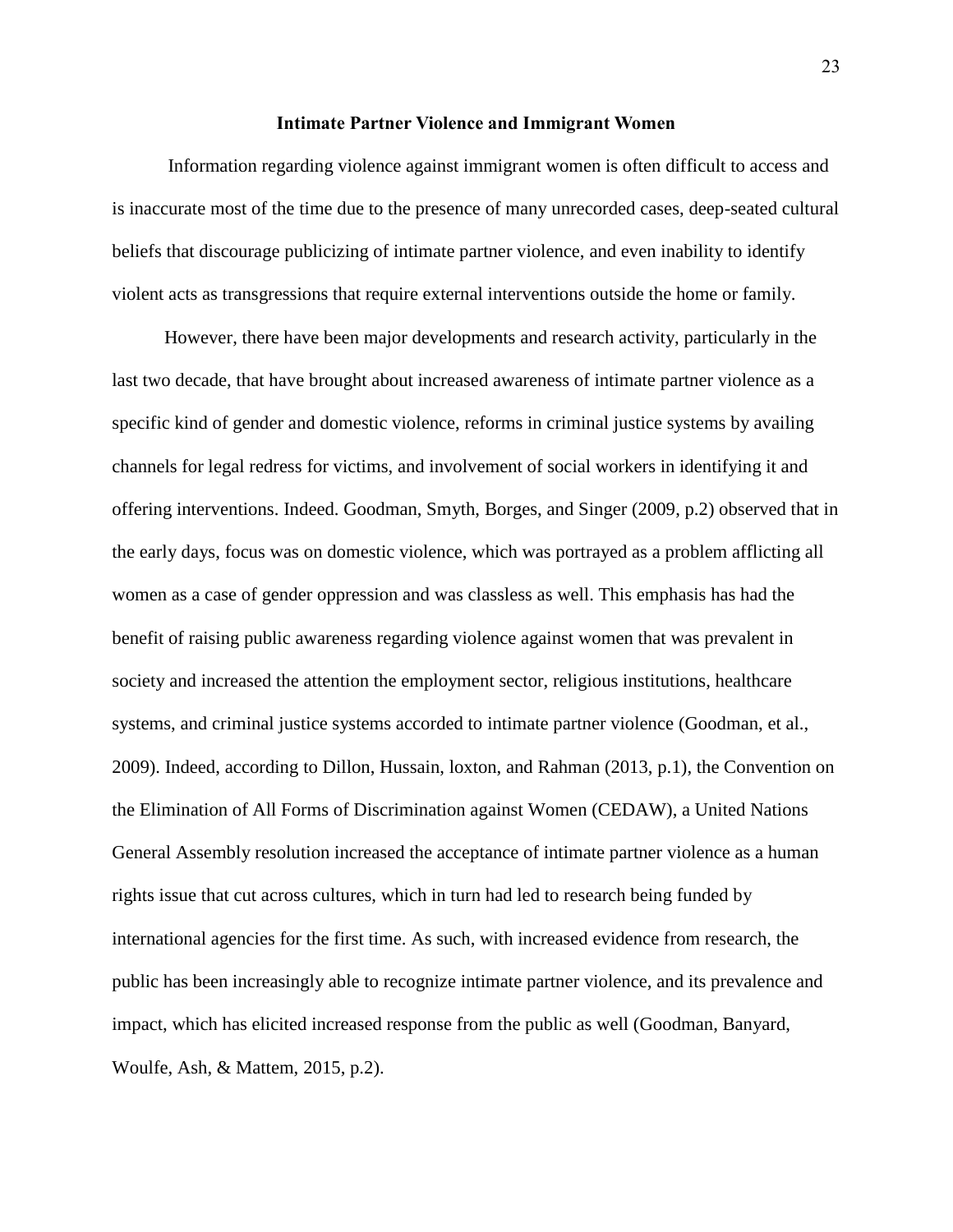The World Health Organization (2014) observed that ethnic minority and migrant women were more vulnerable to intimate partner violence despite such violence occurring across all social groups globally. Mechanic and Pole (2013), in agreement with the observation by the World Health Organization (2014), observed that women who were poor and from minority ethnic communities experienced significantly more violence from intimate partners than those who were not afflicted by these conditions. In addition, in a cross-sectional study undertaken in Spain involving 10,202 women who attended primary care centres, it was revealed that 27.9 % of migrant women had experienced violence by their intimate partner compared to 14.3% of the indigenous Spanish women (WHO, 2014). Prevalence rates among migrant victims of intimate partner violence was dependent on the migrant status of the women, which included aspects such as the length of stay of the women in the host country, the administrative status, and the country of origin from which the women came (WHO, 2014).

#### **Impact of Intimate Partner Violence on Immigrant Women's Health**

Re-abuse or repeated intimate partner violence is common among immigrant women because of the numerous disadvantages they had compare to other women, and this aggravates their wellbeing even further (Ting, 2010). Incrementally, emotional and physical consequences of intimate partner violence of the health of the victims often overlap and were closely intertwined. Specifically some physical consequences aggravated the emotional or psychological wellbeing of the women while some emotional consequences increased the chances of occurrence of related adverse physical effects (World Health Organization, 2013).

Fedovskiy, Higgins, and Paranjape (2008, p. 45) observed that women from immigrant Latino communities in the United States might suffer higher rates of posttraumatic stress disorder and major depressive disorder than did other women (Fedovskiy et al., 2008). Varma,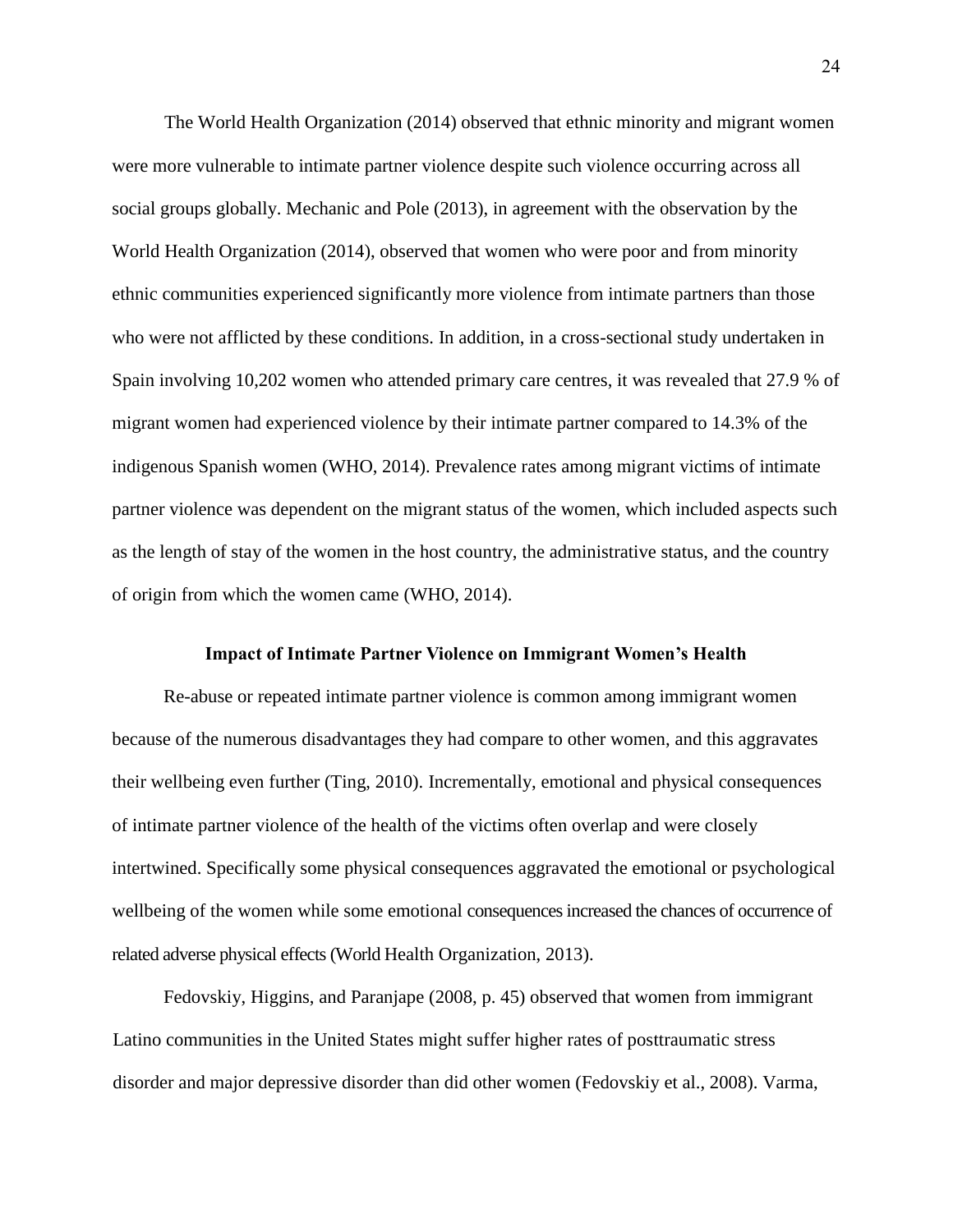Chandra, Thomas, & Carey (2007) shed more light to the origins of psycho logical effects of violence by observing that in India, women who had witnessed violence in their childhood during dowry negotiations or saw their fathers beating their mothers, and women who experienced domestic violence, and women whose husbands consumed alcohol regularly were at a higher risk of experiencing mental ill health. If such women were to morale and be attacked violently by their intimate partners thereafter, their mental health would worsen. Indeed, this was testimony of how culture could influence the perceptions of intimate partner violence among some ethnic groups where such acts were accepted as normal and routine.

Incidentally, due to the challenges that violated immigrant women experience, which make them not disclose the occurrence of intimate partner violence readily, the manifestation of mental health issues are often used as an indicator of violent incidents (Hegarty, 2011). In fact, culture played a big role in perpetuating intimate partner violence and in turn, increasing the risk of psychological trauma to the victims (Bent-Goodley, 2007). Indeed, Ogunsiji and colleagues (2012) observed that many West African immigrants and women generally were oblivious of the psychological effects of intimate partner violence because they considered it normal and part of married life, an observation that was collaborated by researches of other immigrant communities.

On the other hand, the process of immigration is often arduous and traumatic sometimes, particularly when it is undertaken illegally. Specific stressful situations associated with the migration process include difficulty in acculturation and difficulty in finding employment, which made men more likely to violate their intimate partners (Ogunsiji, et al., 2012; Shoultz, Magnussen, Manzano, Arias, & Spencer, 2010).

Anitha (2008) examined the extent to which UK government's policy towards immigrant women experiencing domestic violence responds to their needs. The research itself was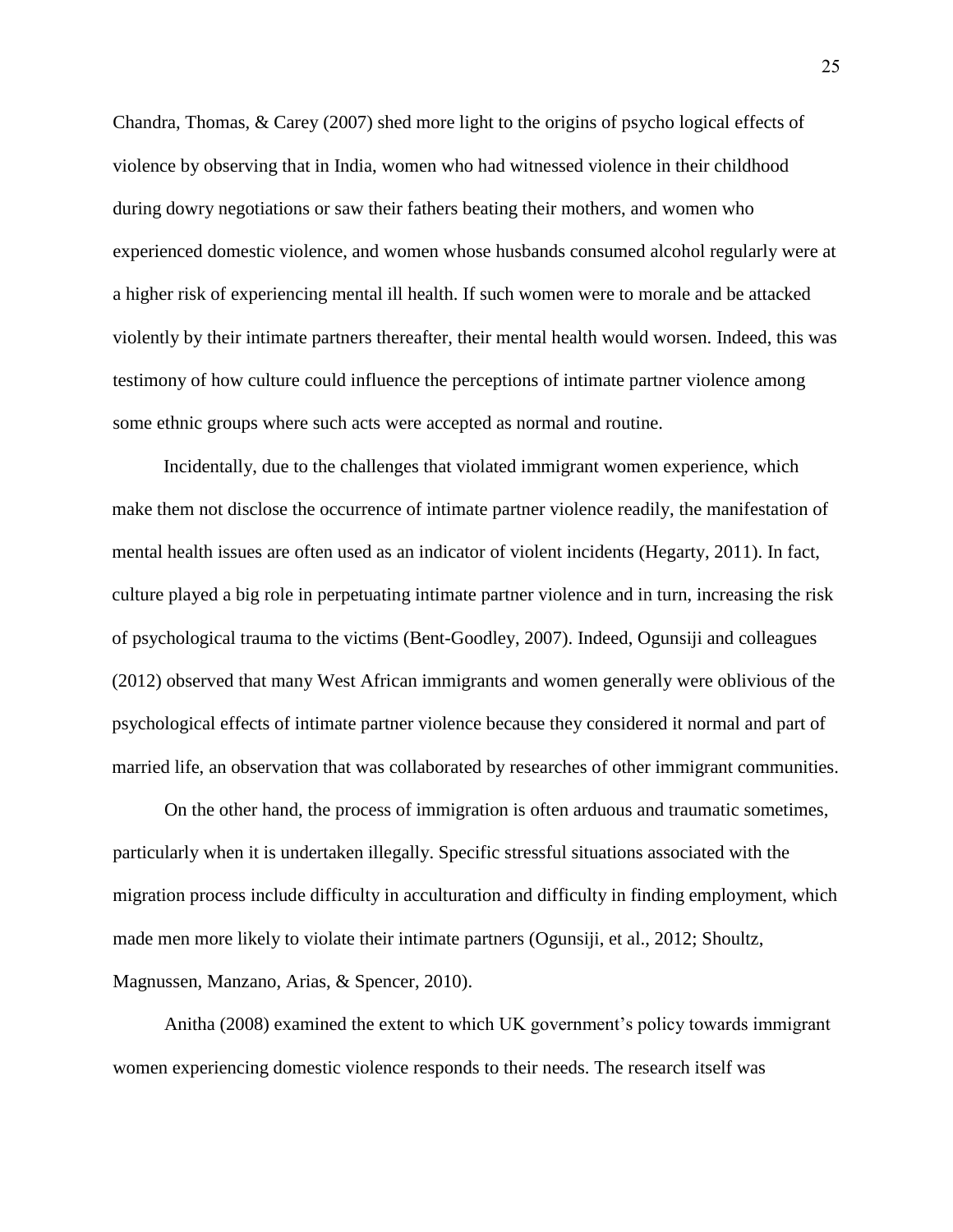conducted in 2007 and included qualitative interviews with 30 South Asian women with no recourse to public funds due to their status as recent marriage migrants, who were living in the North West and Yorkshire regions of England. Anitha examined the working of a key concession within the Immigration Rules (2002), which theoretically offers an opportunity of exit to immigrant women facing domestic violence—the Domestic Violence Rule—in light of the reality of South Asian women's experiences, including the nature of domestic violence they face, their patterns of help-seeking, pathways out of the abusive relationship, and their experience of service provision. It was Anitha's central thesis that the effectiveness of this legislation is severely hampered by a failure to take into account the multiple dimensions of disadvantage that recent marriage migrant's face.

Women who come to the UK to join their fiances receive a six-month visa, within which period they are expected to enter into a marriage or common law (Anitha, 2008). Those who come to join their husbands are subject to a two-year probationary period of residency, also known as the 'two year rule' (Anitha, 2008). Through marriage, these women acquire their immigration status from their spouse's residency or citizenship rights (Anitha, 2008). If their relationship breaks down during this period, they face deportation (Anitha, 2008). Due to a recent change in UK law, if there is 'evidence' that domestic violence is the cause of marital breakdown, then they can apply for Indefinite Leave to Remain (ILR) under the Domestic Violence Rule in paragraph 289A of the Immigration Rules (Anitha, 2008). However, until a decision is reached on their application for ILR, women have no access to public funds or social housing.

For women from India, Pakistan and Bangladesh, abuse may be perpetrated by multiple members of the family, and notions of honour and shame may prevent women from leaving and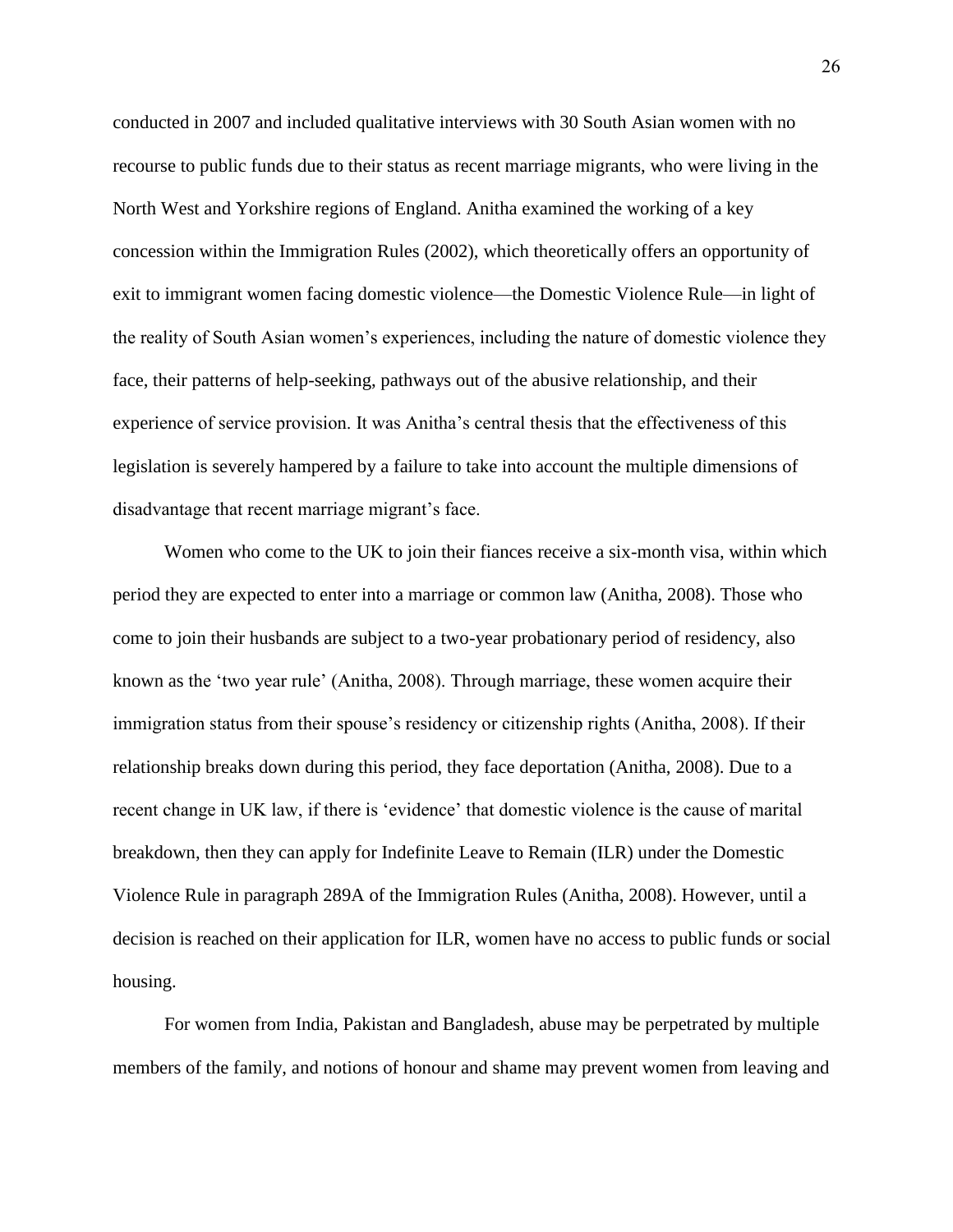stigmatize women who do manage to leave (Anitha, 2008). The families of Hindu and Sikh women from India may have paid huge dowries to get them married to UK men, creating pressure to make the marriage work (Anitha, 2008). The women whose experiences Anitha examined came to the UK from India, Pakistan, and Bangladesh to join their fiance ́s or husbands who are British citizens or had Indefinite Leave to Remain in the UK.

Eighteen out of 30 women included in Anitha's (2008) study reported physical and sexual abuse by the partner, and sexual abuse by their husband's relatives. Another common form of abuse recounted by women included exploitation of domestic labour accompanied by a denial of the women's most basic needs (Anitha, 2008). This included starvation, imprisonment, denial of adequate food, warm clothes, privacy, a bedroom or even a bed, and the denial of labour-saving devices such as washing machines and vacuum cleaners to assist in doing the housework (Anitha, 2008). One of Anitha's particpants:

once here, I soon came to know that they only wanted a servant for their house... I was busy the whole day doing housework and when my sister-in-law used to come to her house from work at five o'clock, she would ring her parents for me. So I always had to go her house, make food for her family, do some cleaning and come back to my home at night... to make food for my in-laws' family. That was my routine ... My visa expired but (they) were not ready to apply for indefinite leave for me. His mother always used to say, 'Deport her!' (p. 194)

The women reported a combination of factors that impeded disclosure, such as stigma, fear of being ostracized from wider kinship networks, lack of adequate provision for non-English speakers, isolation, shame, guilt, and fear of jeopardizing marriage prospects of sisters (Gill, Izzidien, as cited in Anitha, 2008).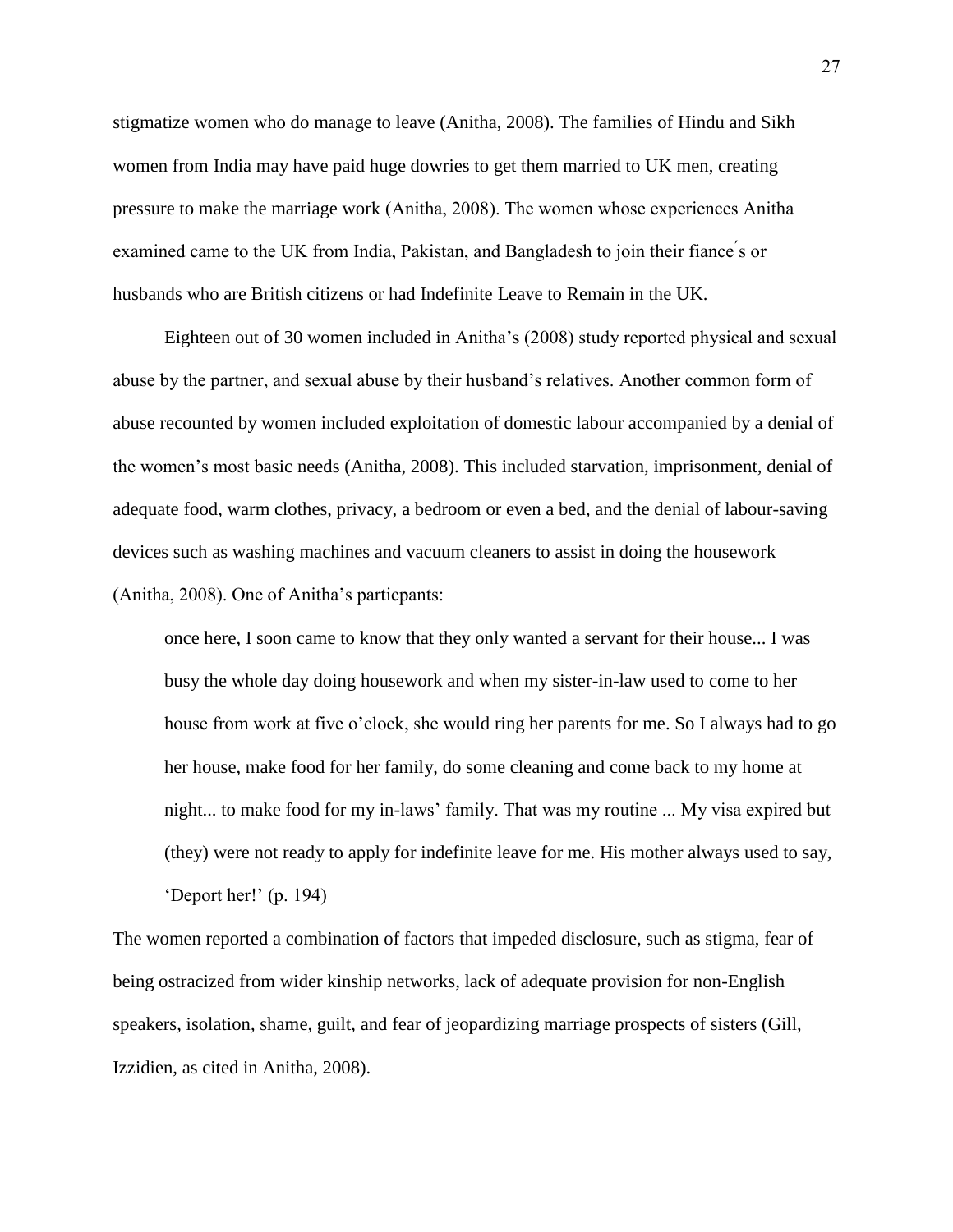Most women also reported that their husband and/or his family monitored their movements to minimise the possibility of a disclosure and, in some cases, kept them imprisoned in the home. Their status as newly arrived marriage migrants, often unable to speak English and unaware of the laws in the UK also contributed to their vulnerability, as the perpetrators threatened them with deportation or in other ways:

He told me several times that he had told everyone I was mad ... no one would listen to me. If I contacted the police, they could consider me mad and arrest me. (Anitha, 2008, p. 195)

Nineteen out of the 30 women who participated in this study had disclosed the abuse they were experiencing to family, friends or both, and sought support and advice while they were living within the violent family home (Anitha, 2008). Eleven women were unable to discuss their abuse with anyone (Anitha, 2008).

For many women, the decision to leave was taken in response to a deterioration in already ongoing and severe abuse (Anitha, 2008) — onset or escalation of sexual abuse by family members or fear for the safety of their children.

I kept trying to make my marriage work. ... I tried everything possible to please my inlaws but I failed ... But when my daughter was born, they became very abusive. My daughter was only three months old when they hit me and even slapped her. I then went to neighbour's house and they rang the police. (p. 197)

In a research project conducted for the Fawcett Society, evidence was gathered about the support and services available to women facing domestic violence (as cited in Anitha, 2008). This study shows that, on average, a woman facing domestic violence has to make 11 contacts with agencies before getting the help she needs (Anitha, 2008). However, this rises to 17 if she is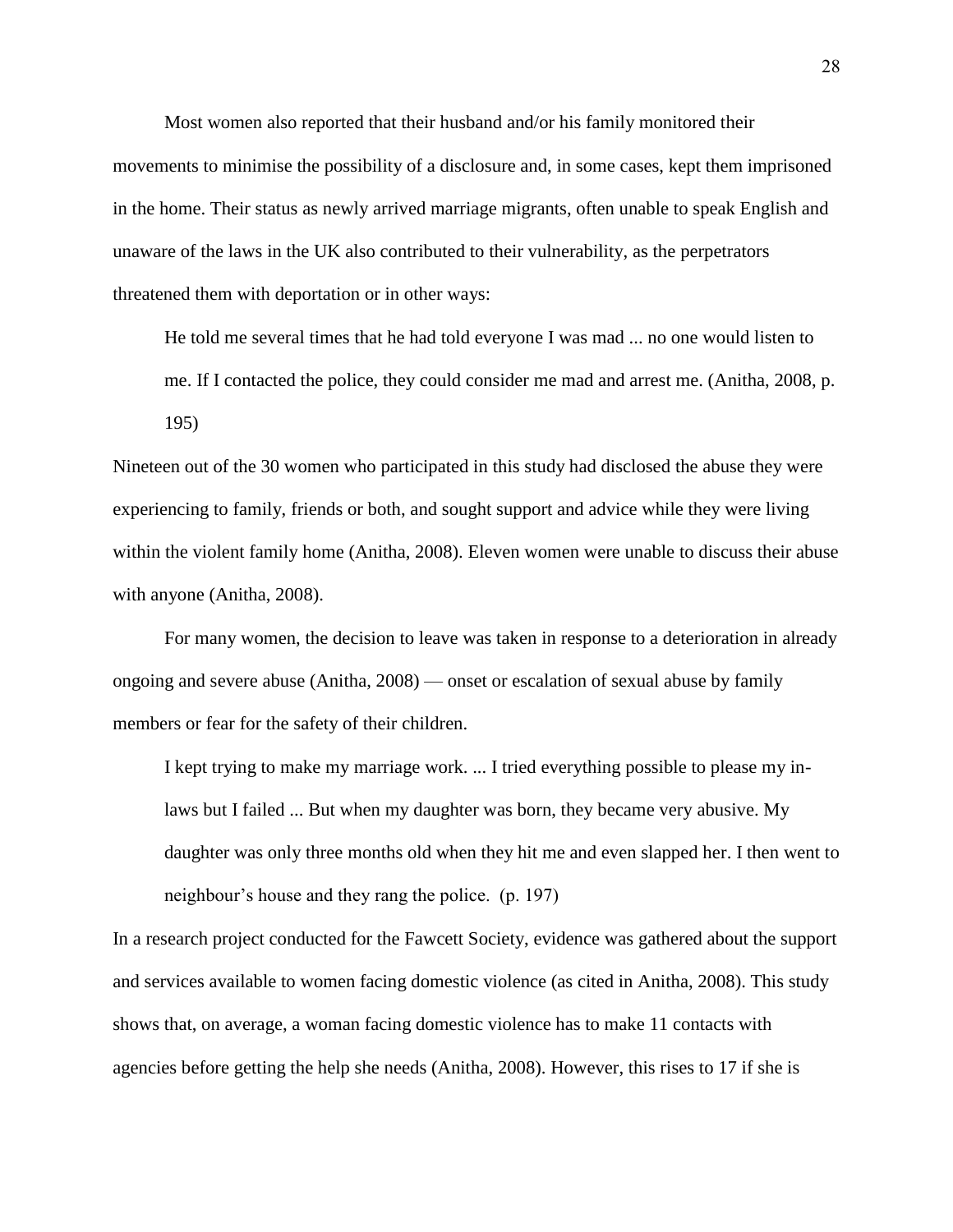from BME communities (Brittain et al. as cited in Anitha, 2008).

Contrary to the stereotypes of South Asian women being unwilling to approach services, this study shows that South Asian women make repeated attempts to contact services despite the additional and significant barriers they face in doing so (Anitha, 2008). Twenty-eight women in Anitha's study had contacted an average of four services each not including repeated contacts with the same service—one woman had monthly contacts with her GP for over a year and another had recently called the police to her home five times. However, it took most women several contacts with services to receive the help they needed and many women had not received any help at the time of the interviews despite several attempts to access support (Anitha, 2008).

Six out of the 30 women who participated in Anitha's (2008) study had accessed ER services following domestic violence, of whom five were accompanied by the perpetrator(s) who explained away their injuries to the A&E staff:

He [my husband] once grabbed my hair and pulled my neck back – I couldn't move my neck. At the hospital, my mother-in-law told them that I had fallen down the stairs. No attempt had been made to question the injuries or to pursue the explanation given despite research that indicates that a high percentage of women attending ER in the UK are survivors of domestic violence (Boyle & Todd; Sethi et al., as cited in (Anitha, 2008).

Similarly, Barkho, Fakhouri, and Arnetz (2011) examined the prevalence of intimate partner violence (IPV) among immigrant Iraqi women, and explored the association between IPV and self-rated health. A pilot study using a previously published, self-report questionnaire was carried out among a convenience sampling of 55 Iraqi women in greater Detroit (Barkho et al., 2011). The overall prevalence of controlling behavior, threatening behavior, and physical violence was a staggering 93, 76, and 80%, respectively (Barkho et al., 2011). Approximately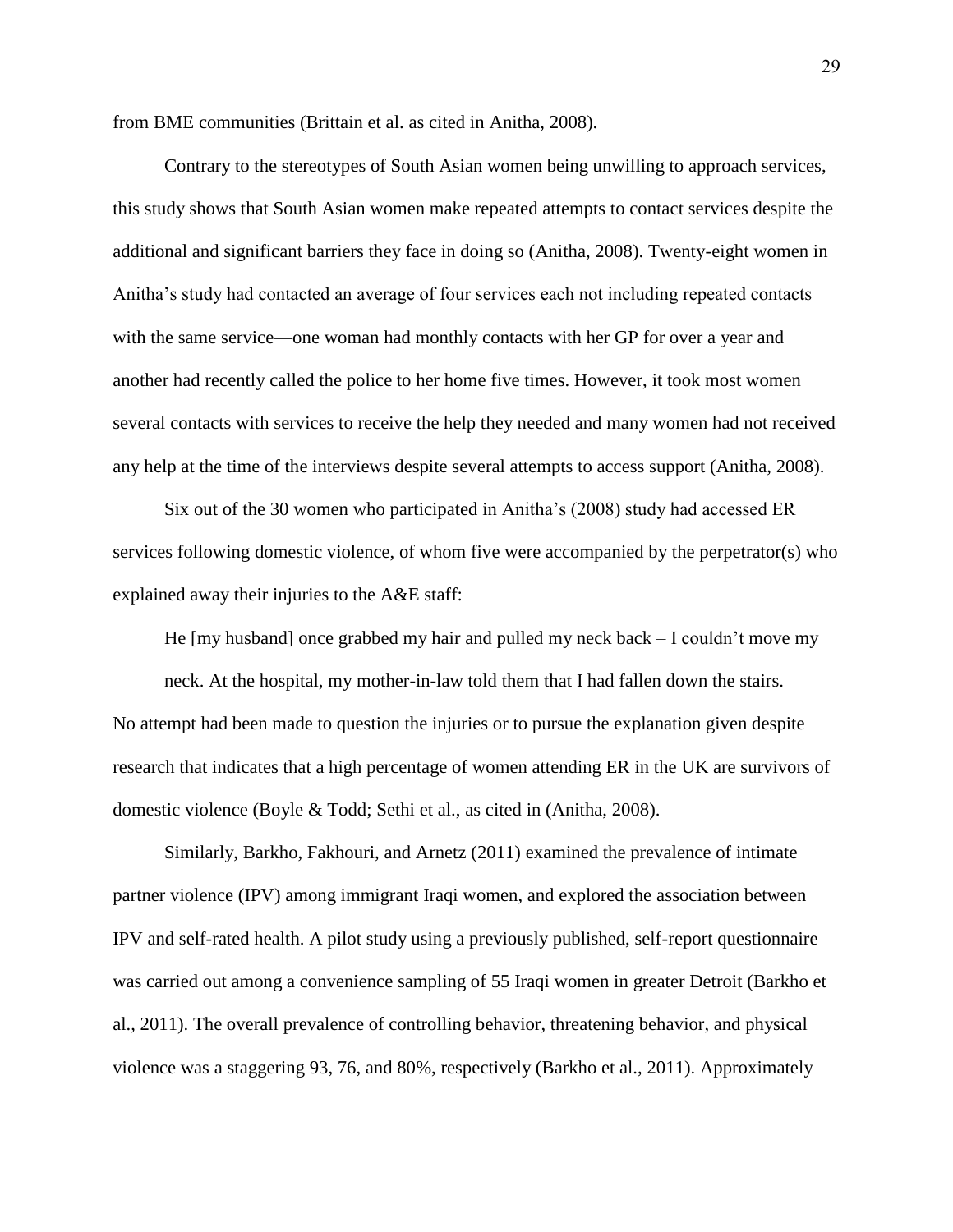40% of the women reported having poor or fair health, and 90% reported experiencing one or more types of psychosomatic symptoms (Barkho et al., 2011). Self-rated health was inversely related to exposure to threatening behavior and physical violence, and positively related to knowledge of one's legal rights (Barkho et al., 2011). The prevalence of IPV in this sample was high and results indicated a significant association between exposure to IPV and women's physical health and psychosomatic symptoms (Barkho et al., 2011).

In conclusion immigrant women who suffer from intimate partner violence may experience psychological effects that adversely affected their health adversely. Indeed, depressive conditions, phobias, and anxiety, which were manifested as manifested themselves as unsafe sexual behaviour, high propensity for self-harm, smoking, abuse of alcohol and drugs, low self-esteem, physical inactivity, eating disorders and sleep disorders were displayed as the psychological or emotional consequences of intimate partner violence. This was worsened by their inability to identify the psychological problem due to cultural reasons, inability to sock interventions due to fear of shaming their partners and communities, incarceration and deportation.

Immigrant women undergoing or who have undergone intimate partner violence suffer from untold physical consequences, some of which continue to manifest long after the incidence of violence and abuse (Stockmaa, Hayashi, & Campbell, 2015). Anitha's (2008) study shows that when the immigration status of women is dependent on their husband, the power imbalances within a marriage are further weighed against women.

For women facing domestic violence, the choices are stark: leaving an abusive relationship can mean deportation, and this threat is a powerful tool in the hands of the abusers. Due to the stigma associated with the break-up of the marriage and the blame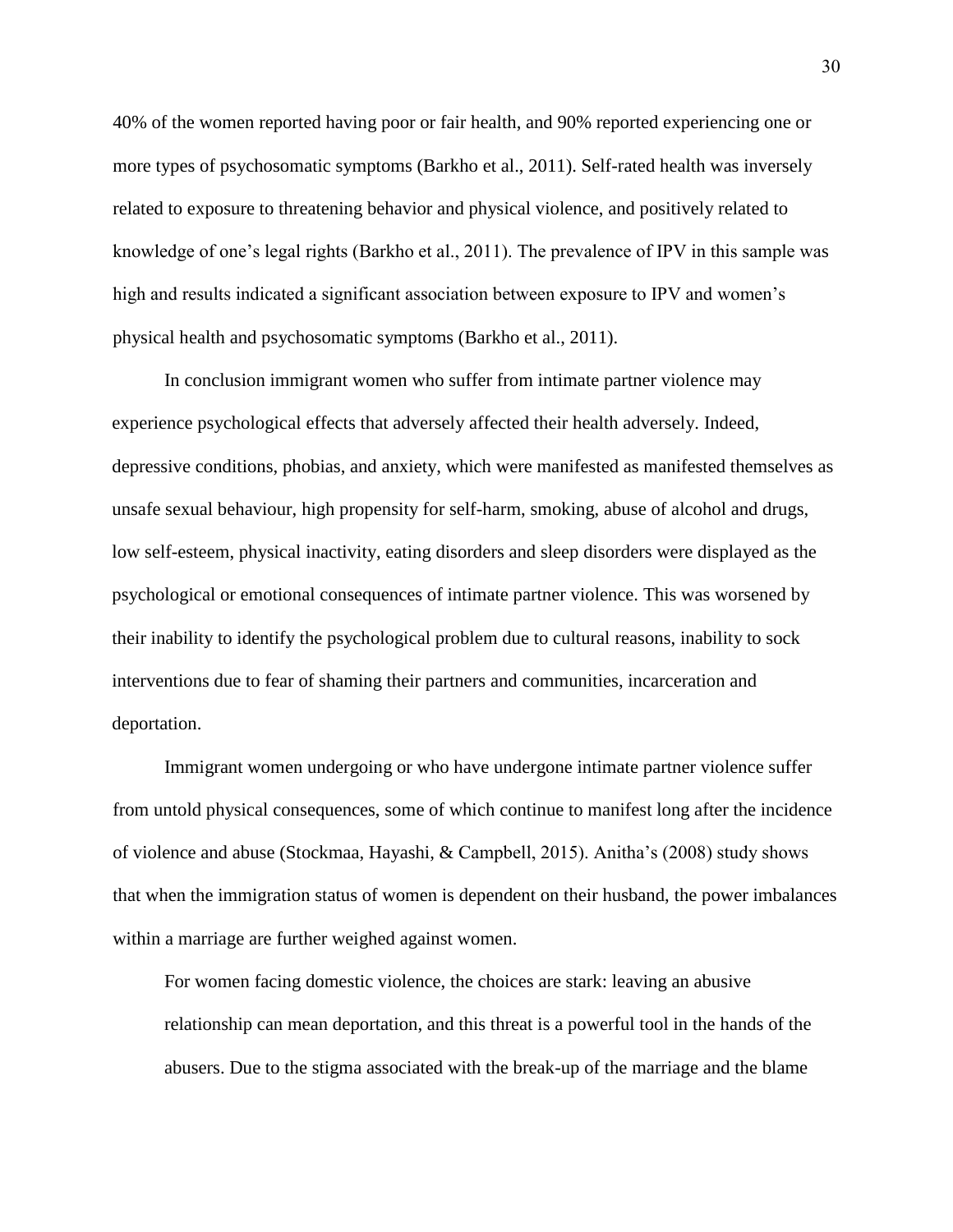that is attached to the women for leaving the relationship, many women who participated in this study feared further violence from their own families if deported. Honour killings are common in the regions of the subcontinent from which women who participated in this study originate. (Amnesty International 1999, Hariharan 2004, Anitha, 2008, p. 199)

#### **Counselling women with experiences of IVP**

Chang et al. (2009) did an interesting qualitative study ( $n=6$ ) with women with past or current experiences of IVP, focusing on turning points, or those factors that motivated women to change their situation. The turning points women identified fell into five major themes: (1) protecting others from the abuse/abuser; (2) increased severity/humiliation; (3) increased awareness of options/access to support and resources; (4) fatigue/recognition that the abuser was not going to change; and (5) partner betrayal/infidelity (Chang et al., 2009).

**Protecting others**. When the women in Chang et al.'s study (2009) feared that the violence was affecting other individuals, they were less accepting, and started to think about changing their situation—especially when it involved the children. One woman in Chang et al.'s study said:

Eventually, my daughter who's the oldest, he began to treat her really badly . . . . At that point, I knew that I wasn't going to allow him to continue to hurt her emotionally. . . . I'm sorry, you can do whatever you want to me to a point, but don't start doing this to my daughter and to the kids. (p. 254)

Another woman shared: ''My greatest motivation [to get help] was my children. When he wasn't satisfied hitting me, he started hitting my kids. And I didn't like that. Not to my kids. I said 'No' to this. Not them.'' (Chang et al., 2009, p. 245)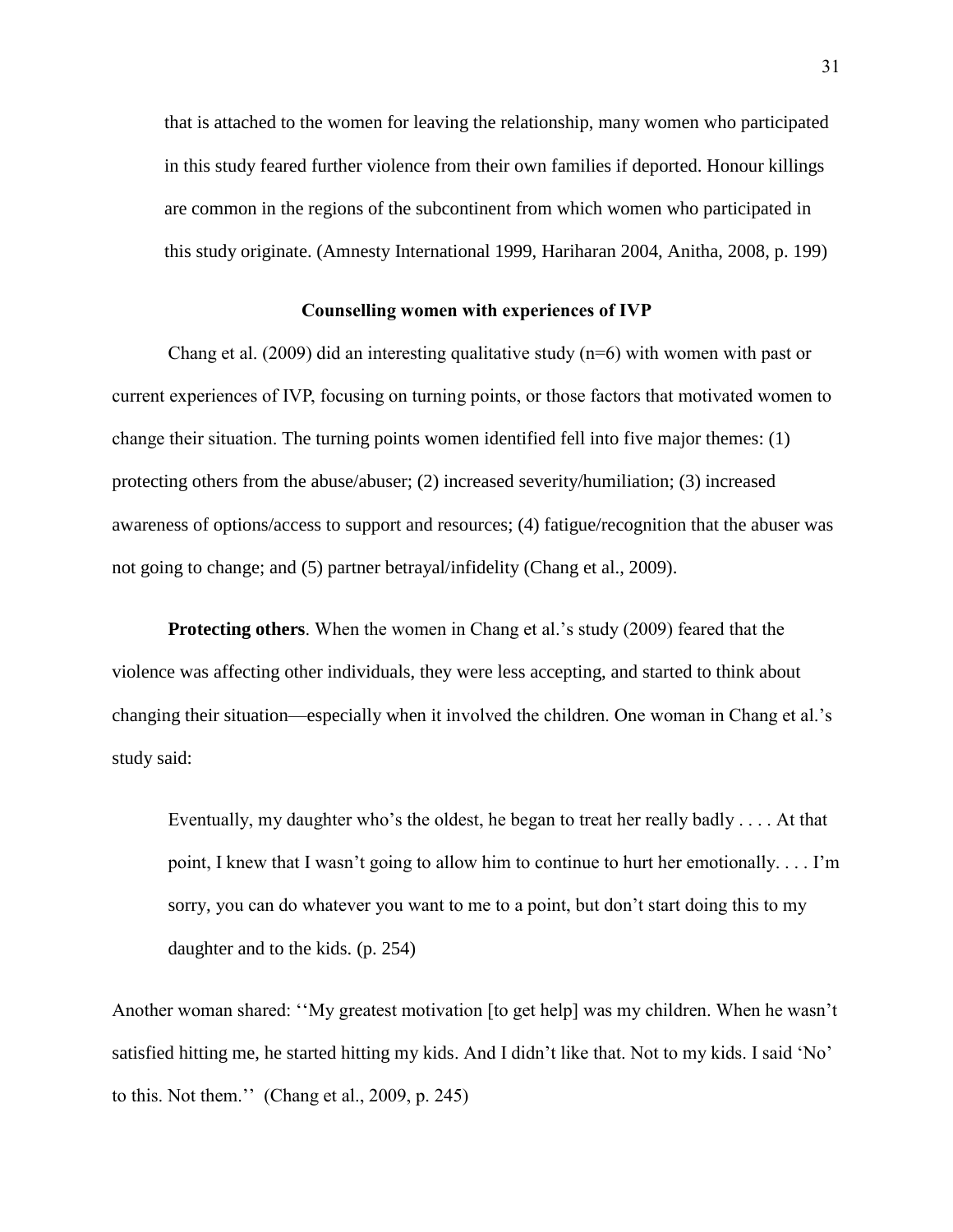These concerns also applied to other family members and unborn children.

**Increased severity**. Another motivating factor was escalation in either the severity or level of degradation of the abuse—especially when they experienced violence to a degree that their lives were threatened (Chang et al., 2009). One woman told Chang et al.: ''I knew that I came that close to being killed, and that was it for me. That was enough" (p. 245). Degradation and humiliation was also motivating for women to make changes. One woman described that when her partner's abuse began to involve sexual violence, she left:

He kept me in the bathtub and...he did stuff to me....like raped me . . . I felt the worst I've ever felt and I thought, I can't take it anymore . . . I had my wallet and my purse hidden in my stepson's treehouse. So after he went to sleep, I snuck out of the house and grabbed that and left. And I haven't been back since.

**Increased support**. Another factor that helped women view their situations differently and consider change was the recognition that they had support from others (Chang et al., 2009). One woman described, her turning point ''was when she [a IPV counselor] told me that they [local IPV organization for Spanish-speaking immigrants] could help me and that I wasn't going to lose my children either" (Chang et al., 2009, p. 254). Another woman found support from an IPV victims' advocate and another IPV victim:

I got to the police station all beaten up and there I met [the IPV victims' advocate] and...I didn't know that somebody could help me. Then I met [another IPV survivor] there and we were almost the first ones [dealing with IPV] that we knew back then. We were scared, yes. But little by little we found the way to the light, to a new life (Chang et al., 2009, p. 254).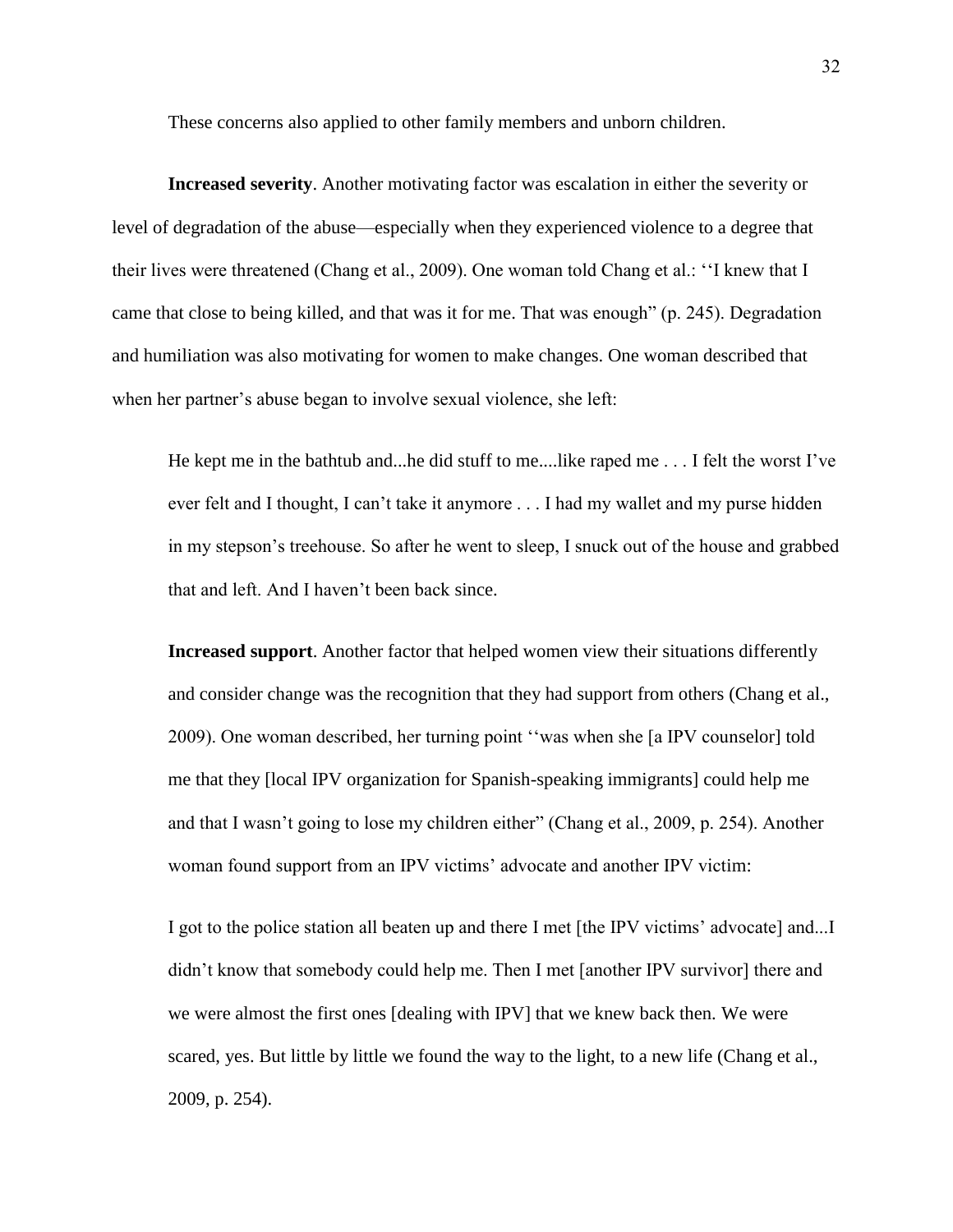Another women mentioned: ''Just with a simple caring word, you feel you are really worthwhile.'' Another woman describes the impact of a discussion she had with her health provider: ''She said to me one day, 'Did you ever stop and realize that you have the right to decide what's acceptable and what isn't?' . . . And ever after that, every time he acted strange, I'd think, 'This isn't acceptable" (Chang et al., 2009, p. 254).

**Fatigue.** Another factor that contributed to permanent change in women's perceptions of their IPV relationships was a sense of fatigue (Chang et al., 2009). They described this fatigue as resulting from \attempts to change the abuser's behavior (Chang et al., 2009). The fatigue was associated with loss of hope for the relationship with a recognition that the cost of remaining in the relationship was too great (Chang et al., 2009). One woman explained: ''You get tired. You get tired and wore out. I mean you really do, mentally . . . I'm worn out mentally. I just can't take it. . . . That's when it [trying to find help] begins'' (Chang et al., 2009, p. 255). Another woman said:

When the turning point came, I was crying on the way to work. I was crying on the way home from work. I was crying at lunchtime. And it's to that point that you just can't do it anymore. You know, when you've been beaten down so bad that you can't take it anymore. (Chang et al., 2009, p. 255)

Another turning point that decreased women's willingness to tolerate the abuse was discovering that their abusive partners had been unfaithful (Chang et al., 2009). One woman stated: ''The day that I caught him with his girlfriend . . . I just said, 'I can't do this anymore (Chang et al., 2009, p. 255). Another woman caught her husband flirting with another woman:

That time I was pregnant and him and my brother-in-law had gone out to town to get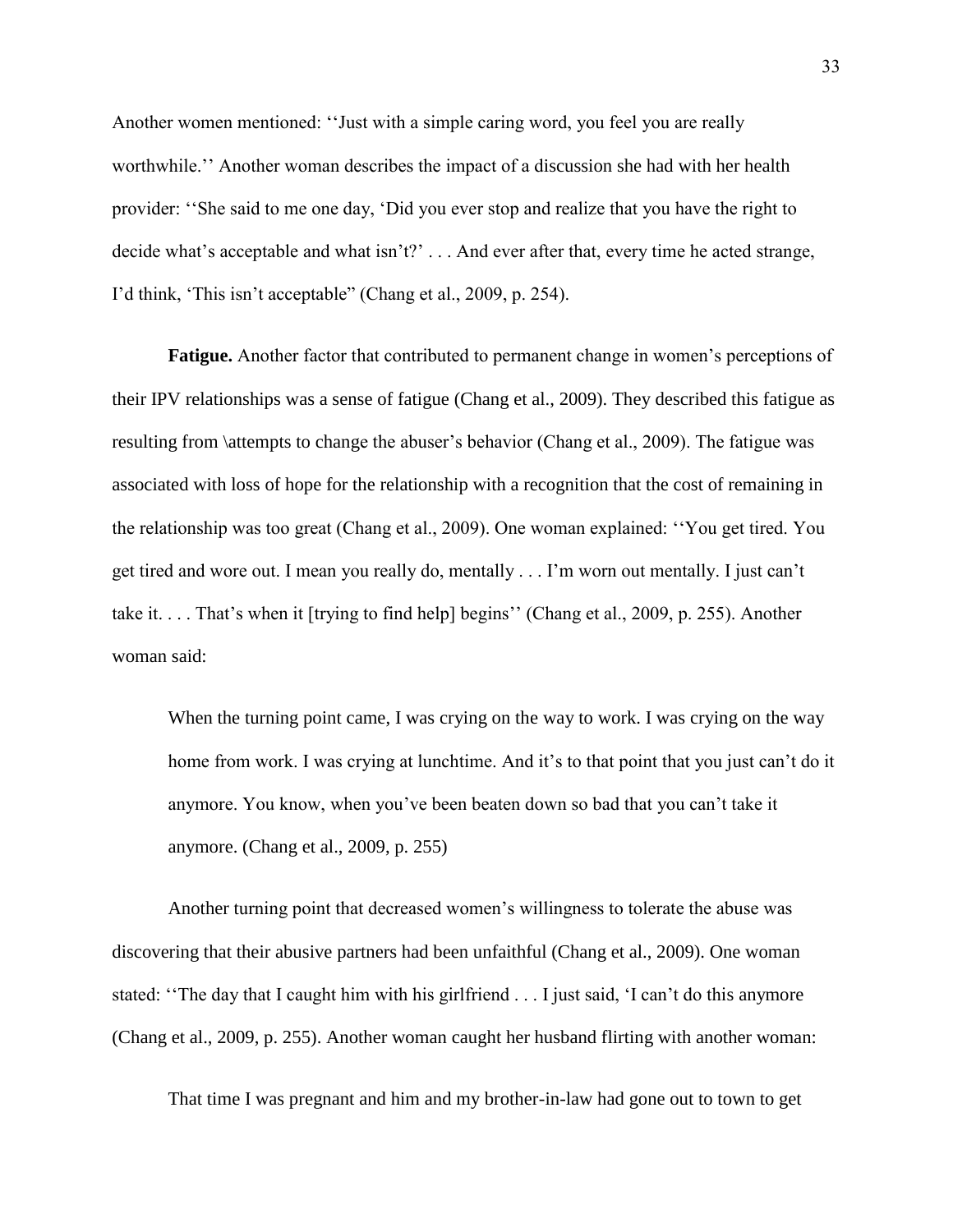something from the store and never came back. So, me and his sister went to look for them. . . . I looked in this bar and he was in there laughing and giggling. They were both with this woman . . . . So when he came home, I said ''When this baby is born, I'm leaving.'' I had had enough and I did [leave]. It was just like that little thing that did it. (Chang et al., 2009, p. 255)

# **In Closing**

In this chapter, I have briefly discussed IPV prevalence and I discussed consequences, risk factors, and IPV in immigrant women. I also outlined motivating factors for women who experience (d) IPV to change their situation.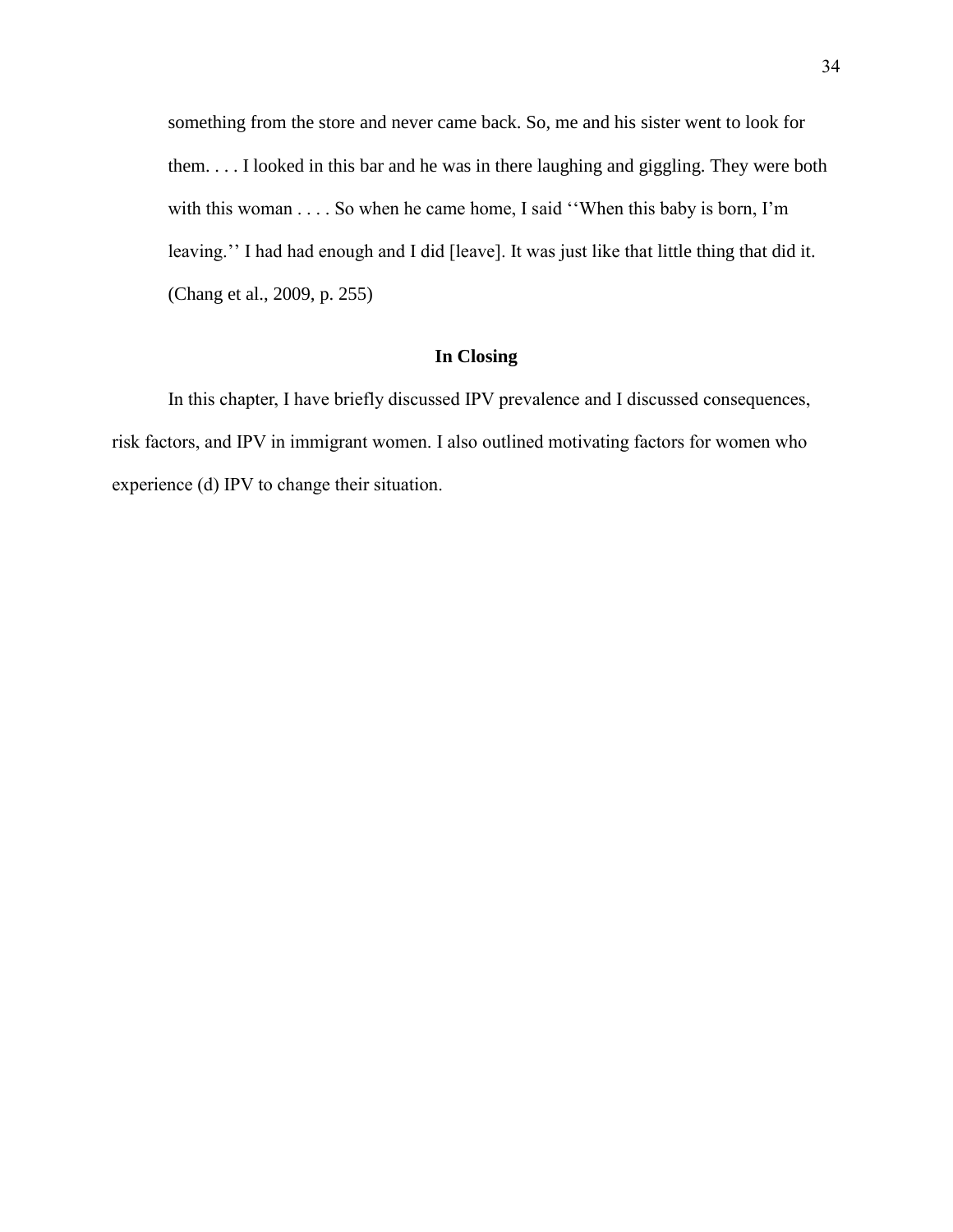# CHAPTER 3: RECOMMENDATIONS

In this chapter, I will outline recommendations based on previous chapters with a specific focus on counsellors and clinical supervision.

# **Financial Security**

Batterers are able maintain control over their victims due, in large part, to the economic insecurity of women who are abused (Harrington Conner, 2014). Economic binds a woman to her abuser, drawing her in over and over again; it is one of the best predictors of continuing violence once the abuse begins (Harrington Conner, 2014). Financial insecurity increases the danger levels, limits avenues of escape, and reduces the likelihood that a survivor of intimate partner violence, once liberated, will remain free from her abuser (Harrington Conner, 2014).

The intersection between financial inequality and intimate partner violence poses significant risks to women who are abused, and the solution must be comprehensive.

Responses must take into consideration the economic implications of intimate partner violence and respond with economic solutions, including reform within our legal system, governmental programs, and labour industry (Harrington Conner, 2014). Our legal system must improve batterer-mandated support obligations, as well as court enforcement of those orders. At the same time, social welfare programs must be strengthened to appropriately meet the needs of battered women and their children and to end the cycle of violence fuelled by resource control, male-power, and abuse (Harrington Conner, 2014).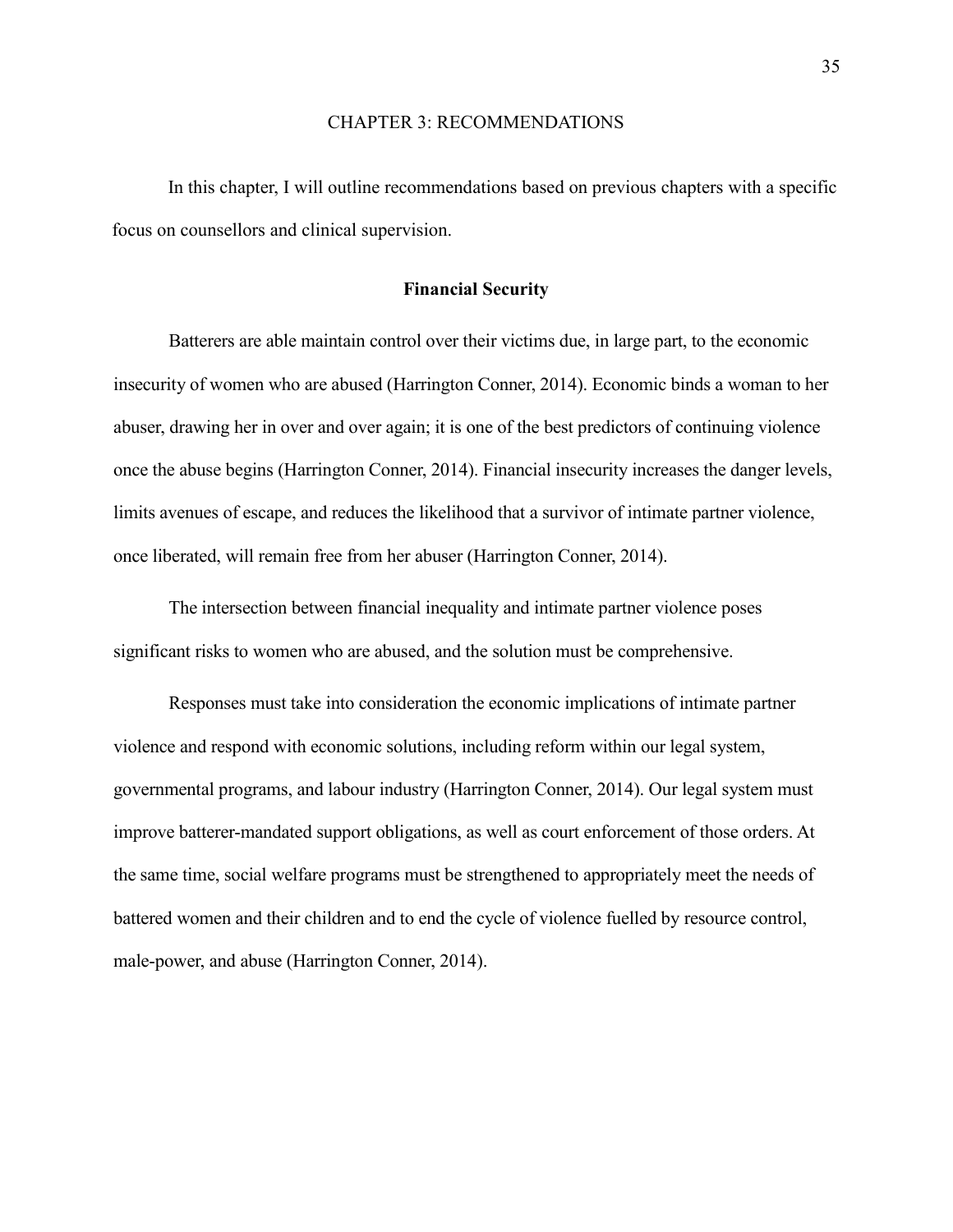#### **Clinical Counsellors**

Clinical counsellors play an important role in helping clients and the victims of intimate partner violence (IPV) to overcome their psychological unrest, and this implies taking on empathic approach towards the victim. In the process, clinical psychologists may also be affected by the psychological trauma of their clients, and this might hinder the way in which they offer their therapy. It is important for them to remain strong and emotionally competent to take their clients through all sessions of therapy. Immigrant workers who are victims of intimate partner violence are examples of clients whose predicaments may affect the functioning of their clinical psychologists. Following this challenge, clinical counsellors who attend to immigrant women who are the victims of IPV may need support through supervision to guide them.

Quinn (2004) argues that within the field of psychotherapy and counselling, clinical supervision has grown. It is no longer viewed as a continuation of the therapeutic process, and in fact, some licensing bodies require clinicians to undergo clinical supervision training prior to being licensed as supervisors. However, the actual training with regard to clinical supervision still lags behind available research and knowledge, and this has resulted in a wide variety of styles, as well as quality (Quinn, 2004).

Research on this subject is scarce, but research that is available tends to emphasize the need to prepare clinical counsellors to receive supervision, and these studies have elucidated the ways through which such preparation can be attained (Campbell, 2000). It has been suggested that an important component of learning to be supervised is by learning the fundamentals upon which supervision is anchored. In other words, future supervisees are likely to benefit from their own experience of supervision if they were taught the fundamentals of what supervision entails.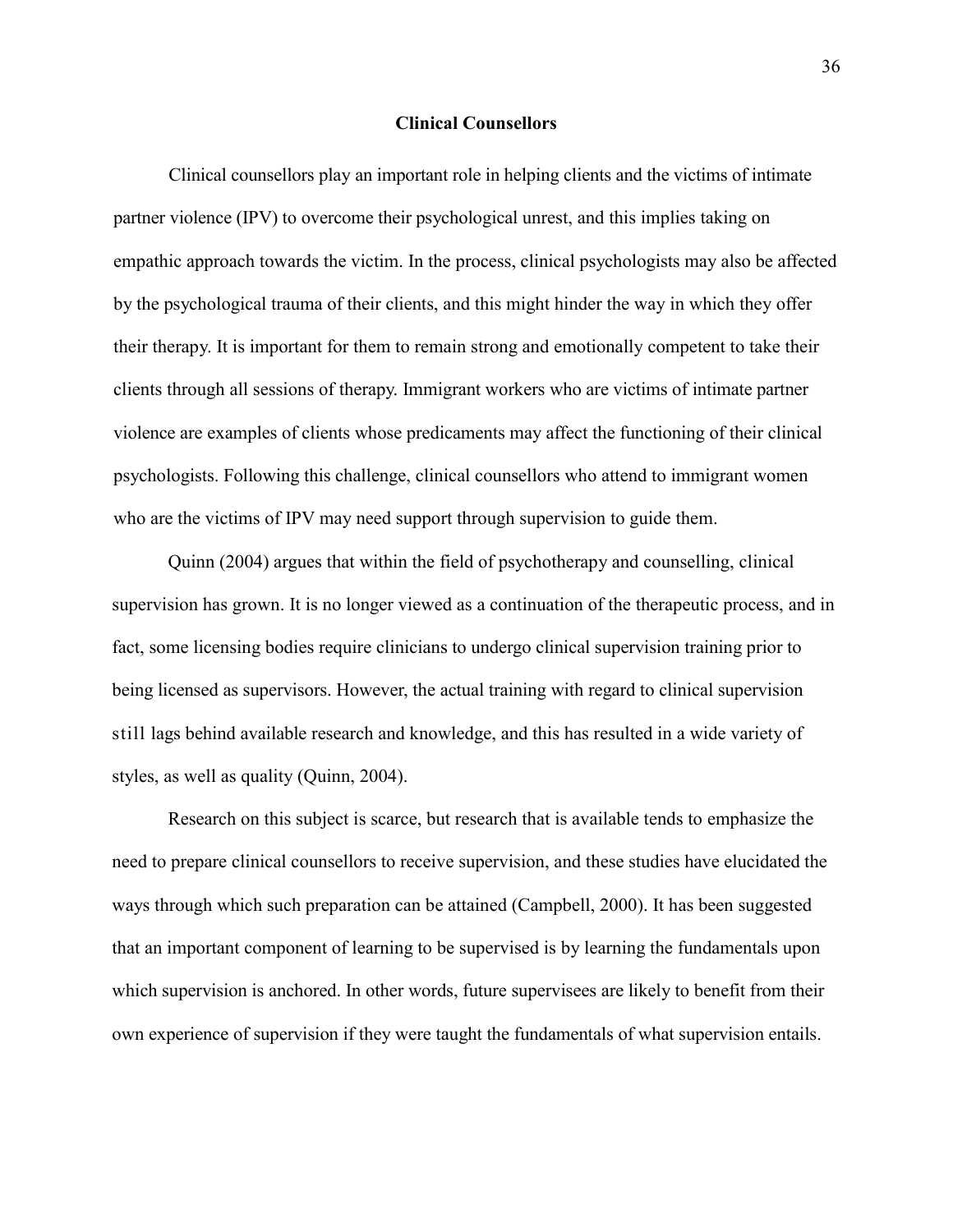Such fundamentals help the supervisee appreciate the role of their supervisor and take their recommendations with the seriousness they deserve.

Self-assessment of an individual's interest in receiving motivation is an informed first step that nurtures supervision acceptance (DiAnne & Lori, 2005). Clinical supervisors have identified different attributes that are beneficial for the supervision process. DiAnne & Lori (2005) indicated that those clinical counsellors who adapt well to clinical supervision have some psychological perspectives and openness such as; motivation and initiative, interest and desire, interpersonal curiosity, dependability, willingness to risk, empathy, intellectual openness, minimal defensiveness, habit of developing professional knowledge, receptivity to feedback, introspection, and personal, clinical and theoretical flexibility.

In a survey study, Vespia, Heckman-Stone, and Delworth (2002) found that both supervisees and supervisors listed the following as the most desirable supervisor qualities: shows "motivation to grow, takes responsibility for consequences of own behavior; actively participates in supervision sessions; demonstrates respect and appreciation for individual differences; and demonstrates understanding of own personal dynamics as they relate to therapy and supervision" (cited in Quinn, 2004, p. 363). Vespia et al. (2002) also noted that important positive attributes are acceptance and appreciation of individual differences while at the same time demonstrating individual dynamics as they relate to the therapy and supervision.

Practicum's instructors (supervisors) ought to encourage clinical counsellors to rate themselves on selected features and discuss with their supervisors on areas that require further clarification (Janet, 2002). It has also been found that junior clinical counsellors tend to have a misconception that supervisors only tell them what to do (Janet, 2002). Realizing this perception, supervisors are advised to participate in a variety of roles in relation to the needs of the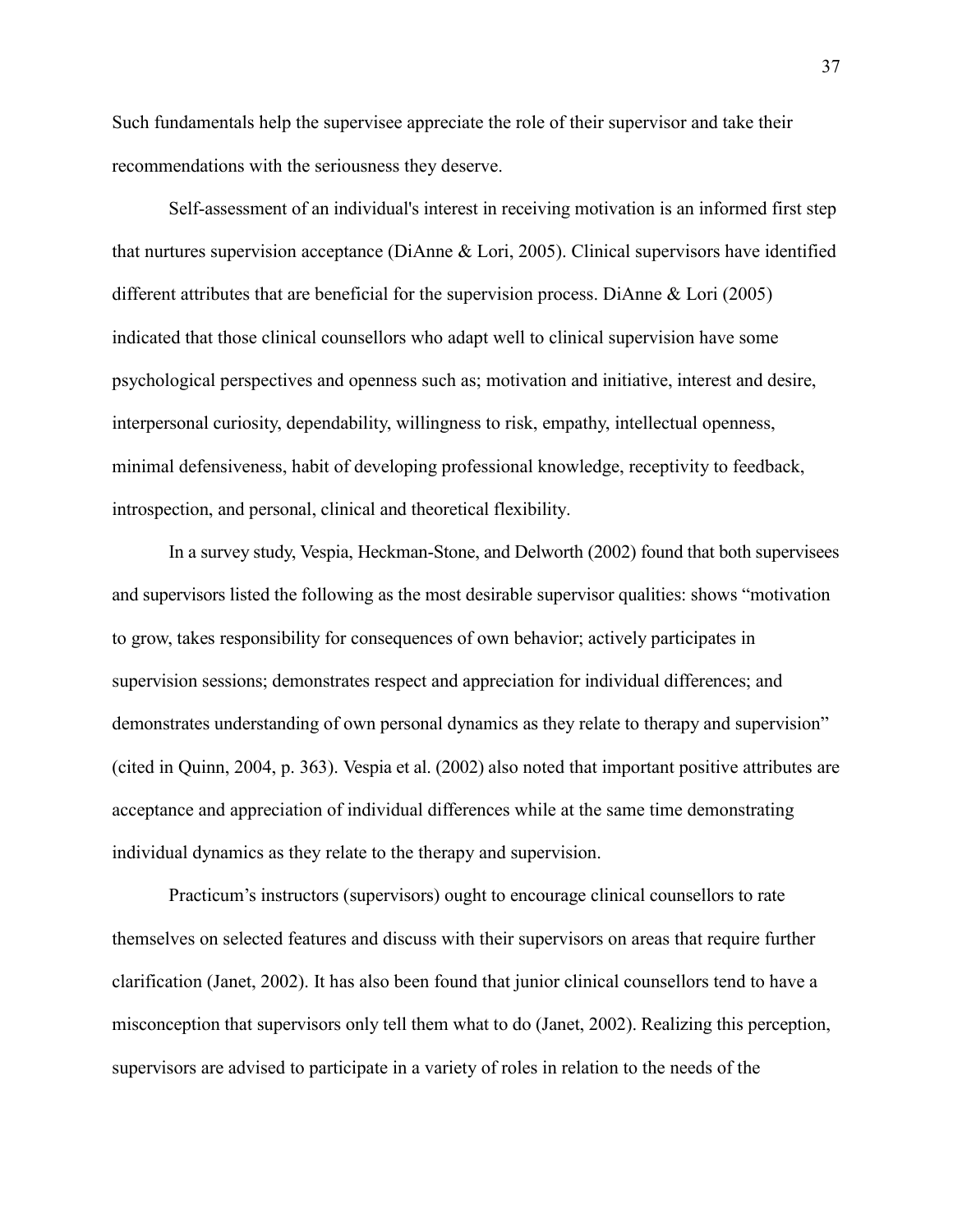supervisee. In the teacher role, the supervisor is expected to guide the counsellors in areas such as learning techniques, applying interventions, and conceptualizing (Janet, 2002). With respect to the role of a counsellor, the supervisor is expected to facilitate self-growth and explore the counsellor's personal reactions. This may include providing alternatives rather than answers, and at the same time, ensuring that the interaction is collegial. Similarly, counsellors must reflect on their desire to learn new skills and knowledge, explore personal dynamics and reactions to clients, discuss ideas, and question on a collegial level (Janet, 2002).

Furthermore, supervisors need to be available and approachable because it has been found that these attributes help counsellors to seek help and assistance from their supervisors (Janet, 2002). Supervisors also bear the responsibility of monitoring and tracking the counsellor's work with their clients, providing regular and consistent feedback, offering suggestions for improvement, and at the same time, restricting the relationship to supervision. Further help of the supervisors can include offering counsellors suggestions on how to handle a given therapeutic condition, as well as providing practical support through modeling and coaching, giving emotional support through encouragement and reassurance, delivering feedback in a constructive manner, and being proficient as a therapist (Janet, 2002).

David and Archie (2004) also indicate that documentation of the supervision tasks is a crucial administrative role of the supervisor. Documentation, according to these authors, is a kind of risk management tool. David and Archie (2004) hold this opinion that supervision documentation necessitates growth, as well as professional development of supervisor and the counsellor.

Clinical supervisors is an important aspect of clinical psychology (Smith, 2009). Many organizations are realizing the need to have at least one supervisor in their organization to offer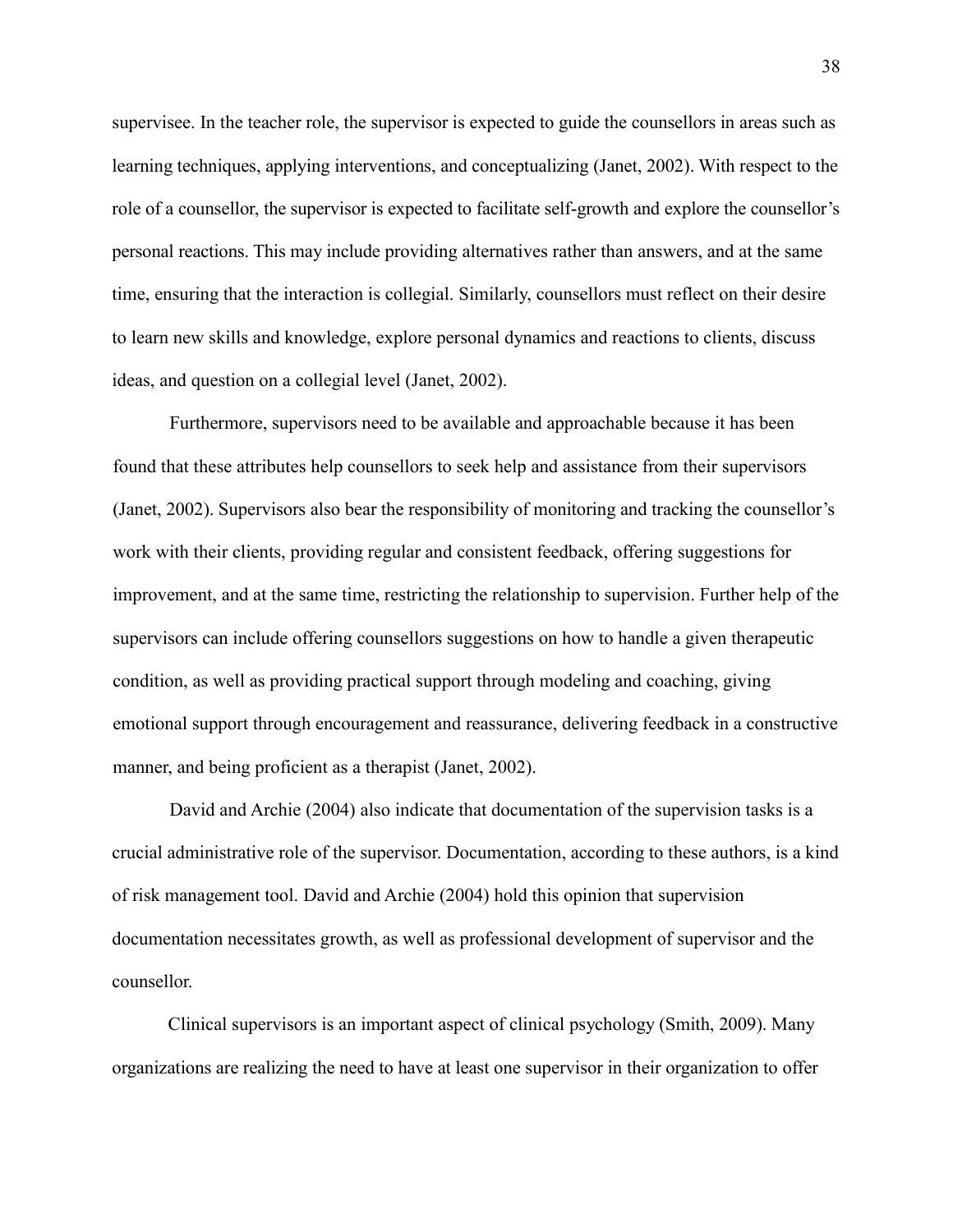timely guidance to the entire team of counsellors. Counselling is a complex profession because every situation that a counsellor faces is unique and must be given unique solutions. In line with this, the role of clinical supervisors comes in handy because it helps quench the difficulties that different counsellors face in an institution. Psychotherapy-based models of supervision seem to be a natural extension of the therapy itself.

Bumbling, King, Raue, Scwheitser, and Lambert (2002) highlight that clinical supervision of counsellors or psychotherapists, particularly in their initial stages of their career, have been found to be of integral help in professional development, and it guarantees optimal client outcomes. There is, however, limited data on the impact that clinical supervision has on therapeutic outcome and psychotherapy practice. Few studies that have examined this phenomenon have found that it has a positive impact on therapeutic relationship alliance, as well as symptom reduction. Therapists have seconded the role of clinical supervision as an educational procedure that improves professional competency and treatment skills (Bumbling et al., 2002).

There are different models of supervision. They include psychodynamic approach to supervision, feminist model, cognitive -behavioural model, and Pearson-centered model (Smith, 2009). These models highlight how supervisors ought to work with their counsellors. In the following paragraphs, I describe how these models can be employed under the context of clinical supervisor and their supervisory roles of clinical counsellors who work with immigrant women that are victims of domestic violence.

During supervision, the clinical supervisor and the supervisee may examine case-specific treatment, as well as process a way of enhancing not only therapist awareness, but also the skills necessary for the management of complexities of client work (Bumbling et al., 2002). It is important to note that within the speciality of counselling and psychotherapy, there is the notion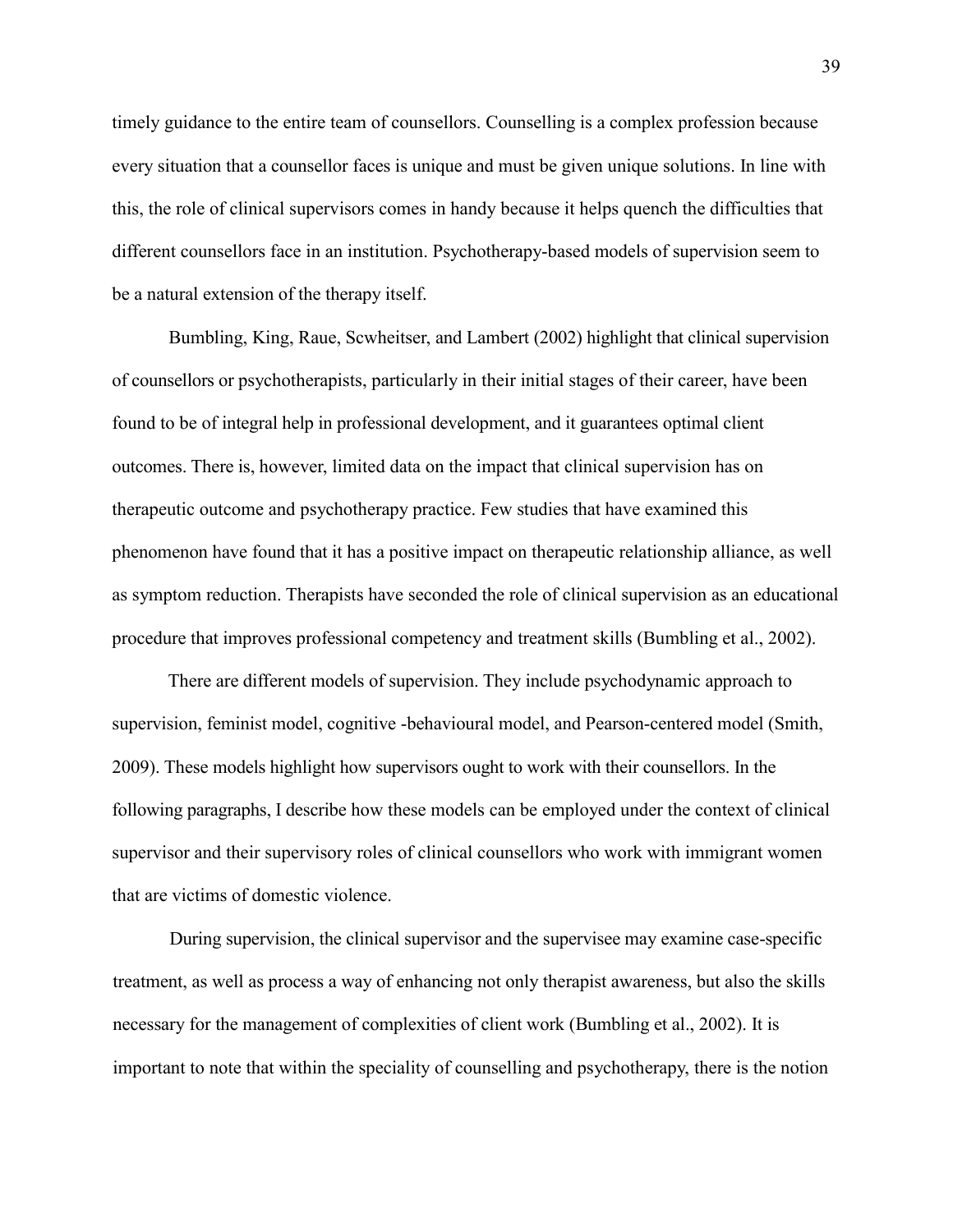that supervision should enhance the impact of therapeutic intervention. For that matter, a supervisee must look forward to achieving greater clinical outcomes in client work than their peers who are unsupervised. There have been different studies that evaluated the significance of supervision on patient outcomes, and a majority found a positive association of the two phenomena (Bumbling et al., 2002).

In line with this, counsellors working with immigrant women who are victims of domestic violence can achieve better client outcomes if they are open to supervision. Supervision will help them develop a better working alliance with their clients, and as such, move closer to solving the psychological dilemmas of those clients.

#### **Supervision's Role**

A clinical supervisor wears several hats of responsibilities (Bumbling et al., 2002). They are in charge of integrating counsellors' self-awareness, development of clinical knowledge and skills, and theoretical development, as well as improving their functional and professional skills. These roles often overlap and tend to be fluid in the supervisory role. The supervisor for that matter acts as an advocate for the client and supervisee (counsellor). The supervisor is the integral link between the front line staff (counsellor) and the administration, and they monitor the compliancy with agency goals, procedures, and polices. The supervisor is also in charge of communicating the needs of the supervisee and clients to the administration. The most important aspect between the supervisor and supervisee is the alliance between the two. For that matter, the supervisor's roles can be grouped in the following categories (Furr & Carroll, 2003).

#### **Teacher Role**

In the teacher role, the supervisor helps the supervisees in the development of counselling knowledge and skills, as well as identifying learning needs. In this context, the supervisor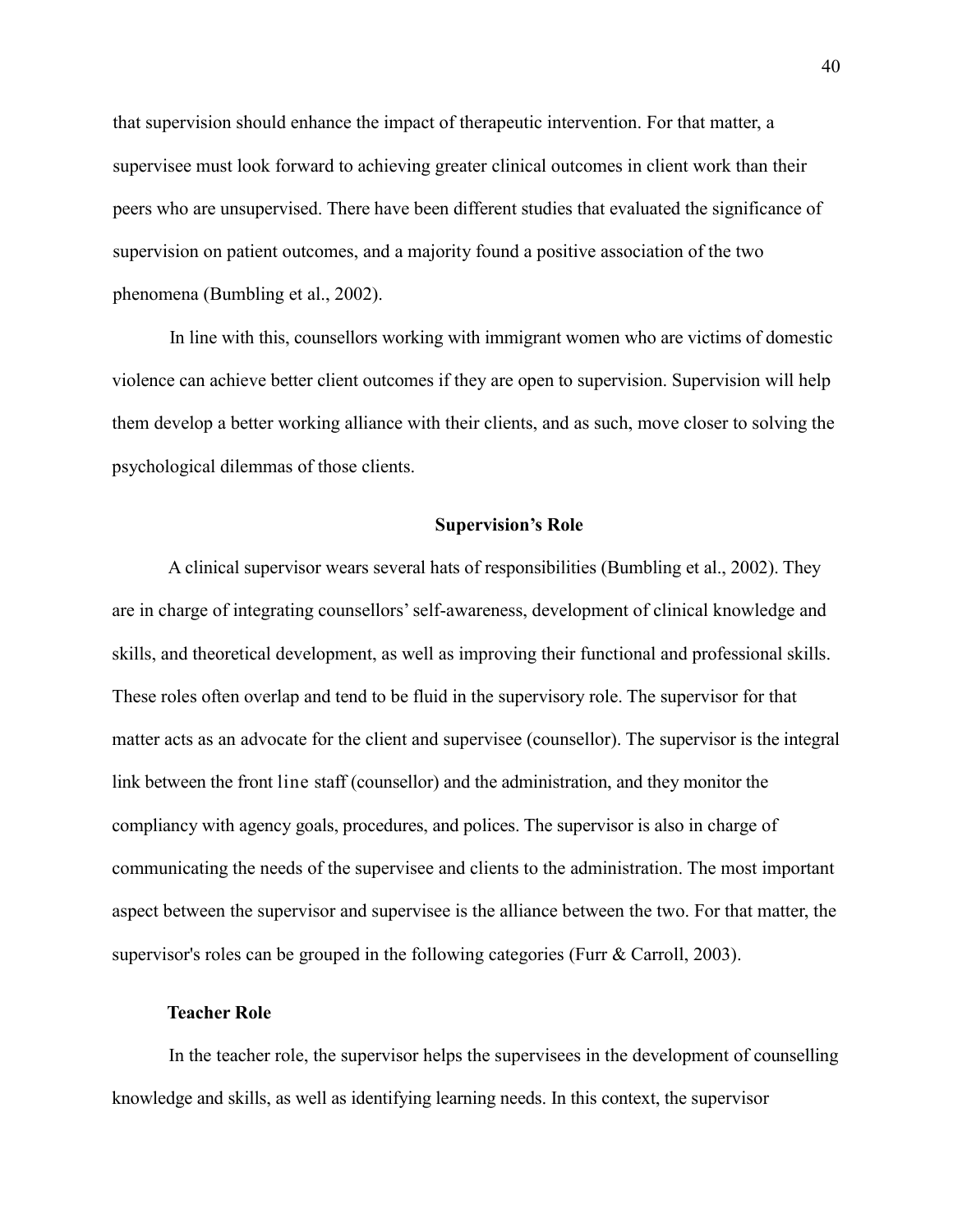functions to model counsellor strengths, boost her self-awareness, transform her knowledge into practical skills, and promote professional growth. In line with this role, supervisors are professional role models or trainers (Furr & Carroll, 2003).

# **Consultant Role**

The second category is the consultant role (Furr & Carroll, 2003). Under this role, the supervisor functions to review cases, monitor the counsellor, offer counselling to the therapist regarding their job performance, and at the same lime, assess the counsellors. In addition, under this role the supervisors provide alternatives to case conceptualizations, and offer oversight to the supervisee's work in order to achieve the mutually agreed objectives. The supervisor at this stage can also recognize and address supervisee impairment (Furr & Carroll, 2003).

# **Coach Role**

The third category is the coach role (Furr & Carroll, 2003). Under this role, the supervisors offer morale building, prevent burnout, cheerlead, suggest clinical approaches, assess strengths and needs, and offer support.

# **Mentor Role**

The fourth category is the role model/mentor role. In other words, the supervisor acts as the pace setter; the supervisee ought to look up to the supervisor for career development as they advance their career (Furr & Carroll, 2003).

Additionally, the clinical supervision is anchored on two concepts, 1) parallel processes, and 2) isomorphism (Kolutz, Odegard, Feit, Provost, & Smith, 2012).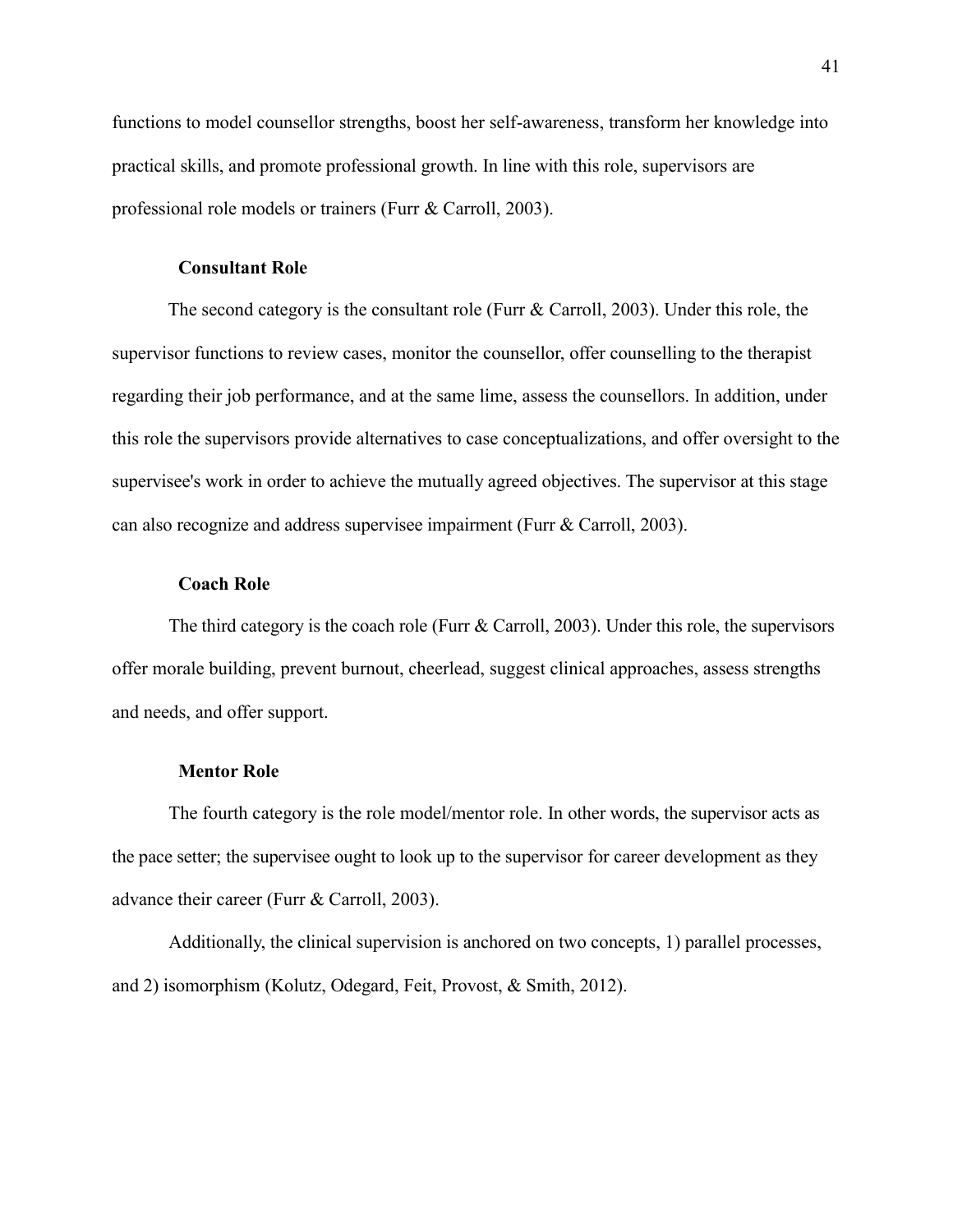# **Parallel Process**

The parallel process accounts for the interpersonal relationship between the supervisor and supervisee. It is an intrapsychic phenomenon that tends to occur unconsciously on the part of the supervisee. It normally originates in one setting but is reflected in another setting (Klotz et al., 2012). With respect to the supervisor, this phenomenon occurs as a characteristic of the client portrayed by the supervisee in the context of supervision. The process is normally generated in the course of work when the client and the counsellor are working together. Interestingly, it is not under the awareness of either the client or the therapist. This phenomenon can be manifested in a number of ways. For example, the client may exhibit anger in the course of the therapy when requested to do a given task. On the other hand, in the course of the supervision, the supervisee may get angry when requested by their supervisors to undertake a given action (Koltz et al., 2012). But how can the supervisor and supervisee handle such situations?

First, in on order to successfully handle this issue, there is a need to understand that supervision aims to protect client welfare, as well as promote supervisee's professional development. Once the supervisor has understood this, they are likely to navigate past this challenge with ease. In order to manage this case, the supervisor must examine both the client and the supervisee and check for similarities in the forms of their parallelism. Once a commonality has been identified, the supervisor must now assess its cause and work towards resolving it with both the client and the supervisee, but in an amicable manner that does not make the situation even sorer. Here, the supervisor should be the role model and inspire both the client and the supervisee.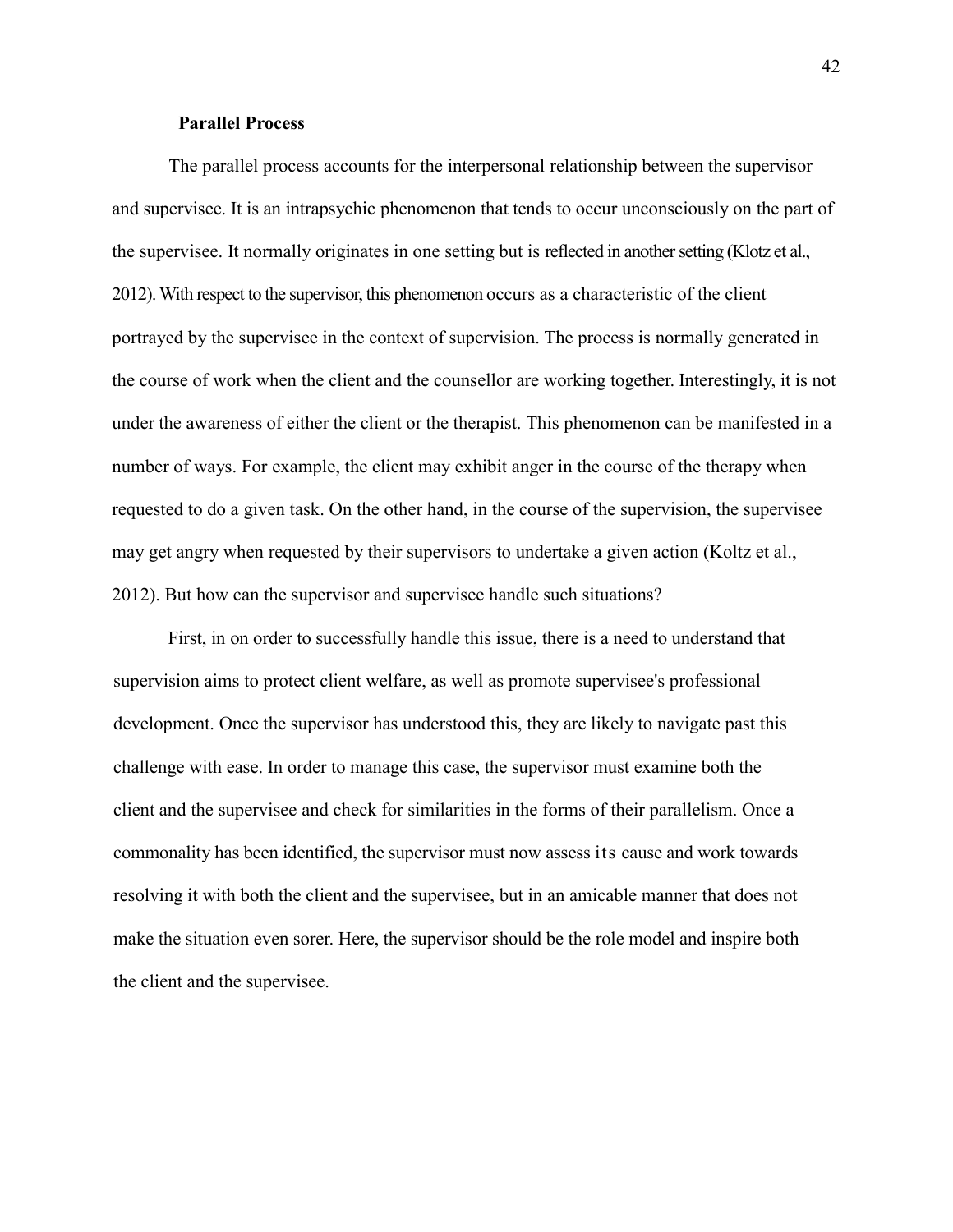# **Isomorphism**

On the other hand, isomorphism is inter-relational. In other words, patterns of isomorphism can emerge in two forms: from counselling into supervision or from supervision into counselling (Koltz et al., 2012). This phenomenon occurs in replicating structural patterns between supervision and counselling. The supervisor and the therapist might find themselves in an awkward situation whereby their roles are being replicated on the client. The supervisor finds himself or herself doing the counselling role, which is the duty of the therapist. To avoid this, the supervisor should define their roles and objectives from the beginning so that no conflict of interest emerges in their supervisory role (Koltz et al., 2012).

There are central principles that govern clinical supervision (UDHHS, 2009). First, clinical supervision is an integral aspect of clinical practice. It integrates evidence-based practice, clinical theory and treatment philosophy, and the organization's goals and mission. Second, it enhances counsellor morale and staff retention. Third, all employees (counsellors) have a role in supervision; in addition, supervisors have a right to being supervised as well. The most important aspect of supervision is to offer custom made supervision to each counsellor.

Fourth, supervision must be supported by the organization in which counsellors are working. Having that support builds counsellor-supervisor-administration relationship. Clinical supervision is a skill and for that matter, it must be developed (UDHHS, 2009). It is vital to note that culture and contextual factors affect the supervision process, and for that matter, caution must be taken so that these factors do not hinder the process in a negative way. Furthermore, in order to become better counsellors, there is a need to have ongoing supervision (Jacobsen, 2007). Last but not least, the clinical supervision process must always involve direct observation methods and act as a gatekeeper of the professional (Jacobsen, 2007).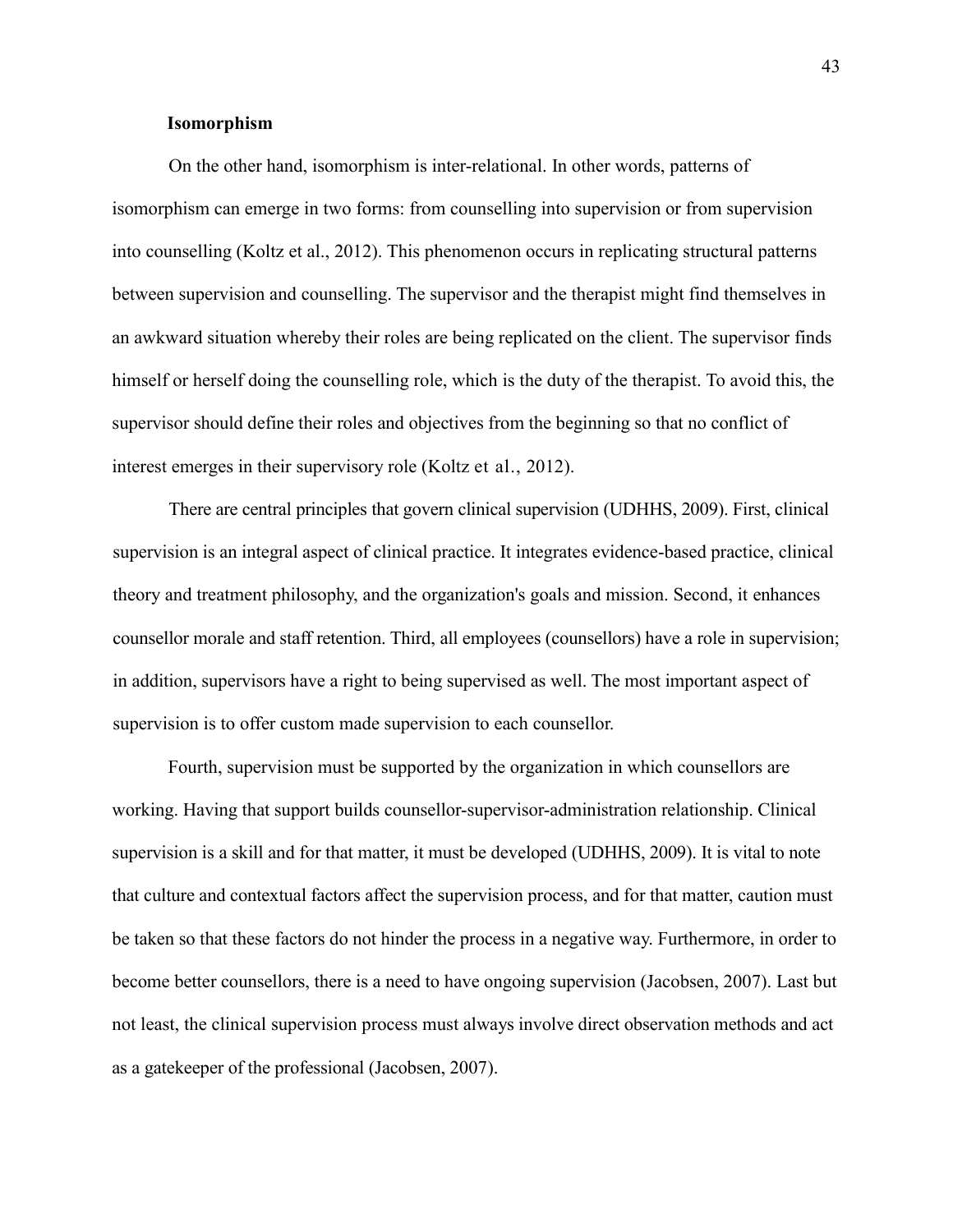#### **Working with clients who experience(d) IVP: Best practices**

**Safety first:** Make the client's safety and well-being of the utmost importance (Bray, 2014). Safety should also be the first and foremost consideration when choosing interventions (Bray, 2014). Create and talk through a safety plan with clients (Bray, 2014). For victims of intimate partner abuse, a safety plan might include keeping an extra house key and change of clothes in the car in case their spouse or partner throws them out during an argument (Bray, 2014).

**Treading gently:** Clients who experienced abuse may have been traumatized, and discussions about the abusive situation can trigger PTSD-like symptoms (Bray, 2014). Counsellors should talk through the client's emotions, use trauma-informed care and allow the client to control the pace of therapy (Bray, 2014).

**Assessment:** Ask behaviour-specific questions: Has your partner ever called you names? Who makes the decisions in the relationship? Does your partner check up on you? Have you ever been injured in a fight with your partner?

**Be holistic in your approach:** All aspects of the client's life — from physical and mental health to parenting, finances and housing — can be affected by abuse (Bray, 2014). Look at all areas of the person's life that have been influenced and help her work toward recreating her life and build back a sense of self-worth (Bray, 2014).

**Be interdisciplinary in your approach:** Work with other agencies in your community (Bray, 2014). Become knowledgeable about violence services in the client's area—hotlines, shelters, school resource officers, women's clinics, victim advocate organizations, support groups, law enforcement personnel, and social workers (Bray, 2014). Learn the basics regarding how a client would file a police report or restraining order (Bray, 2014).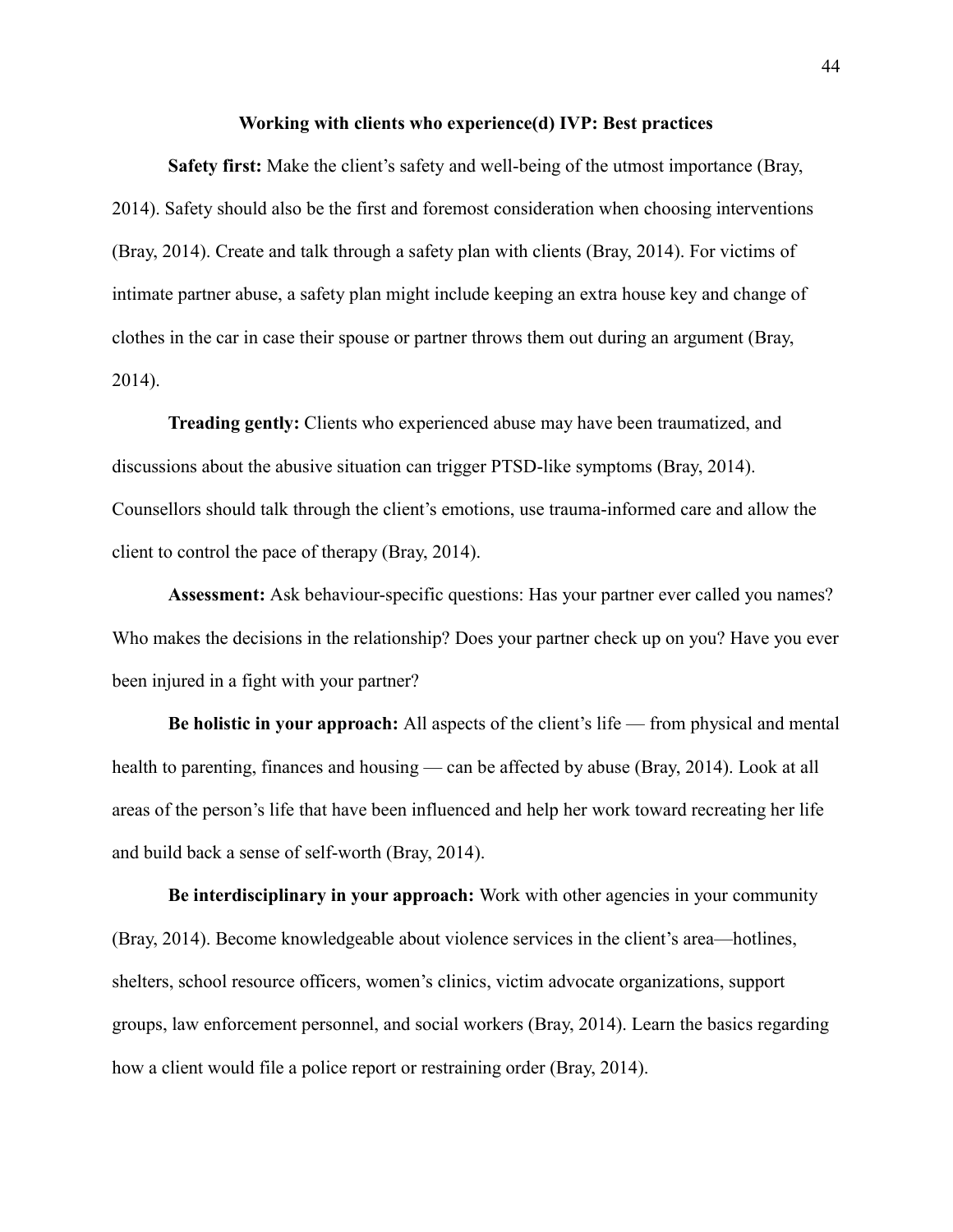**Storytelling and self-care:** Abuse survivors typically enjoy an opportunity to tell their story, and talking through a client's story in counselling can help the person to heal and feel validated (Bray, 2014). Journaling can also be useful therapy tool (Bray, 2014).

#### **Summary**

In summary, this chapter has shown that clinical counsellors play an important role in helping clients overcome their psychological unrest. This gives a more accurate and effective therapy. Supervisors play an integral role in shaping the careers of their supervisees. For that reason, counsellors working with immigrant women who are victims of domestic violence can benefit from the supervision process. It will help them improve their careers, as well as client outcomes. In order to become better counsellors, it is essential to have ongoing supervision. The clinical supervision process must always involve direct observation and act as a gatekeeper of the profession.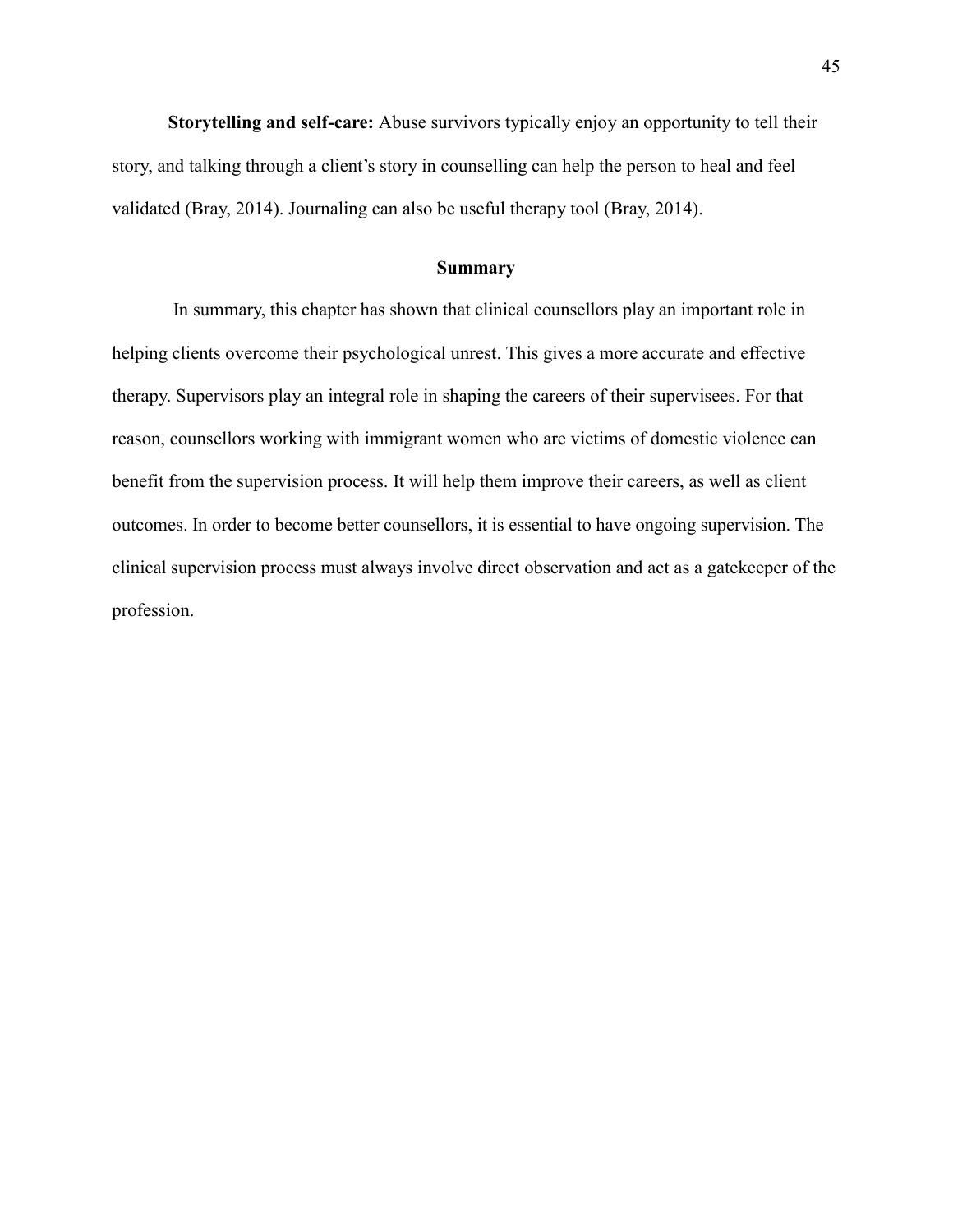# CHAPTER 4: DISCUSSION

In this chapter, I will summarize main findings, outline scope and limitations of this study, and point at areas for future research.

The focus of this study was to explore literature regarding incidence, nature and impact of intimate partner violence (IPV) on women's health. I outlined statistics on IPV, as well as described the nature and impact of IPV. I have addressed immigrant women's experiences with IPV in particular. The lens through which I explored these topics was feminist theory.

# **Main Findings**

IPV has serious physical, emotional and socioeconomic effects not only for the victims, and their family, but also creates major problems for public health.

The prevalence of IPV is difficult to gauge, but in 48 WHO population based surveys from around the world, between 10 and 69% of women reported being physically abused by an intimate partner at some point in their lives (Krug et al., 2002).

Epidemiological and clinical research shows that IPV is consistently associated with a broad range of negative health outcomes (Ellsberg, Janse, Heise, Watts, & Garcia-Moreno, as cited in Wong & Mellor, 2014).

Prior exposure to child abuse, indulgence in alcohol and drugs, witnessing parental violence and adhering to patriarchal values contributes to intimate partner violence at the individual level (Lee & Hadeed, 2009). At the community level, wife-beating behaviour, exposure to violent crime, isolation and lack of social support systems are contributory factors. Cultures that fostered rigidity in gender roles and ascribed to male dominance, and poverty contributes towards intimate partner violence at the societal level (Lee *&* Hadeed, 2009).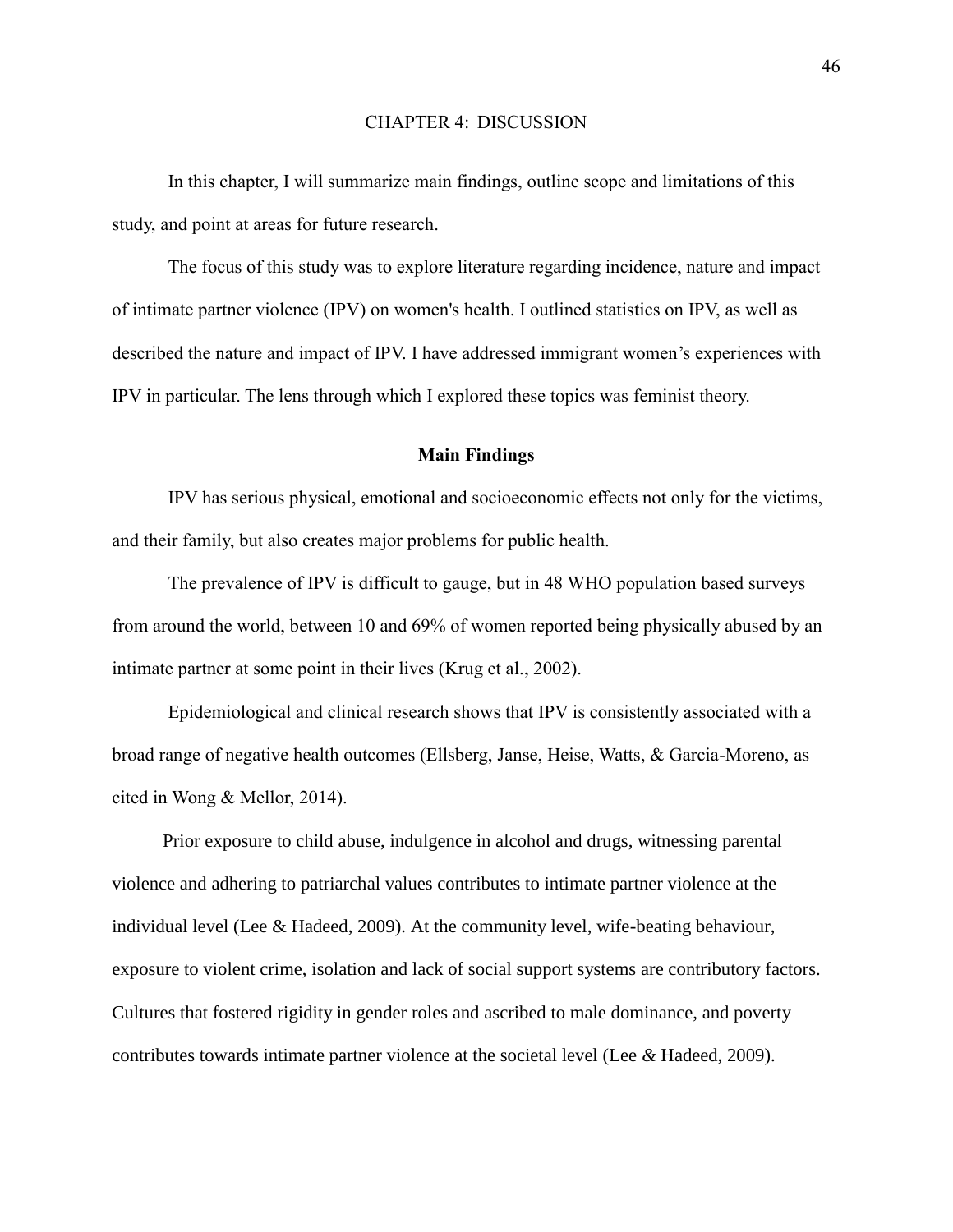Poverty, alcohol and substance abuse, and family dynamics (power and control issues) also increase the prevalence of IPV directly or indirectly.

Immigrant women are especially vulnerable to abuse by their intimate partners due to a myriad of reasons. Financial insecurity makes immigrant women dependent on their male partners or spouses, in addition to fear of deportation back to their home countries, language barriers and lack of awareness of the availability of services in the new country. Shetty and Kaguyutan, (2002) delve into these social and economic factors that create barriers for immigrant battered women. For example, if an immigrant woman's only means of support is an abusive husband, leaving him means losing financial support and possessions, but also the extended family or community (Erez, as cited in Shetty & Kaguyutan, 2002).

Immigrant women are often also not allowed to legally work and they may face a constant threat of deportation or other immigration related threats by their abuser (Narayan; Abraham; Dasgupta, as cited in Shetty and Kaguyutan, (2002). Dutton, Orloff and Aguilar Hass (as cited in Shetty & Kaguyutan, 2002) found that 72.3% of the battered Latinas surveyed in their 2000 study reported that their spouses never filed immigration petitions for them, even though over half of them (50.8%) qualified. The abusers who did file petitions for their spouses took almost four years to do so, and "fear of deportation is a very powerful tool used by abusers to prevent battered immigrant women from seeking help and to keep them in violent relationships" (Shetty & Kaguyutan, 2002, par. 7).

Turning points that motivate women to change their situation are (1) protecting others from the abuse/abuser; (2) increased severity/humiliation; (3) increased awareness of options/access to support and resources; (4) fatigue/recognition that the abuser was not going to change; and (5) partner betrayal/infidelity (Chang et al., 2009).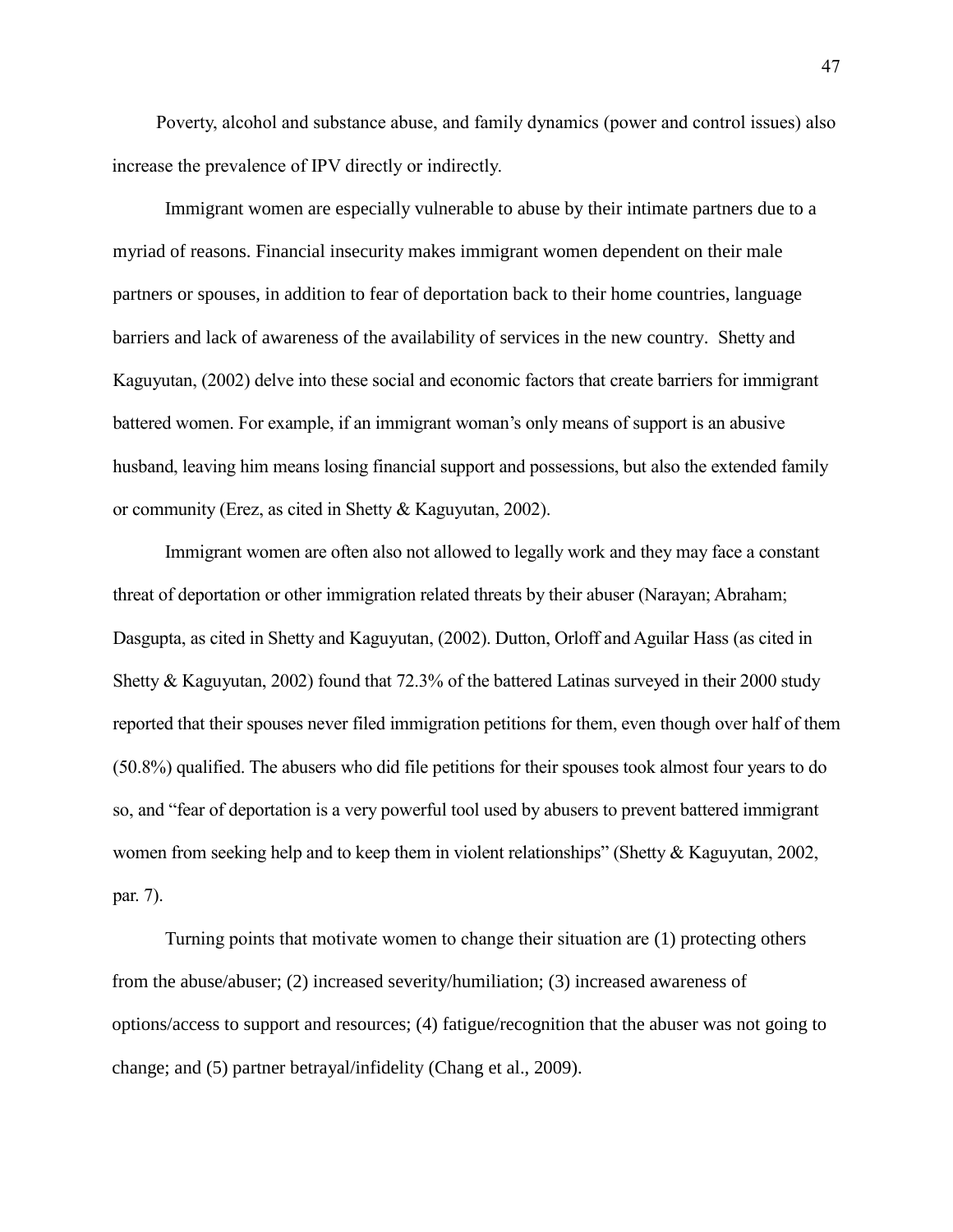Recommendations for clinical counsellors included:

- **Clinical Supervision**
- Consider **PFEC** as an approach, as research has shown that PFEC is helpful in term of healing the psychological wounds of abused women (Sharma, 2001; Theinkaw and Rungreangkulkij, 2013).
- Safety first: Make the client's safety and well-being a priority and make safety first and foremost consideration when choosing interventions (Bray, 2014). Create and talk through a safety plan with clients (Bray, 2014).
- **Treading gently:** Talk through the client's emotions, use trauma-informed care and allow the client to control the pace of therapy (Bray, 2014).
- **Assessment:** Ask behaviour-specific questions: Has your partner ever called you names? Who makes the decisions in the relationship? Does your partner check up on you? Have you ever been injured in a fight with your partner?
- **Be holistic in your approach:** All aspects of the client's life from physical and mental health to parenting, finances and housing — can be affected by abuse (Bray, 2014). Look at all areas of the person's life that have been influenced and help her work toward recreating her life and build back a sense of self-worth (Bray, 2014).
- **Be interdisciplinary in your approach:** Work with and familiarize yourself with other agencies in your community (Bray, 2014).
- **Storytelling and self-care:** Offer **your client** an opportunity to tell her story, and you may encourage her to journal as well (Bray, 2014).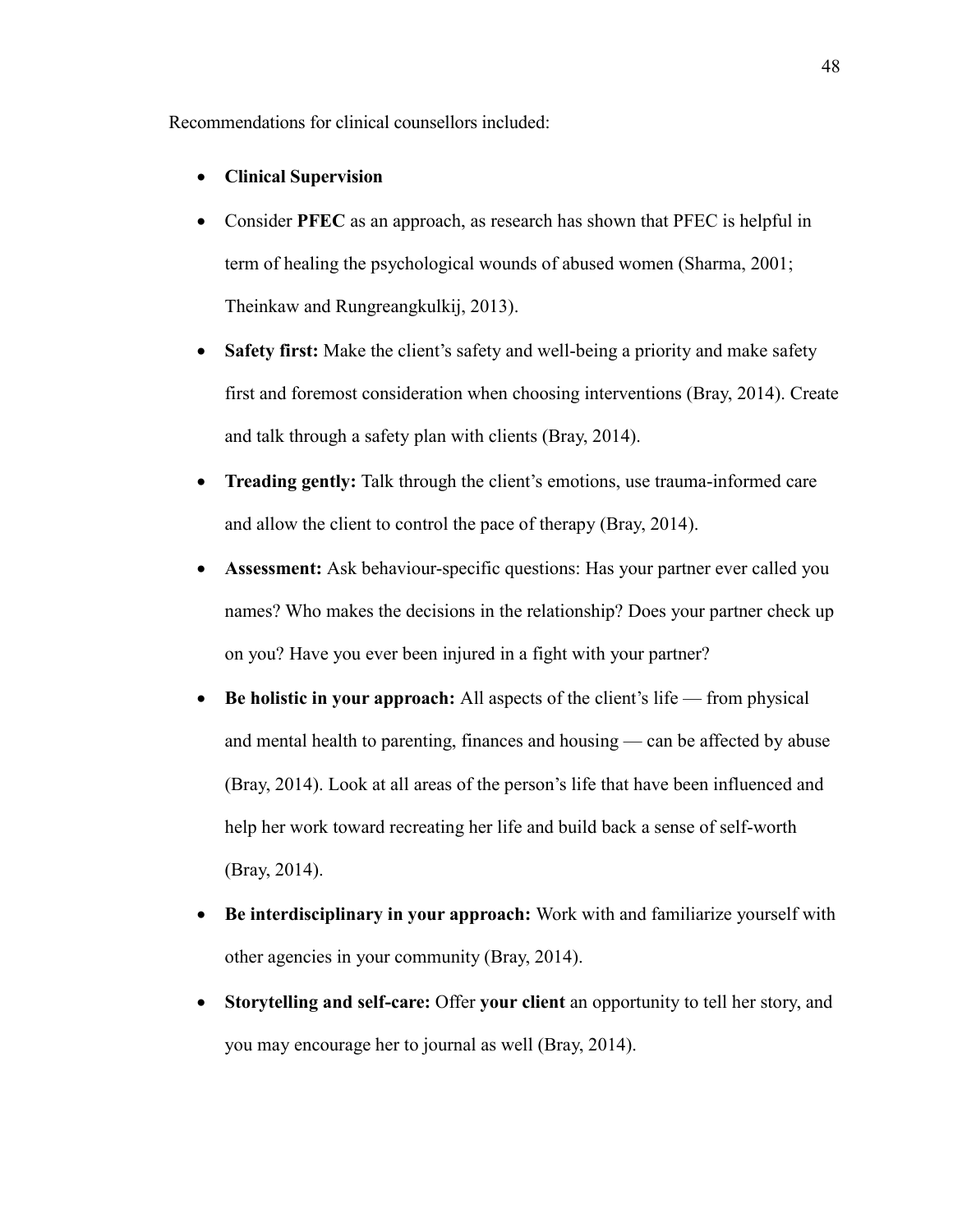#### **Scope and Limitations**

This thesis is limited in a few ways. I have used CityU library's data base as well as online data bases EBSCO, Directory of Open Access Journals, ERIC, Global Health, Google Scholar, Indian Citation Index, JSTOR, and JournalSeek, which may have limited search results. My search terms may have also limited results. In addition, I have not used which limits this study to a review of existing research. Qualitative research with women that includes women's voices would have enriched this work and offered a more nuanced glimpse into the experiences of women who are or were subject to IPV.

# **Areas for Future Research**

I believe that much more research is needed into the lived experiences of women with experiences of IPV, in particular the voices of exceptionally vulnerable women such as new immigrants who don't speak the local language or who have limited command of it. These women are, as research in this study has shown over and over, most vulnerable not only to IPV, but also sexual abuse, physical abuse, and abuse of their status as autonomous person by their husband's family members (Anitha, 2008). As the research also shows, these women struggle to find help, despite numerous efforts—indeed, in Anitha's study, many women had attempted to reach out, often on more than one occasion, before finding the help they needed—more work is needed to see to it that these women get help and protection, despite their status as new immigrants with perhaps an ambiguous citizenship status. Scholars could help in the effort to better help these women in outreach and participatory research, which would yield new insights into these women's experiences this could also be empowering for the women participants. In addition, such research could be a factor in saving the Canadian government resources of money. Earlier I cited a Justice Canada study that revealed the cost of one type of intimate partner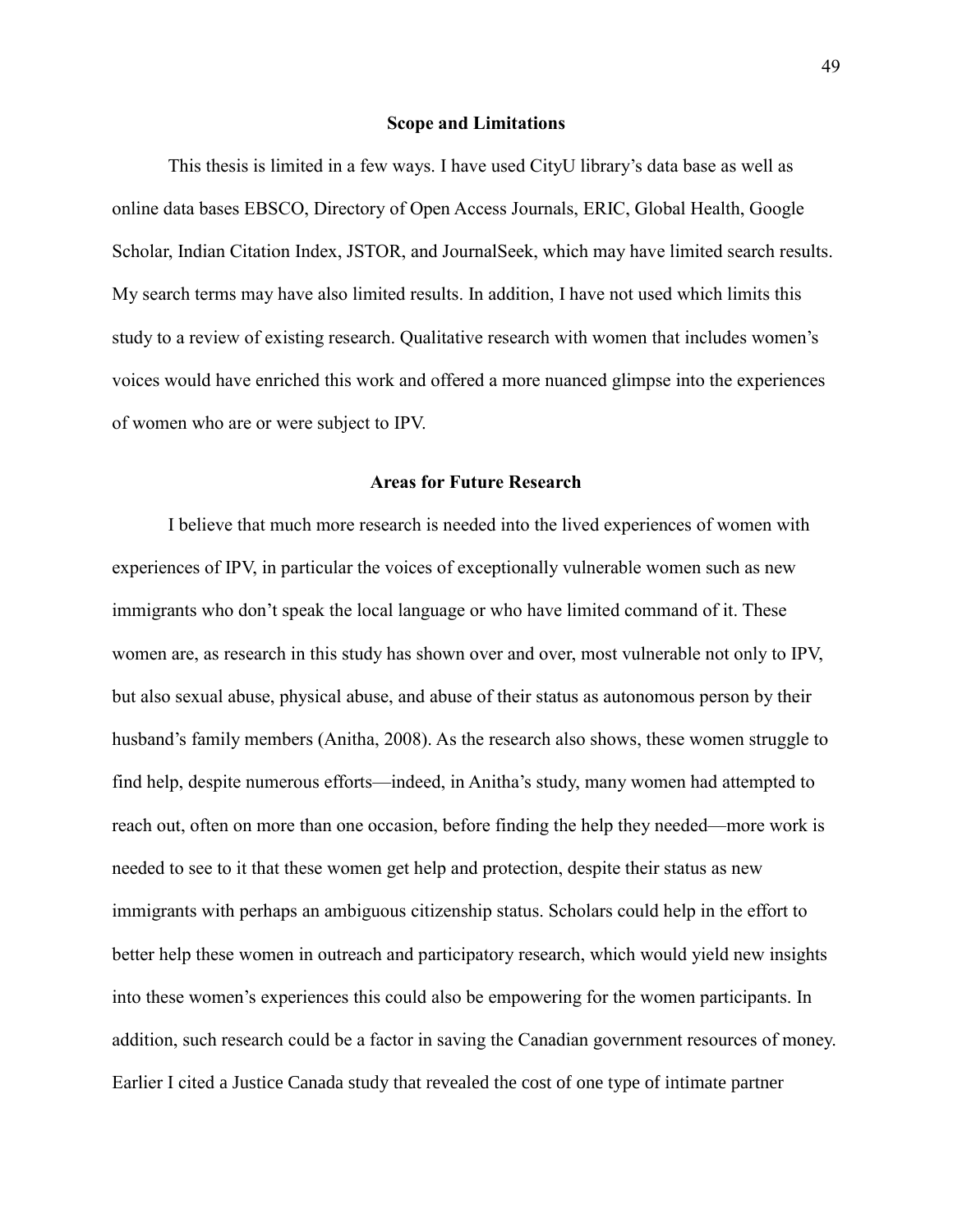violence, spousal violence, on Canadian society to be \$7.4 billion in 2009 (Stats Canada, 2013). In addition, children who witness domestic violence are at increased risk of anxiety, depression, low self-esteem and poor school performance, among other problems that harm their well-being and personal development. Children, both girls and boys, who have witnessed or suffered from gender-based violence, are more likely to become victims and abusers later in life.

The United Nations Universal Declaration of Human Rights and the Declaration on the Elimination of Violence, as well as many international agreements against women have recognized women's fundamental human right to live free from violence (United Nations General Assembly, 2006). I believe that the academic community has a moral obligation to recognize this right and to actively work to improve the plight of the many women who do not enjoy this right yet. Attaining equality and being free from discrimination and violence are fundamental human rights (UN 2014). Yet women around the world regularly suffer violations of their human rights throughout their lives, and realizing women's human rights has not always been a priority (UN 2014). Achieving equality between women and men requires a thorough understanding of the ways in which women experience discrimination and are denied equality so that appropriate strategies and interventions can be developed to eliminate such discrimination, inequality, violence, and suffering (UN 2014). In establishing this thorough understanding is where I see the academic community to have work ahead of itself.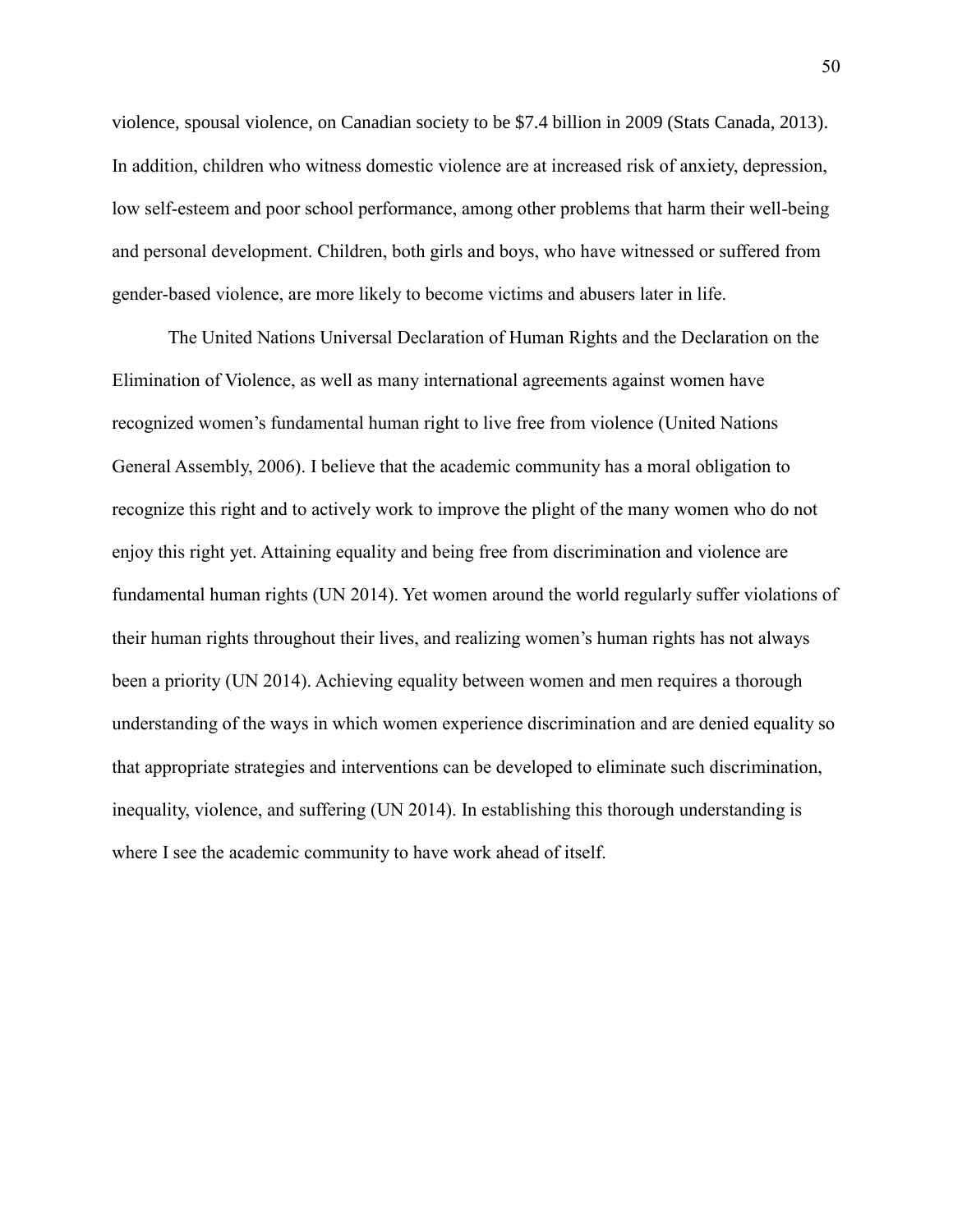#### **References**

Last Ahmed, F., Driver, N., McNally, M. J., *&* Stewart, D. E. (2009). "Why doesn't she seek help for partner abuse?" An Exploratory study with South Asian immigrant women. *Social Science* & *Medicine, 69,* 613-622.

Angus Reid Omnibus Survey. (2012). Canadian Women's Foundation.

- Anitha, S. (2008). Neither safety nor justice: the UK government response to domestic violence against immigrant women. *Journal Of Social Welfare & Family Law, 30*(3), 189-202. doi:10.1080/09649060802550592
- Ayyub, R. (2000). Domestic violence in the South Asian Muslim immigrant population in the United States. *Journal of Social Distress & the Homeless*, 9(3), 237-248.
- Barkho, E., Fakhouri, M. & Arnetz, J. E. (2011). Intimate Partner Violence Among Iraqi Immigrant Women in Metro Detroit: A Pilot Study. *Journal of Immigrant Minority Health, 13*, 725–731. doi: 10.1007/s10903-010-9399-4
- Bent-Goodley, T. B. (2007). Health disparities and violence against women why and how cultural and societal influences matter. *Trauma, Violence, & Abuse, 8(2),* 90-104.
- Burczycka, J. M., & Cotter, A. (2010). Shelters for Abuse Women in Canada, *Statistics Canada*, June 27, 2011. Based on shelter admission for a randomly selected day. Retrieved from http://www.statcan.gc.ca/pub/85-002-x/2011001/article/11495-eng.htm
- Bumbling, M., King, R., Raue, P., Scwheitser, R., & Lambert, W. (2002).Clinical supervision: Its influence on client-rated working alliance and client symptom reduction in the brief treatment of major depression. *Psychotherapy Research, 76*(3), 317-331. doi:10.I080/10503300500268524

Campbell, J. (2000). *Becoming an Effective Supervisor,* pp. 1-10.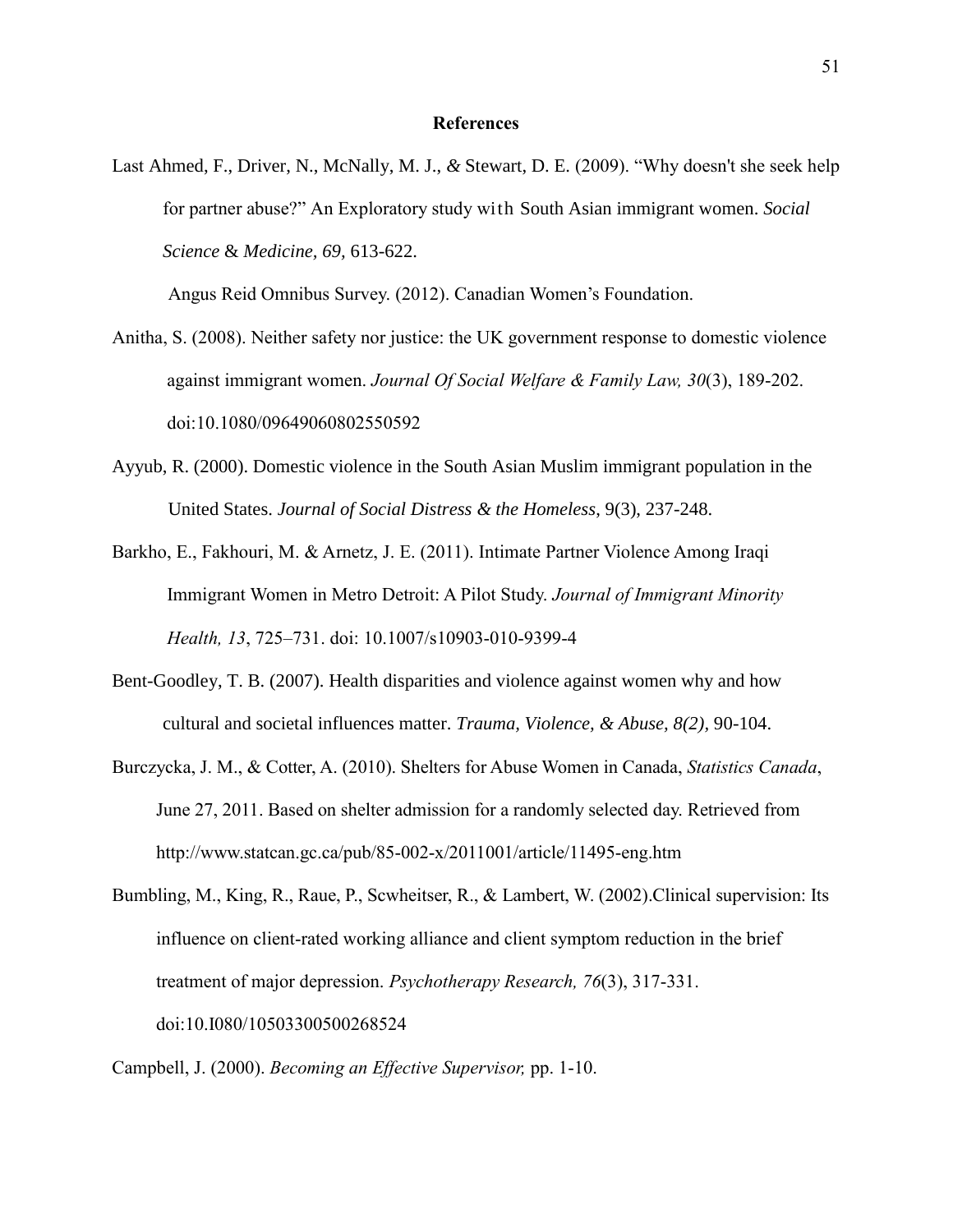- Chang, J. C., Dado, D., Hawker, L., Cluss, P. A., Buranosky, R., Slagel, L., & Scholle, S. H. (2010). Understanding turning points in intimate partner violence: Factors and circumstances leading women victims toward change. *Journal of Women's Health, 19(*21), 251-259.
- Clarke, R. V. (1992)."Introduction". In Clarke, R. V. (ed.), *Situational crime prevention: Successful case studies*. Albany, NY: Harrow, and Heston. Retrieved from http://www.popcenter.org/library/reading/pdfs/scp2\_intro.pdf
- Council on Scientific Affairs. (1992). Violence against Women: Relevance for Medical Practitioners. *Journal of the American Medical Association,* 267(23), 3184-89. American Medical Association.
- Cui, M., Durtschi, J. A., Donnellan, M. B., Lorenz, F. O., & Conger, R. D. (2010). Intergenerational transmission of relationship aggression: A prospective longitudinal study. *Journal Of Family Psychology*, *24*(6), 688-697. doi:10.1037/a0021675
- David, J., & Archie, B. (2004). *Clinical Supervision in Alcohol and Drug Abuse Counseling,* pp.1- 10.
- DiAnne, L., &, Lori, L. (2005). *The New Handbook of Counseling Supervision,* pp. 1-10.
- Dillon, G., Hussain. R., Loxton, D., & Rahman, S. (2013). Mental and physical health and intimate partner violence against women: a review of the literature. *International Journal of Family Medicine,* 1-15. doi:10.1155/2013/313909
- Dobash, R., Dobash, R. E., Wilson, M., Daly, M. (1992). The myth of sexual symmetry in marital violence. *Social Problems,* 39, 71-91.
- Du Mont, J., & Forte, T. (2014). Intimate partner violence among women with mental healthrelated activity limitations: A Canadian population based study. *BMC Public Health,*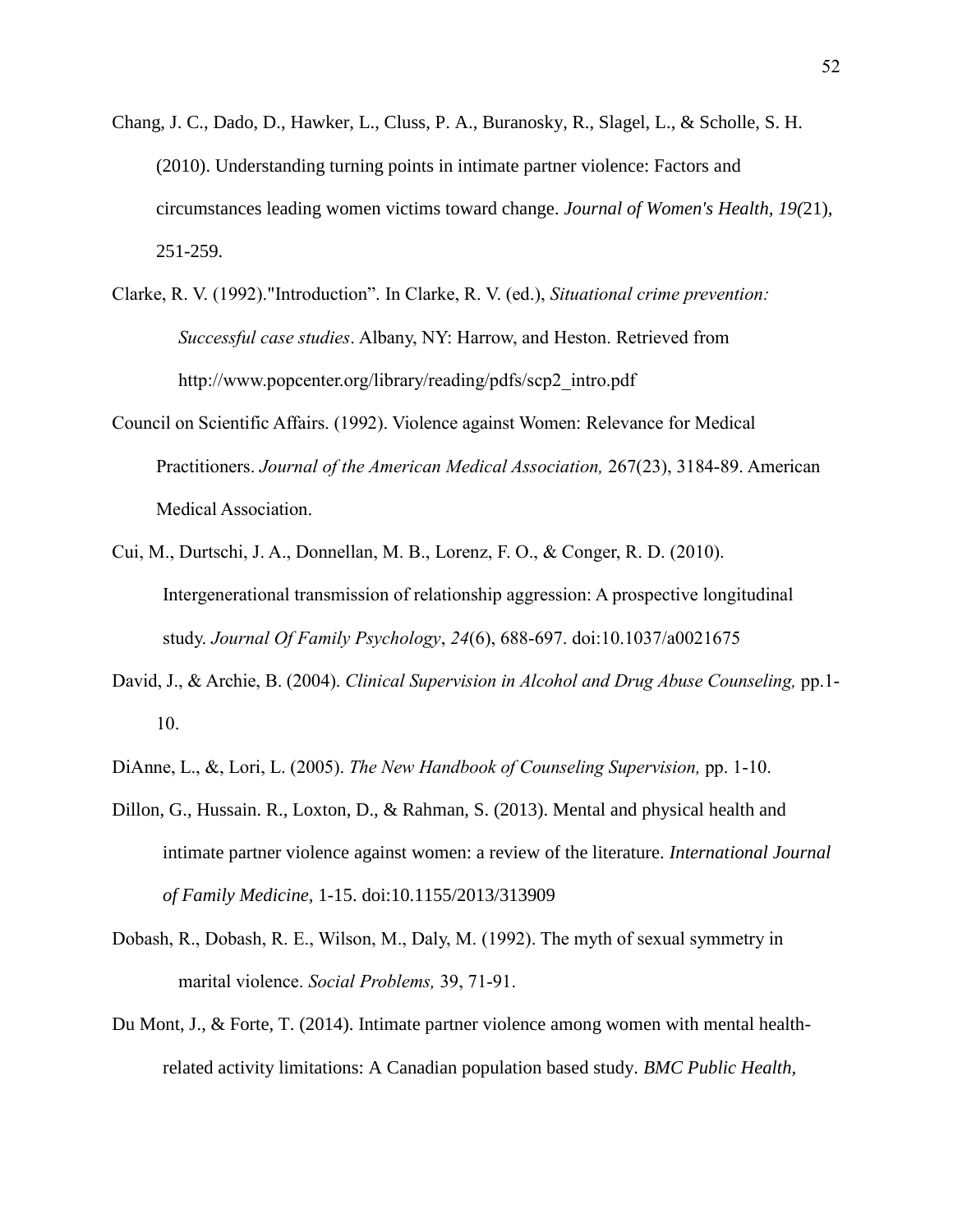*14*(1), 1.

- Ellsberg, M., Jansen, H. A., Heise, L., Watts, C. H., & Garcia-Moreno, C. (2008). IPV and women's physical and mental health in the WHO multi-country study on women's health and domestic violence: An observational study. *Lancet, 371*, 1165-1172.
- Fedovskiy, K., Higgins, S., & Paranjape, A. (2008). Intimate partner violence: How does it impact major depressive disorder and post traumatic stress disorder among immigrant Latinas? *Journal of Immigrant and Minority Health, 10*(1), 45-51.

Frye, M. (1983). The politics of reality: Essays in feminist theory. New York: Norton.

- Furr, S. R., & Carroll, J. J. (2003). Critical incidents in student counsellor development. *Journal of Counseling & Development, 81,* 483-489.
- Giddens, A. (1991). Introduction to sociology. New York: W.W. Norton & Company.
- Goldman, M. (1999). The violence against women act: Meeting its goals in protecting battered immigrant women. *Family and Conciliation Courts Review,* 37, 375-92.
- Goodman, L. A., Smyth, K. F., Borges, A. M., & Singer, R. (2009). When Crises Collide How Intimate Partner Violence and Poverty Intersect to Shape Women's Mental Health and Coping*? Trauma, Violence, & Abuse, 10(4),* 306-329.
- Goodman, L. A., Banyard, V., Woulfe, J., Ash, S., & Mattern, G. (2015). Bringing a networkoriented approach to domestic violence services a focus group exploration of promising practices. *Violence Against Women,* 1-26.

Harrington C. D. (2014). Financial freedom: Women, money, and domestic abuse. *William & Mary Journal of Women and the Law, 20*, 339-709. Retrieved from http://primo3.hosted.exlibrisgroup.com/CITYU:city\_local\_pc\_nft:TN\_lexisnexis\_lawrevie ws20Wm26MaryJofWomen26L339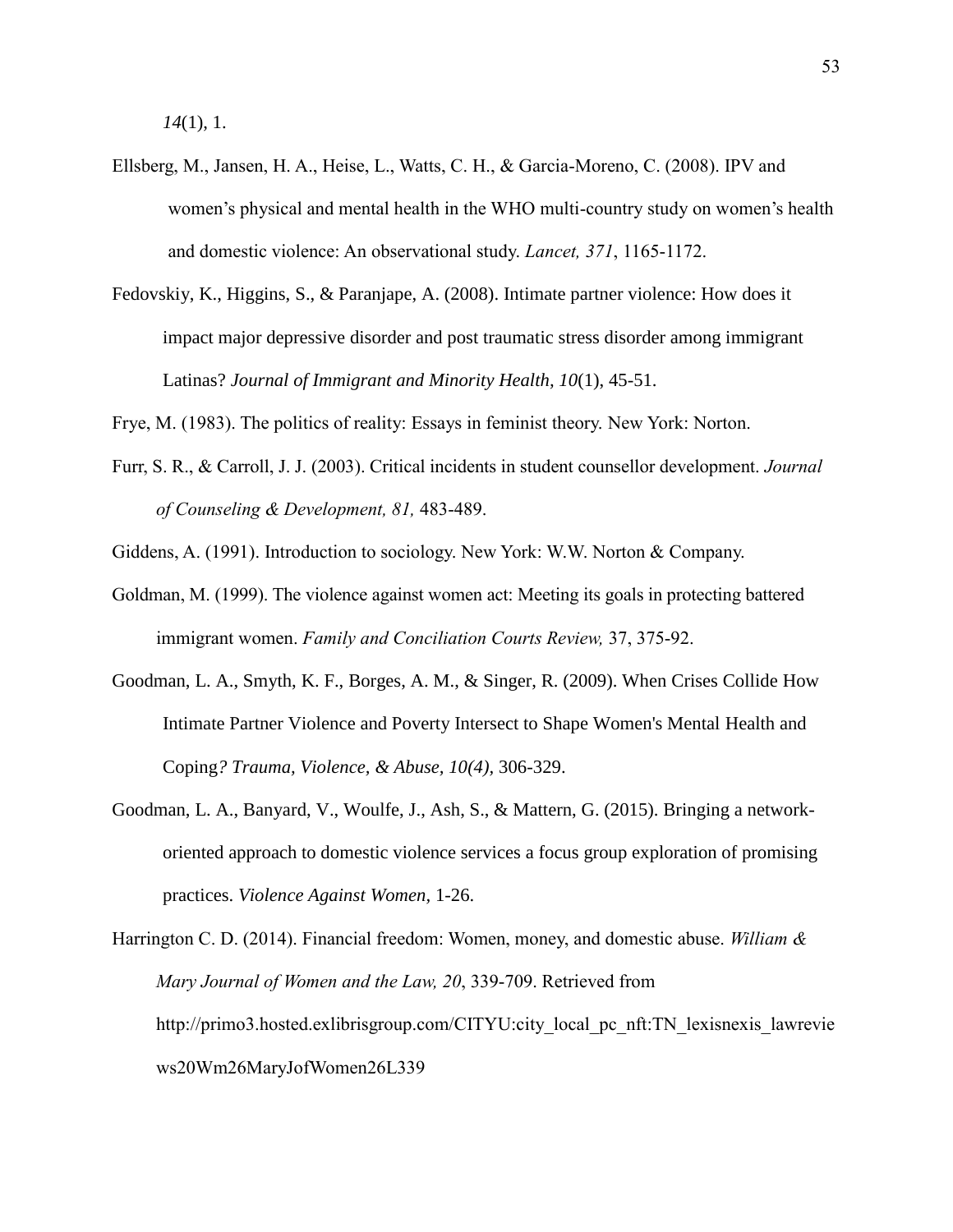- Hegarty, K. (2011). Domestic violence: The hidden epidemic associated with mental illness. *The British Journal & Psychiatry, 198,* 169-170.
- Heise, L., Ellsberg, M., & Gottemoeller, M. (1999). Ending Violence Against Women. *Population Reports*, 27(4). Baltimore: Johns Hopkins University of Public Health, Population Information Program. Retrieved from www.vawnet.org/assoc\_files\_vawnet/ populationreports.pdf
- Heise, L., Ellsberg, M., Jansen, H. A. F. M., Watts, C. H., & García-Moreno, C. (2008). Intimate partner violence and women's physical and mental health in the WHO multi-country study on women's health and domestic violence: An observational study. *The Lancet, 371*(9619), 1165-72. Retrieved from http://proxy.cityu.edu/login?url=http://search.proquest.com/docview/199019209?accoun

tid=1230

- Humm, M. (1995). The dictionary of feminist theory. Columbus, OH: Ohio State University Press.
- Jacobsen, C. H. (2007). A qualitative single case study of parallel processes. *Counselling and Psychotherapy Reseanh, 7,* 26-33. DOI: I0.1080/14733140601140410
- Janet, E. (2002). *Managing Clinical Supervision: Ethical Practice and Legal Risk Management,* pp. 1-10.

Jewkes, R., Sen, P., & Garcia-Moreno, C. (2002). Sexual violence. In E. G. Krug, L. L. Dahlberg, J. A. Mercy, A. B. Zwi, & R. Lozano (Eds.), *World report on violence and*  Unemployment among women examining the relationship of physical and psychological intimate partner violence and post-traumatic stress *disorder. Journal of Interpersonal Violence,* 24(3), 450-463.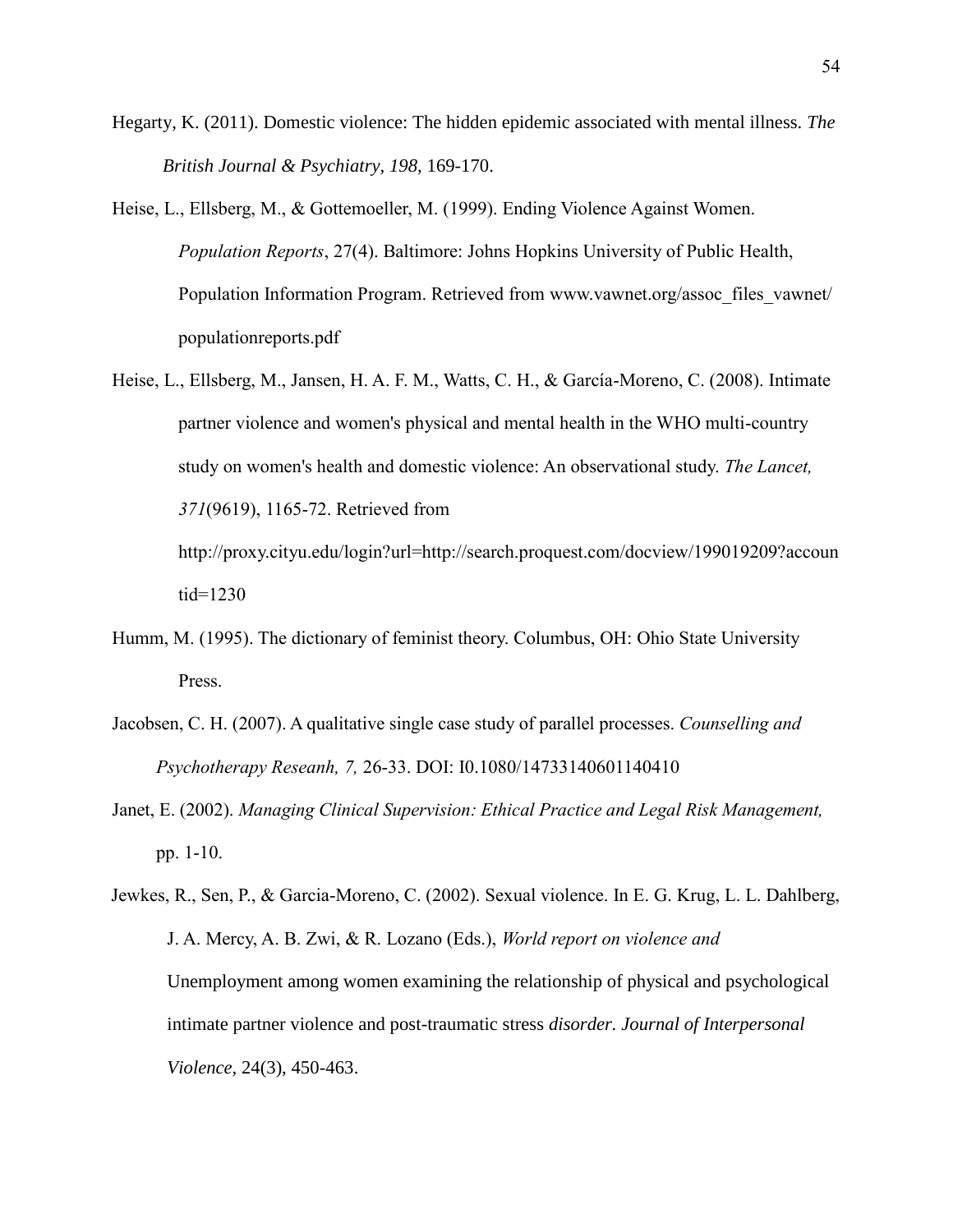- Kolutz, R., Odegard, A., Feit, S., Provost, K., & Smith, T. et al. (2012). Parallel process and isomorphism: A model for decision making in the supervisory triad. *Therapy for Couples and Families, 20*(3), 233-238. doi: 10.1177/1066480712448788
- Krug, E. G., Dahlberg, J. A., Mercy, J. A., Zwi, A. B., & Lozano, L. (2002). *World Report on Violence and Health.* Geneva, Switzerland: World Health Organization.
- Lee, Y. S., & Hadeed, L. (2009). Intimate partner violence among Asian immigrant communities Health/mental health consequences, help-seeking behaviors, and service utilization. *Trauma, Violence, & Abuse, 10(2),* 143-170.
- Mechanic, M. B., & Pole, N. (2013). Methodological considerations in conducting ethnocultrally sensitive research on intimate partner abuse and its multidimensional consequences. *Sex roles,* 69(3-4), 205-225.
- Mouzos, J. (2005). *Homicide in Australia*: 2003–04. *National Homicide Monitoring Program (NHMP) annual report*. Research and public policy series no. 66. Canberra: Australian Institute of Criminology. Retrieved from http:///www.aic.gov.au/publications/rpp/66
- Naved, R. T., & Persson, L. A. (2005). Factors associated with spousal physical violence against women in Bangladesh. *Studies in Family Planning, 36,* 289-300.
- Ogunsiji, O., Wilkes. L., Jackson, D., *&* Peters, K. (2012). Suffering and smiling: West African immigrant women's experience of intimate partner violence. *Journal of Clinical Nursing.*  21(11/12), 1659-1665.
- Quin, P. (2004). Getting the most out of clinical supervision: strategies for mental health. *Journal of Mental Health and counselling. 26*(4). 361 -70.
- Rennison, C. M., & Welchans, S. (2000). *Bureau of justice statistics special report: Intimate partner violence.* Retrieved from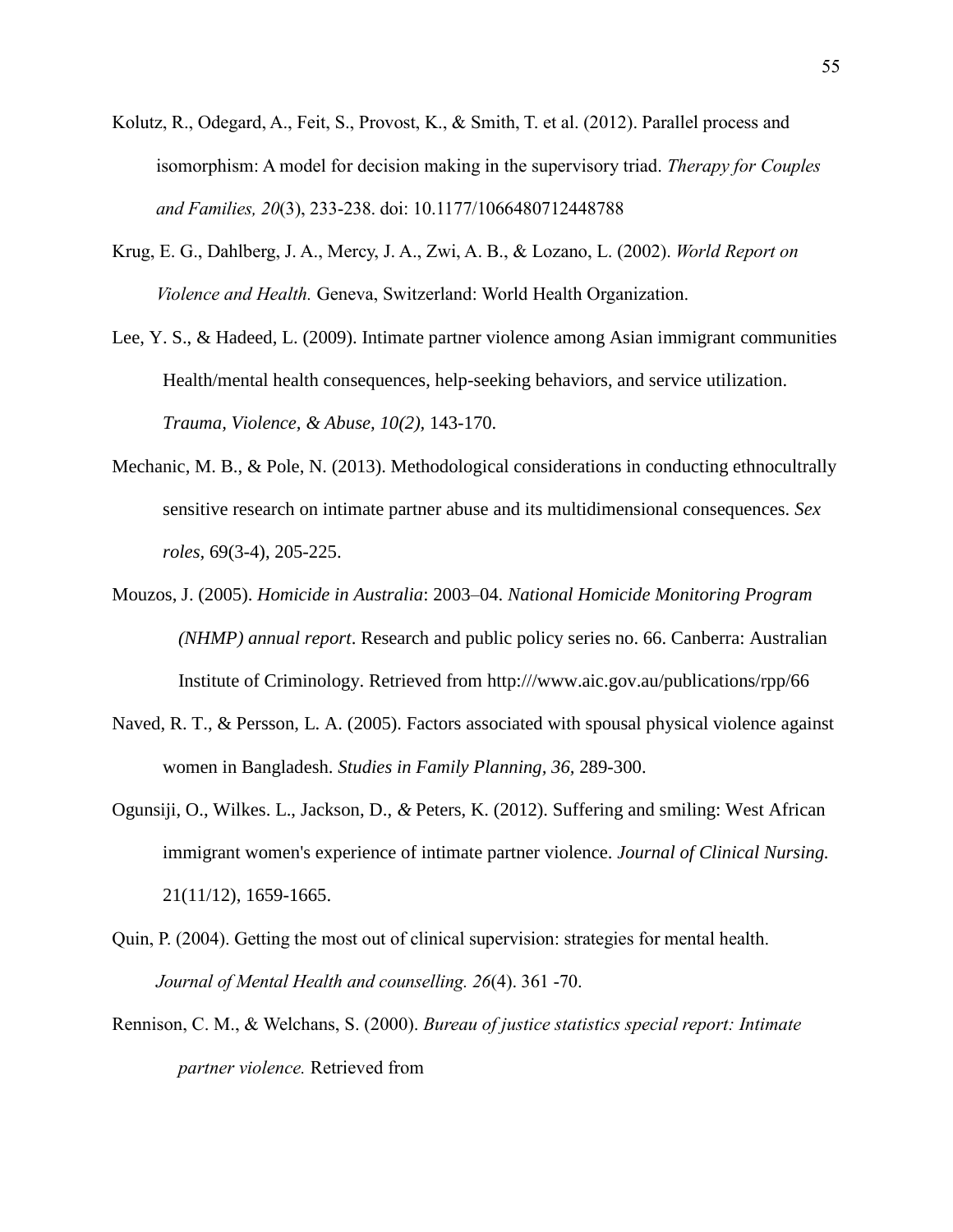http://www.popcenter.org/problems/domestic\_violence/PDFs/Rennison%26Welchans\_2 000.pdf.

- Saltzman, L., Fanslow, J. L., McMahon, P. M. & Shelley, G. A. (2002). *Intimate partner violence surveillance: Uniform definitions and recommended data elements*, version 1.0. USA: Atlanta. Centers for Disease Control and Prevention, National Center for Injury Prevention and Control. Retrieved from http://www.cdc.gov/ncipc/pubres/ipv\_surveillance/intimate%20partner%20violence.pdf
- Shetty, S. & Kaguyutan, J. (2002, February). *Immigrant Victims of Domestic Violence: Cultural challenges and available legal protections.* Harrisburg, PA: VAWnet, a project of the National Resource Center on Domestic Violence/Pennsylvania Coalition Against Domestic Violence. Retrieved month/day/year, from: http://www.vawnet.org
- Smith, K. (2009). *A Brief Summary of Supervision Models.* Retrieved from http://www.marquette.edu/education/grad/documents/Brief-Summary-of-Supervision-Models.pdf
- Spriggs, A. L., Halpern, C. T., & Martin, S. L. (2009). Continuity of adolescent and early adult partner violence victimization: Association with witnessing violent crime in adolescence. Journal of Epidemiology and Community Health, 63, 741-748.
- Statistics Canada (1993). *The Violence Against Women Survey*. Retrieved from http://www23. statcan.gc.ca/imdb/p2SV.pl?Function=getSurvey&SDDS=3896&Item\_Id=1712
- Statistics Canada. (2010), Family Violence in Canada: A Statistical Profile, p. 5. Retrieved from http://www.statcan.gc.ca/daily-quotidien/120522/dq120522a-eng.pdf
- Statistics Canada. (2013). *Family violence in Canada. A statistical profile*: *highlights: Intimate Partner Violence. Juristat: Canadian Centre for Justice Statistics.* Release date: January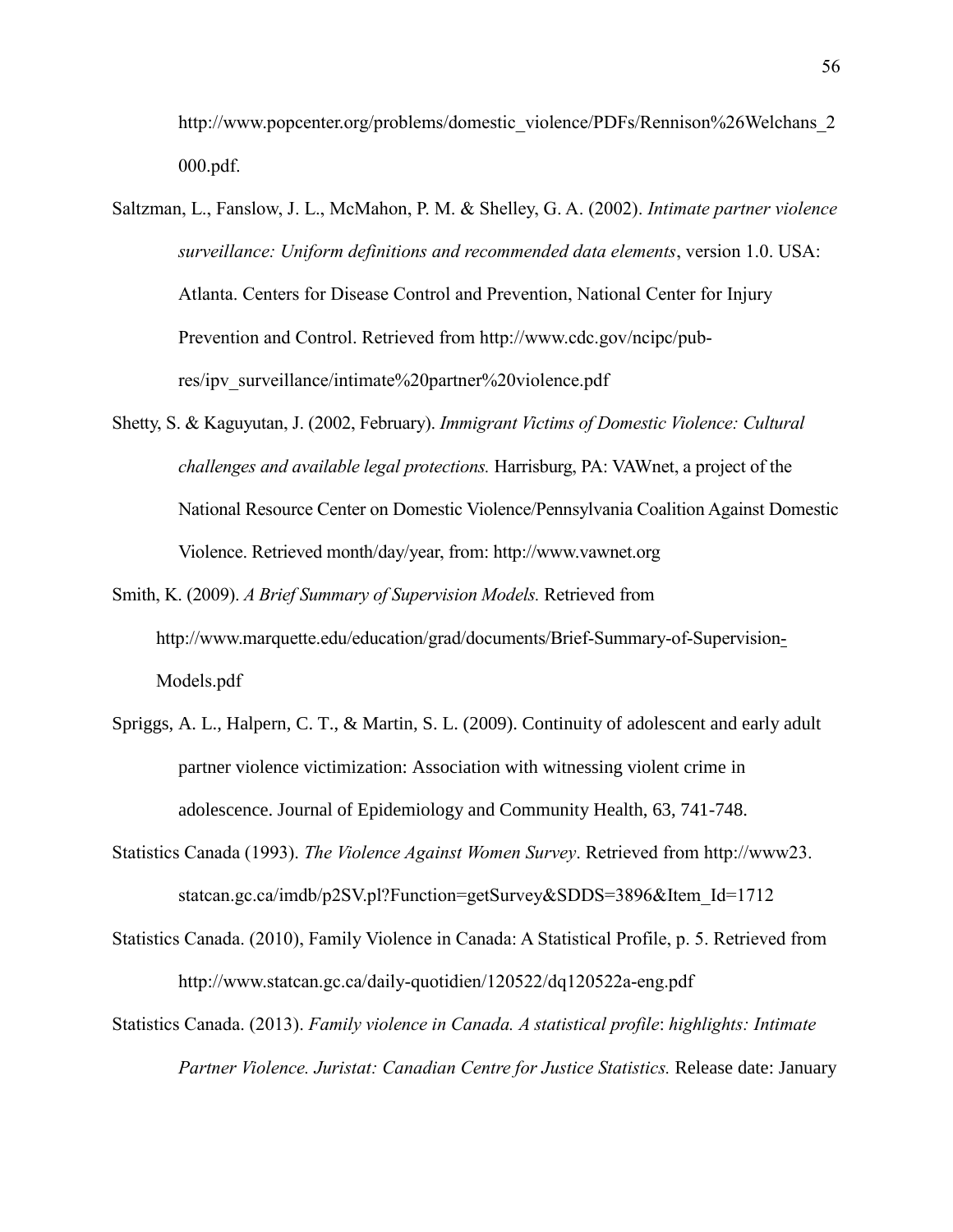15th, 2015. Catalogue no. 85-002-X. Retrieved from [http://www.statcan.gc.ca/pub/85-](http://www.statcan.gc.ca/pub/85-002) [002](http://www.statcan.gc.ca/pub/85-002) x/2014001/article/14114-eng.htm.

- Statistics Canada. (2015). *Juristat: Canadian Centre for Justice Statistics.* Catalogue no 85-002- X. Retrieved from www.statcan.gc.ca.
- Teske, R. Jr., & Parker, M. (1983). "Spouse abuse in Texas: A study of women's attitudes and experiences." Department of Human Resources, Austin, Texas. In Heise, L., Pitanguy, J., & Germain, A., *Violence against Women: The hidden health burden*. *World Bank discussion papers,* no. WDP 255. Washington, D.C.: The World Bank. Retrieved from http://documents.worldbank.org/curated/en/1994/07/442273/ violence-against-womenhidden-health-burden#
- Tjaden, P., & Thoennes, N. (2000). Extent, Nature, and Consequences of IPV: Findings from the National Violence Against Women Survey. Washington, DC: US Department of Justice, Office of Justice Programs, National Institute of Justice; NCJ 181867.
- Theinkaw, S. & Rungreangkulkij, S. (2013). The effectiveness of postmodern feminist empowering counseling for abused women: A perspectives of Thai abused women. *International Journal of Behavioral Science, 8*(1), 37-44.
- Ting, L. (2010). Out of Africa: Coping strategies of African immigrant women survivors of intimate partner violence. *Health Care for Women International, 31(4),* 345-364.
- Tomes, N. A. (1978). Torrent of Abuse: Crimes of violence between working class men and women in London (p.1840-1875). *Journal of Social History*, 1, 1328-1345.
- United Nations General Assembly. (2006). *In-Depth Study on All Forms of Violence Against Women: report of the Secretary General*. New York, NY: United Nations.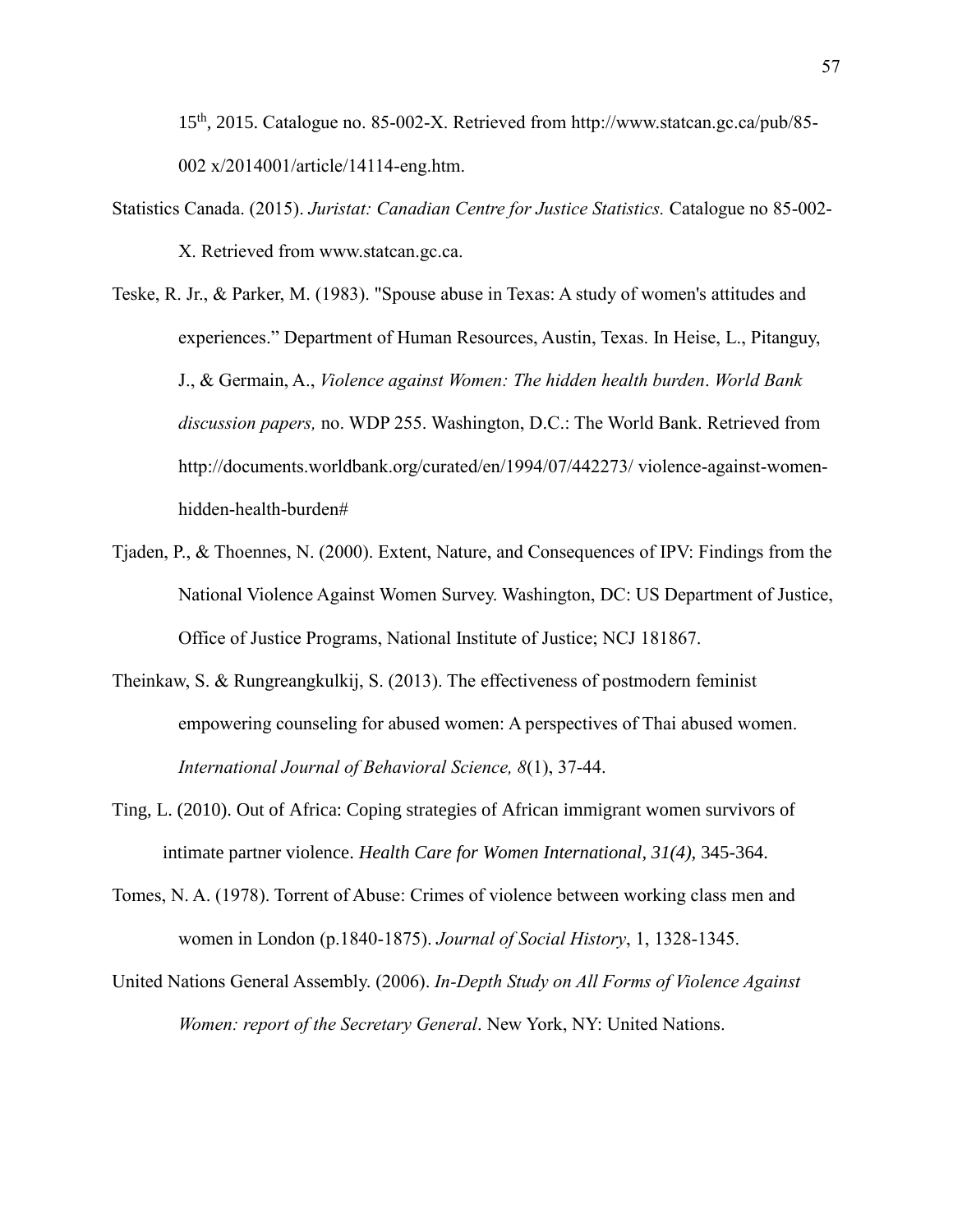UN (2014). *Women's rights are human rights*. Retrieved from http://www.ohchr.org/Documents/Publications/HR-PUB-14-2.pdf

US Department of Health and Human Services (UDHHS, 2009). A treatment involvement strategy. *Clinical Supervision.* Retrieved from http://www.ncbi.nlm.nih.gov/book/NBK64845/pdf/Bookshelp\_NMK64845.pdf

- Varma, D., Chandra, P. S., Thomas, T., & Carey, M. P. (2007). Intimate partner violence and sexual coercion among pregnant women in India: Relationship with depression and posttraumatic stress disorder. *Journal of affective disorders, 102*(1), 227-235.
- Vespia, K. M., Heckman-Stone, C., & Delworth, U. (2002). Describing and facilitating effective supervision behavior in counselling trainees. Psychotherapy: *Theory, Research, Practice, and Training,* 39, 56-65.

Vives-Cases, C., Torrubiano-Domingucz, J., Gil-Gonzalez, D., La Parra, D., Agudclo-Suarcz, A. A., Davo, M., & Martinez-Roman, M. A. (2013). Social and immigration factors in intimate partner violence among Ecuadorians, Moroccans and Romanians living in Spain. *The European Journal of Public Heath,* 24(4), 605-612.

Wong, J., & Mellor, D. (2014). Intimate partner violence and women's health and wellbeing: Impacts, risk factors and responses. Contemporary Nurse: *A Journal For The Australian* 

World Health Organization. (2001). World Health Report, 2001. *Mental health: New Understanding, New Hope*. World Health Report. Geneva, World Health Organization.

World Health Organization. (2000a). *Gender and the use of medications: a systematic review.*  Geneva, World Health Organization (unpublished working document WHO/GHW).

World Health Organization. (2002). IPV: *[Understanding and Addressing IPV.](http://apps.who.int/iris/bitstream/10665/77432/1/WHO_RHR_12.36_eng.pdf)* Retrieved from http://apps.who.int/iris/bitstream/10665/77432/1/WHO\_ RHR\_12.36\_eng.pdf